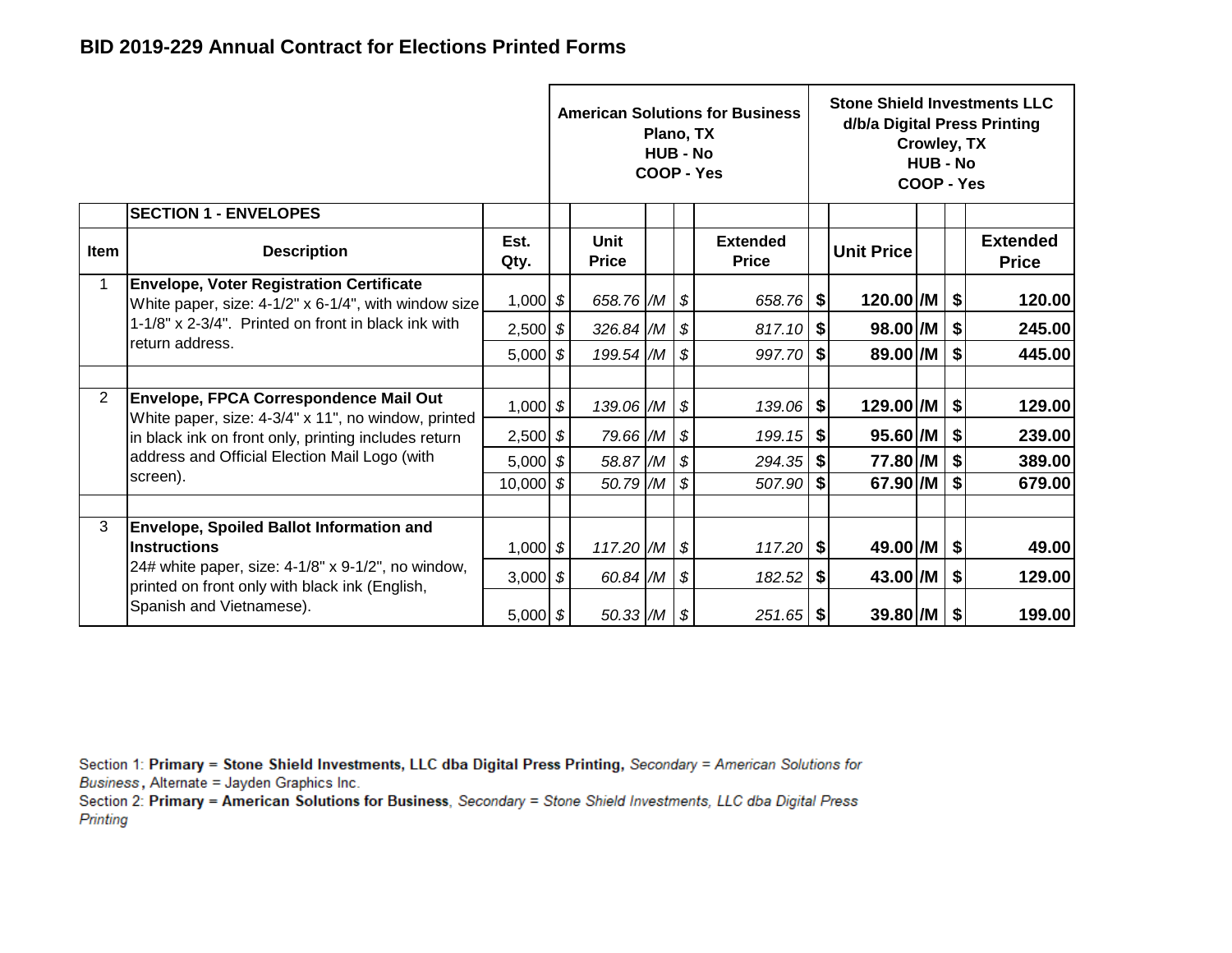|                |                                                                                                            |              |                           | Hart Intercivic, Inc. | <b>Austin, TX</b><br><b>HUB - No</b><br>COOP - Yes |               |                                 |               | Jayden Graphics Inc. | Melissa, TX<br><b>HUB - No</b><br>COOP - Yes |                              |                                 |
|----------------|------------------------------------------------------------------------------------------------------------|--------------|---------------------------|-----------------------|----------------------------------------------------|---------------|---------------------------------|---------------|----------------------|----------------------------------------------|------------------------------|---------------------------------|
|                | <b>SECTION 1 - ENVELOPES</b>                                                                               |              |                           |                       |                                                    |               |                                 |               |                      |                                              |                              |                                 |
| Item           | <b>Description</b>                                                                                         | Est.<br>Qty. |                           | <b>Unit Price</b>     |                                                    |               | <b>Extended</b><br><b>Price</b> |               | Unit<br><b>Price</b> |                                              |                              | <b>Extended</b><br><b>Price</b> |
|                | <b>Envelope, Voter Registration Certificate</b><br>White paper, size: $4-1/2$ " x 6-1/4", with window size | 1,000        | $\sqrt{2}$                | 1,064.62 /M           |                                                    | $\frac{1}{2}$ | 1,064.62                        | \$I           | 1,548.47 /M          |                                              | \$                           | 1,548.47                        |
|                | 1-1/8" x 2-3/4". Printed on front in black ink with                                                        | 2,500        | $\frac{1}{2}$             | 552.31 /M             |                                                    | $\frac{1}{2}$ | 1,380.78                        | $\frac{1}{2}$ | 684.26 /M            |                                              | $\frac{1}{2}$                | 1,710.65                        |
|                | return address.                                                                                            | 5,000        | $\mathfrak{S}$            | $326.15$ /M           |                                                    | $\frac{1}{2}$ | 1,630.75                        | \$            | 377.49 M             |                                              | \$                           | 1,887.45                        |
|                |                                                                                                            |              |                           |                       |                                                    |               |                                 |               |                      |                                              |                              |                                 |
| $\overline{2}$ | Envelope, FPCA Correspondence Mail Out<br>White paper, size: 4-3/4" x 11", no window, printed              | 1,000        | $\frac{1}{2}$             | 532.31 /M             |                                                    | $\frac{1}{2}$ | 532.31                          | \$ا           | 111.31 /M            |                                              | $\frac{1}{2}$                | 111.31                          |
|                | in black ink on front only, printing includes return                                                       | 2,500        | $\frac{1}{2}$             | $327.69$ /M           |                                                    | $\frac{1}{2}$ | 819.23                          | $\frac{1}{2}$ | 86.88 /M             |                                              | \$                           | 217.20                          |
|                | address and Official Election Mail Logo (with                                                              | 5,000        | $\boldsymbol{\mathsf{S}}$ | 229.23 /M             |                                                    | $\mathcal{S}$ | 1,146.15                        | \$            | 71.27 /M             |                                              | $\left  \mathcal{L} \right $ | 356.35                          |
|                | screen).                                                                                                   | 10,000       | \$                        | 156.92 /M             |                                                    | $\mathbb{S}$  | 1,569.20                        | \$            | 66.95 /M             |                                              | \$                           | 669.50                          |
|                |                                                                                                            |              |                           |                       |                                                    |               |                                 |               |                      |                                              |                              |                                 |
| 3              | <b>Envelope, Spoiled Ballot Information and</b><br><b>Instructions</b>                                     | 1,000        | $\frac{1}{2}$             | 278.46 /M             |                                                    | $\frac{1}{2}$ | 278.46                          | $\mathbb{S}$  | 69.07 /M             |                                              | $\frac{1}{2}$                | 69.07                           |
|                | 24# white paper, size: 4-1/8" x 9-1/2", no window,<br>printed on front only with black ink (English,       | 3,000        | $\frac{1}{2}$             | 207.69 /M             |                                                    | $\frac{1}{2}$ | 623.07                          | \$            | 39.45 /M             |                                              | $\frac{1}{2}$                | 118.35                          |
|                | Spanish and Vietnamese).                                                                                   | 5,000        | \$                        | 164.62 /M             |                                                    | $\frac{1}{2}$ | 823.10                          | \$            | 33.89 /M             |                                              | $\frac{1}{2}$                | 169.45                          |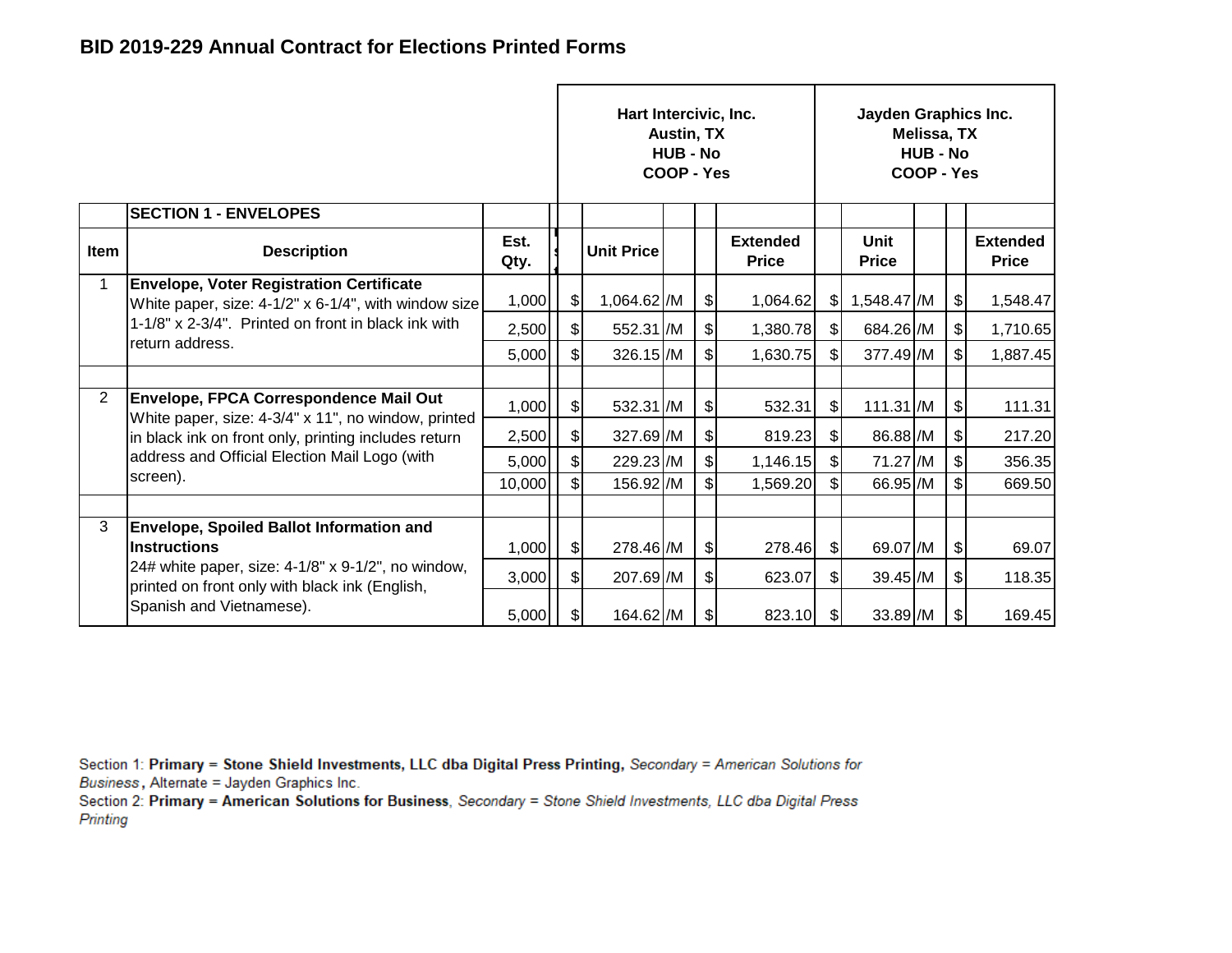|   |                                                                                                           |               |                          | Plano, TX<br><b>HUB - No</b> |            | <b>American Solutions for Business</b><br>COOP - Yes |                           |                       | Crowley, TX<br><b>HUB - No</b><br>COOP - Yes |                           | <b>Stone Shield Investments LLC</b><br>d/b/a Digital Press Printing |
|---|-----------------------------------------------------------------------------------------------------------|---------------|--------------------------|------------------------------|------------|------------------------------------------------------|---------------------------|-----------------------|----------------------------------------------|---------------------------|---------------------------------------------------------------------|
| 4 | Envelope, Legal w/ Logo, W/ Window<br>White, size: 4-1/8" x 9-1/2", with window size 1-1/8"               | 1,000 $$$     | $101.28$ $/M$ \$         |                              |            | $101.28$ \$                                          |                           | 119.00 /M             |                                              | $\sqrt{2}$                | 119.00                                                              |
|   | x 4 1/2", printed on front only with black and gold<br>ink. Printing includes return address and Official | 3,000 $$$     | $73.46$ /M $\frac{1}{9}$ |                              |            | 220.38                                               | \$                        | 76.30 /M              |                                              | $\boldsymbol{\mathsf{S}}$ | 228.90                                                              |
|   | Election Mail Logo (with screen).                                                                         | $5,000$ \$    | 49.68 $/M$ \$            |                              |            |                                                      |                           | 59.80 /M              |                                              | $\frac{1}{2}$             | 299.00                                                              |
| 5 | Envelope, Legal w/ Logo, No Window<br>White, size: 4-1/8" x 9-1/2", printed on front only                 | $1,000$ \$    | 97.98 /M                 |                              | $\sqrt{3}$ | $97.98$ \$                                           |                           | 109.00 /M             |                                              | $\boldsymbol{\mathsf{S}}$ | 109.00                                                              |
|   | with black and gold ink. Printing includes return<br>address and Official Election Mail Logo (with        | 3,000 $ $ \$  | $70.30$ $/M$ \$          |                              |            | $210.90$ \$                                          |                           | 73.00 /M              |                                              | $\boldsymbol{\mathsf{S}}$ | 219.00                                                              |
|   | screen).                                                                                                  | 5,000 $$$     | 57.07 /M   \$            |                              |            | $285.35$ \$                                          |                           | $57.80$ /M $\vert$ \$ |                                              |                           | 289.00                                                              |
| 6 | <b>Envelope, Early Voting Mail Out --</b>                                                                 | $2,500$ \$    | 239.20 /M                |                              | $\sqrt{s}$ | 598.00                                               | $\boldsymbol{\mathsf{s}}$ | $115.60$ /M           |                                              | \$                        | 289.00                                                              |
|   | <b>English/Spanish</b><br>24# green paper, size: 6" x 9-1/2", with window                                 | $5,000$ \$    | 149.35 /M                |                              | $\sqrt{3}$ | 746.75                                               | \$                        | $102.80$ /M           |                                              | $\boldsymbol{\mathsf{S}}$ | 514.00                                                              |
|   | size 1-3/4" x 4", open side, diagonal seams,                                                              | $10,000$ \$   | 95.65 /M                 |                              | $\sqrt{3}$ | $956.50$ \$                                          |                           | 94.90 /M              |                                              | \$                        | 949.00                                                              |
|   | commercial full gum flap, prints 1/0, printed in<br>black ink on front and with return address and        | 15,000 $ $ \$ | 82.79 /M                 |                              | \$         | 1,241.85                                             | \$                        | $91.60$ /M            |                                              | \$                        | 1,374.00                                                            |
|   | Official Election Mail Logo (includes screen).<br>Drinted in English and Connich Will be                  |               |                          |                              |            |                                                      |                           |                       |                                              |                           |                                                                     |
|   |                                                                                                           |               |                          |                              |            |                                                      |                           |                       |                                              |                           |                                                                     |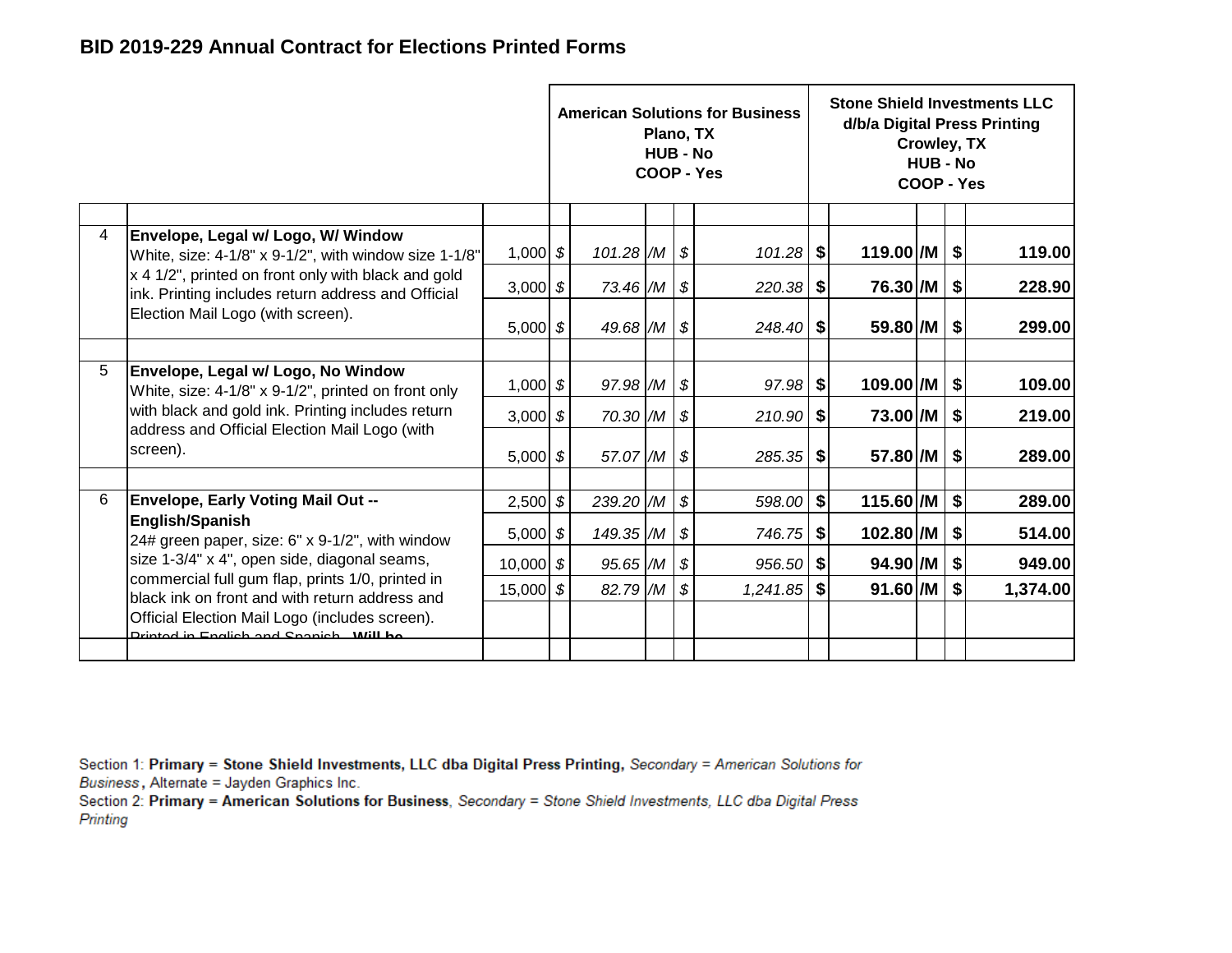|                |                                                                                                           |        |                              | Hart Intercivic, Inc. | Austin, TX<br><b>HUB - No</b><br>COOP - Yes |               |          |                           | Jayden Graphics Inc. | Melissa, TX<br><b>HUB - No</b><br>COOP - Yes |                              |        |
|----------------|-----------------------------------------------------------------------------------------------------------|--------|------------------------------|-----------------------|---------------------------------------------|---------------|----------|---------------------------|----------------------|----------------------------------------------|------------------------------|--------|
| $\overline{4}$ | Envelope, Legal w/ Logo, W/ Window                                                                        |        |                              |                       |                                             |               |          |                           |                      |                                              |                              |        |
|                | White, size: 4-1/8" x 9-1/2", with window size 1-1/8"                                                     | 1,000  | $\left  \mathcal{L} \right $ | 261.54 /M             |                                             | $\frac{1}{2}$ | 261.54   | $\frac{1}{2}$             | 300.12 /M            |                                              | \$                           | 300.12 |
|                | x 4 1/2", printed on front only with black and gold<br>ink. Printing includes return address and Official | 3,000  | $\frac{1}{2}$                | $215.38$ /M           |                                             | $\frac{1}{2}$ | 646.14   | $\frac{1}{2}$             | 139.38 /M            |                                              | \$                           | 418.14 |
|                | Election Mail Logo (with screen).                                                                         | 5,000  | $\left  \mathcal{L} \right $ | 172.31 /M             |                                             | $\mathcal{L}$ | 861.55   | $\frac{1}{2}$             | 95.76 /M             |                                              | $\left  \frac{1}{2} \right $ | 478.80 |
|                |                                                                                                           |        |                              |                       |                                             |               |          |                           |                      |                                              |                              |        |
| 5              | Envelope, Legal w/ Logo, No Window<br>White, size: 4-1/8" x 9-1/2", printed on front only                 | 1,000  | $\frac{1}{2}$                | 278.46 /M             |                                             | $\frac{1}{2}$ | 278.46   | $\frac{1}{2}$             | 170.57 /M            |                                              | $\frac{1}{2}$                | 170.57 |
|                | with black and gold ink. Printing includes return                                                         | 3,000  | $\boldsymbol{s}$             | 207.69 /M             |                                             | $\mathcal{S}$ | 623.07   | $\boldsymbol{\mathsf{S}}$ | 73.81 /M             |                                              | $\frac{1}{2}$                | 221.43 |
|                | address and Official Election Mail Logo (with<br>screen).                                                 | 5,000  | $\frac{1}{2}$                | 164.62 /M             |                                             | $\mathcal{L}$ | 823.10   | \$                        | 54.77 /M             |                                              | $\frac{1}{2}$                | 273.85 |
| 6              | Envelope, Early Voting Mail Out --                                                                        |        |                              |                       |                                             | $\mathcal{S}$ |          |                           |                      |                                              |                              |        |
|                | <b>English/Spanish</b>                                                                                    | 2,500  | $\frac{1}{2}$                | 715.38 /M             |                                             |               | 1,788.45 | $\frac{1}{2}$             | 134.80 /M            |                                              | \$                           | 337.00 |
|                | 24# green paper, size: 6" x 9-1/2", with window                                                           | 5,000  | $\frac{1}{2}$                | 424.62 /M             |                                             | $\frac{1}{2}$ | 2,123.10 | $\frac{1}{2}$             | 95.50 /M             |                                              | $\left  \frac{1}{2} \right $ | 477.50 |
|                | size 1-3/4" x 4", open side, diagonal seams,                                                              | 10,000 | $\left  \mathcal{L} \right $ | 281.54 /M             |                                             | $\frac{1}{2}$ | 2,815.40 | $\frac{1}{2}$             | 76.95 /M             |                                              | $\left  \frac{1}{2} \right $ | 769.50 |
|                | commercial full gum flap, prints 1/0, printed in<br>black ink on front and with return address and        | 15,000 | $\mathsf{s}$                 | 238.46 /M             |                                             | $\frac{1}{2}$ | 3,576.90 | $\frac{1}{2}$             | 62.50 /M             |                                              | $\frac{1}{2}$                | 937.50 |
|                | Official Election Mail Logo (includes screen).<br>Drinted in English and Connich Will be                  |        |                              |                       |                                             |               |          |                           |                      |                                              |                              |        |
|                |                                                                                                           |        |                              |                       |                                             |               |          |                           |                      |                                              |                              |        |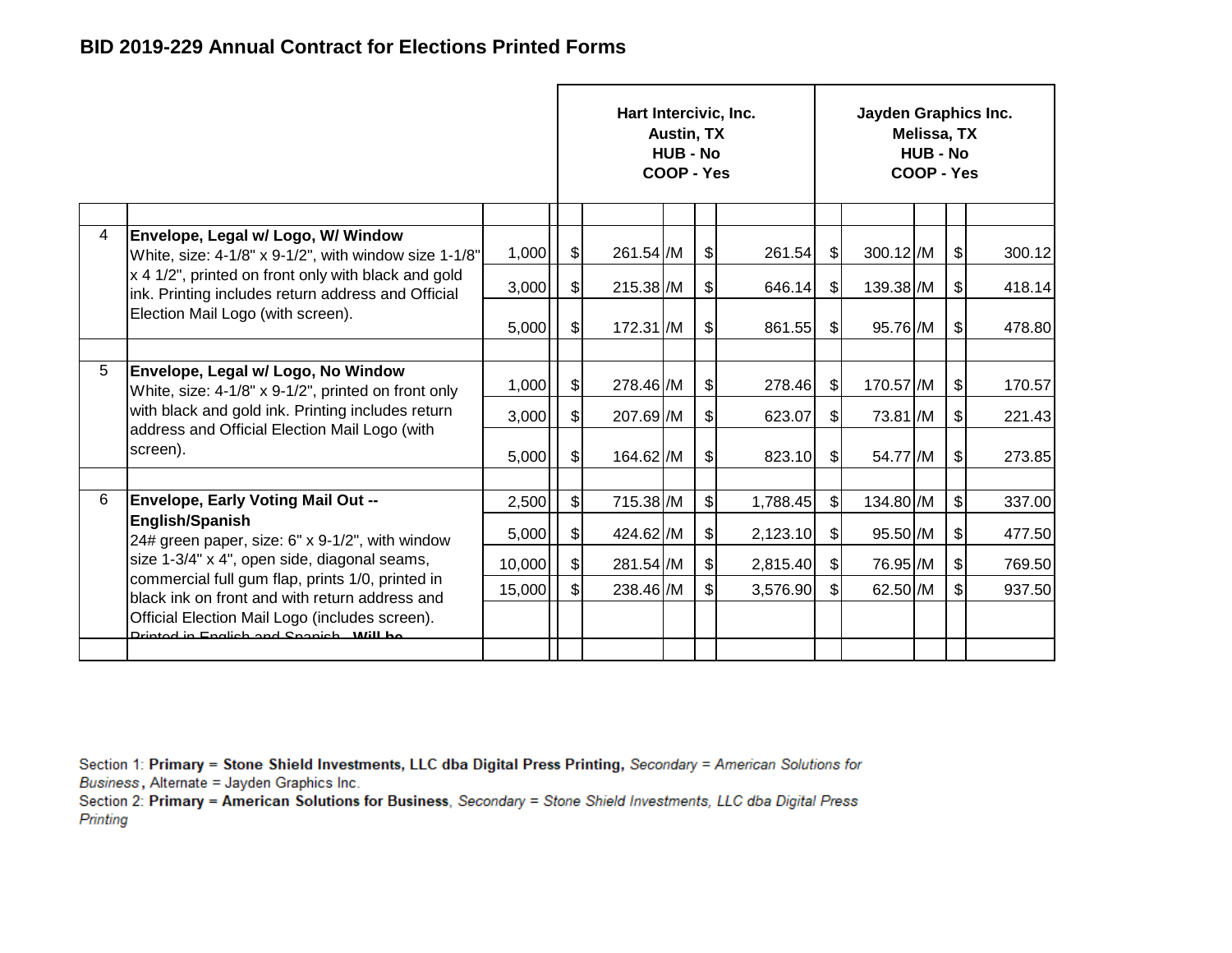|   |                                                                                                                   |             |                           | Plano, TX<br><b>HUB - No</b> |                            | <b>American Solutions for Business</b><br>COOP - Yes |         |                           | Crowley, TX<br><b>HUB - No</b><br>COOP - Yes |    | <b>Stone Shield Investments LLC</b><br>d/b/a Digital Press Printing |
|---|-------------------------------------------------------------------------------------------------------------------|-------------|---------------------------|------------------------------|----------------------------|------------------------------------------------------|---------|---------------------------|----------------------------------------------|----|---------------------------------------------------------------------|
| 7 | <b>Envelope, Early Voting Mail Out --</b><br><b>English/Vietnamese</b>                                            | $2,500$ \$  | $239.20$ $/M$ $\sqrt{3}$  |                              |                            | 598.00                                               | $\vert$ | $115.60$ /M $\vert$ \$    |                                              |    | 289.00                                                              |
|   | 24# green paper, size: 6" x 9-1/2", with window                                                                   | 5,000 $$$   | 149.20 /M                 |                              | $\sqrt{s}$                 | 746.00 \$                                            |         | $102.80$ /M $\mid$ \$     |                                              |    | 514.00                                                              |
|   | size 1-3/4" x 4", open side, diagonal seams,                                                                      | $10,000$ \$ | 95.65 /M                  |                              | $\mathcal{S}$              | 956.50                                               | \$      | $94.90$ /M                |                                              | \$ | 949.00                                                              |
|   | commercial full gum flap, prints 1/0, printed in<br>black ink on front and with return address and                | 15,000 \$   | 82.79 /M                  |                              | $\mathcal{S}$              | $1,241.85$ \$                                        |         | $91.60$ /M $\vert$ \$     |                                              |    | 1,374.00                                                            |
|   | Official Election Mail Logo (includes screen).<br>Drinted in English and Victormese Will be                       |             |                           |                              |                            |                                                      |         |                           |                                              |    |                                                                     |
|   |                                                                                                                   |             |                           |                              |                            |                                                      |         |                           |                                              |    |                                                                     |
| 8 | Envelope, Ballot Envelope for Early Voting --<br>English/Spanish                                                  | $2,500$ \$  | 255.48 /M                 |                              | $\mathcal{S}$              | $638.70$ \$                                          |         | 119.60 /M   \$            |                                              |    | 299.00                                                              |
|   | 24# gray medium paper, size: 5-3/4" x 8-3/4", no<br>window, open side, side seams, square full                    | $5,000$ \$  | 166.58 /M                 |                              | $\boldsymbol{\mathcal{S}}$ | 832.90                                               | \$      | $115.80$ /M $\mid$ \$     |                                              |    | 579.00                                                              |
|   | gummed flap, prints 1/1 black/black, printed on<br>both sides in black ink. English on front, Spanish             | $10,000$ \$ | 135.47 /M                 |                              | $\mathcal{S}$              | $1,354.70$ \$                                        |         | $109.30$ /M $\vert$ \$    |                                              |    | 1,093.00                                                            |
|   | on back. Throat size 1/4". Will be processed on a<br><b>Pitney Bowes Mailing System.</b>                          | $15,000$ \$ | 100.46 /M                 |                              | $\mathfrak{s}$             | 1,506.90                                             | \$      | $103.90$ /M               |                                              | s  | 1,558.50                                                            |
|   |                                                                                                                   |             |                           |                              |                            |                                                      |         |                           |                                              |    |                                                                     |
| 9 | Envelope, Ballot Envelope for Early Voting --                                                                     |             |                           |                              |                            |                                                      |         |                           |                                              |    |                                                                     |
|   | <b>English/Vietnamese</b>                                                                                         | $1,000$ \$  | 592.06 /M                 |                              | $\sqrt{s}$                 | 592.06 \$                                            |         | $229.00$ /M $\vert$ \$    |                                              |    | 229.00                                                              |
|   | 24# gray medium paper, size: 5-3/4" x 8-3/4", no<br>window, open side, side seams, square full                    | $2,500$ \$  | 293.38 /M                 |                              | $\boldsymbol{\mathcal{S}}$ | 733.45 \$                                            |         | $119.60$ /M $\vert$ \$    |                                              |    | 299.00                                                              |
|   | gummed flap, prints 1/1 black/black, printed on<br>both sides in black ink. English on front,                     | 5,000 $$$   | $211.12$ /M $\frac{1}{9}$ |                              |                            | $1,055.60$ \$                                        |         | $115.80$ /M $\frac{1}{9}$ |                                              |    | 579.00                                                              |
|   | Vietnamese on back. Throat size 1/4". Will be<br>processed on a Pitney Bowes Mailing System.                      |             |                           |                              |                            |                                                      |         |                           |                                              |    |                                                                     |
|   | Section 1: Primary = Stone Shield Investments, LLC dba Digital Press Printing, Secondary = American Solutions for |             |                           |                              |                            |                                                      |         |                           |                                              |    |                                                                     |

Business, Alternate = Jayden Graphics Inc.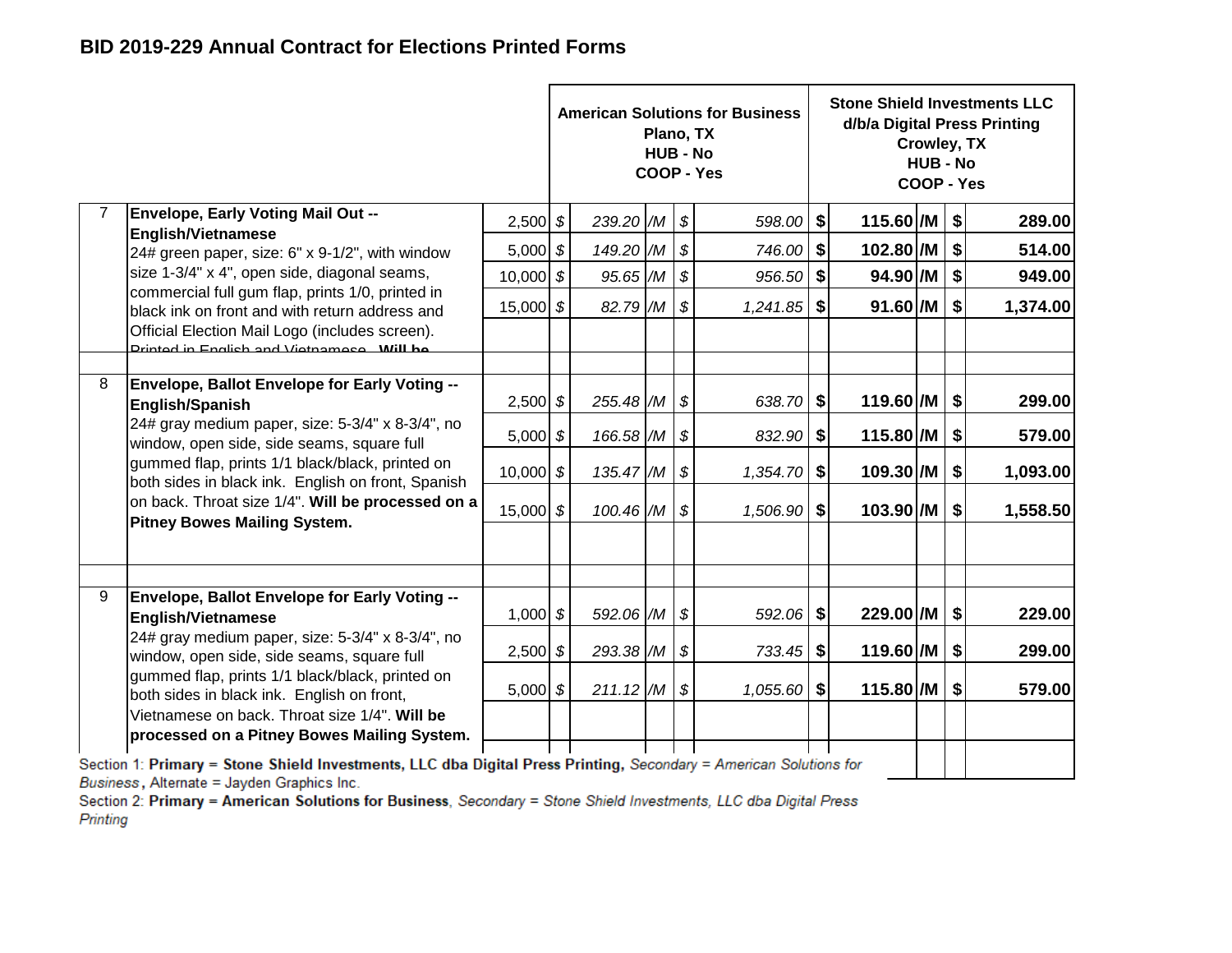|   |                                                                                                                                                                                                                                                                                                     |        | Hart Intercivic, Inc. | <b>Austin, TX</b><br><b>HUB - No</b><br>COOP - Yes |               |          |                           | Jayden Graphics Inc. | <b>Melissa, TX</b><br><b>HUB - No</b><br>COOP - Yes |                              |          |
|---|-----------------------------------------------------------------------------------------------------------------------------------------------------------------------------------------------------------------------------------------------------------------------------------------------------|--------|-----------------------|----------------------------------------------------|---------------|----------|---------------------------|----------------------|-----------------------------------------------------|------------------------------|----------|
|   | <b>Envelope, Early Voting Mail Out --</b>                                                                                                                                                                                                                                                           | 2,500  | \$<br>715.38 /M       |                                                    | $\frac{1}{2}$ | 1,788.45 | $\frac{1}{2}$             | 134.80 /M            |                                                     | $\left  \mathcal{L} \right $ | 337.00   |
|   | <b>English/Vietnamese</b><br>24# green paper, size: 6" x 9-1/2", with window                                                                                                                                                                                                                        | 5,000  | \$<br>424.62 /M       |                                                    | $\frac{1}{2}$ | 2,123.10 | \$                        | 95.50 /M             |                                                     | $\boldsymbol{\mathsf{S}}$    | 477.50   |
|   | size 1-3/4" x 4", open side, diagonal seams,                                                                                                                                                                                                                                                        | 10,000 | \$<br>281.54 /M       |                                                    | $\frac{1}{2}$ | 2,815.40 | $\frac{1}{2}$             | 76.95 /M             |                                                     | $\left  \mathcal{L} \right $ | 769.50   |
|   | commercial full gum flap, prints 1/0, printed in<br>black ink on front and with return address and                                                                                                                                                                                                  | 15,000 | \$<br>238.46 /M       |                                                    | $\frac{1}{2}$ | 3,576.90 | $\mathfrak{S}$            | 62.50 /M             |                                                     | \$                           | 937.50   |
|   | Official Election Mail Logo (includes screen).<br>Drinted in English and Victormese Will be                                                                                                                                                                                                         |        |                       |                                                    |               |          |                           |                      |                                                     |                              |          |
|   |                                                                                                                                                                                                                                                                                                     |        |                       |                                                    |               |          |                           |                      |                                                     |                              |          |
| 8 | Envelope, Ballot Envelope for Early Voting --<br><b>English/Spanish</b>                                                                                                                                                                                                                             | 2,500  | \$<br>629.23 /M       |                                                    | $\frac{1}{2}$ | 1,573.08 | \$                        | 252.94 /M            |                                                     | $\sqrt[6]{\frac{1}{2}}$      | 632.35   |
|   | 24# gray medium paper, size: 5-3/4" x 8-3/4", no<br>window, open side, side seams, square full<br>gummed flap, prints 1/1 black/black, printed on<br>both sides in black ink. English on front, Spanish<br>on back. Throat size 1/4". Will be processed on a<br><b>Pitney Bowes Mailing System.</b> | 5,000  | \$<br>380.00 /M       |                                                    | $\frac{1}{2}$ | 1,900.00 | \$                        | 151.58 /M            |                                                     | \$                           | 757.90   |
|   |                                                                                                                                                                                                                                                                                                     | 10,000 | \$<br>258.46 /M       |                                                    | $\frac{1}{2}$ | 2,584.60 | $\mathfrak{S}$            | 100.89 /M            |                                                     | $\boldsymbol{\mathsf{S}}$    | 1,008.90 |
|   |                                                                                                                                                                                                                                                                                                     | 15,000 | \$<br>232.31 /M       |                                                    | $\frac{1}{2}$ | 3,484.65 | $\boldsymbol{\mathsf{S}}$ | 83.99 /M             |                                                     | \$                           | 1,259.85 |
|   |                                                                                                                                                                                                                                                                                                     |        |                       |                                                    |               |          |                           |                      |                                                     |                              |          |
| 9 | Envelope, Ballot Envelope for Early Voting --                                                                                                                                                                                                                                                       | 1,000  | \$<br>1,230.77 /M     |                                                    | $\frac{1}{2}$ | 1,230.77 | \$                        | 562.07 /M            |                                                     | \$                           | 562.07   |
|   | <b>English/Vietnamese</b><br>24# gray medium paper, size: 5-3/4" x 8-3/4", no                                                                                                                                                                                                                       |        |                       |                                                    |               |          |                           |                      |                                                     |                              |          |
|   | window, open side, side seams, square full                                                                                                                                                                                                                                                          | 2,500  | \$<br>629.23 /M       |                                                    | \$            | 1,573.08 | $\mathfrak{S}$            | 252.85 /M            |                                                     | $\boldsymbol{\mathsf{S}}$    | 632.13   |
|   | gummed flap, prints 1/1 black/black, printed on<br>both sides in black ink. English on front,                                                                                                                                                                                                       | 5,000  | \$<br>380.00 /M       |                                                    | \$            | 1,900.00 | \$                        | 151.58 /M            |                                                     | \$                           | 757.90   |
|   | Vietnamese on back. Throat size 1/4". Will be<br>processed on a Pitney Bowes Mailing System.                                                                                                                                                                                                        |        |                       |                                                    |               |          |                           |                      |                                                     |                              |          |
|   | Section 1: Primary = Stone Shield Investments, LLC dba Digital Press Printing, Secondary = American Solutions for                                                                                                                                                                                   |        |                       |                                                    |               |          |                           |                      |                                                     |                              |          |

Business, Alternate = Jayden Graphics Inc.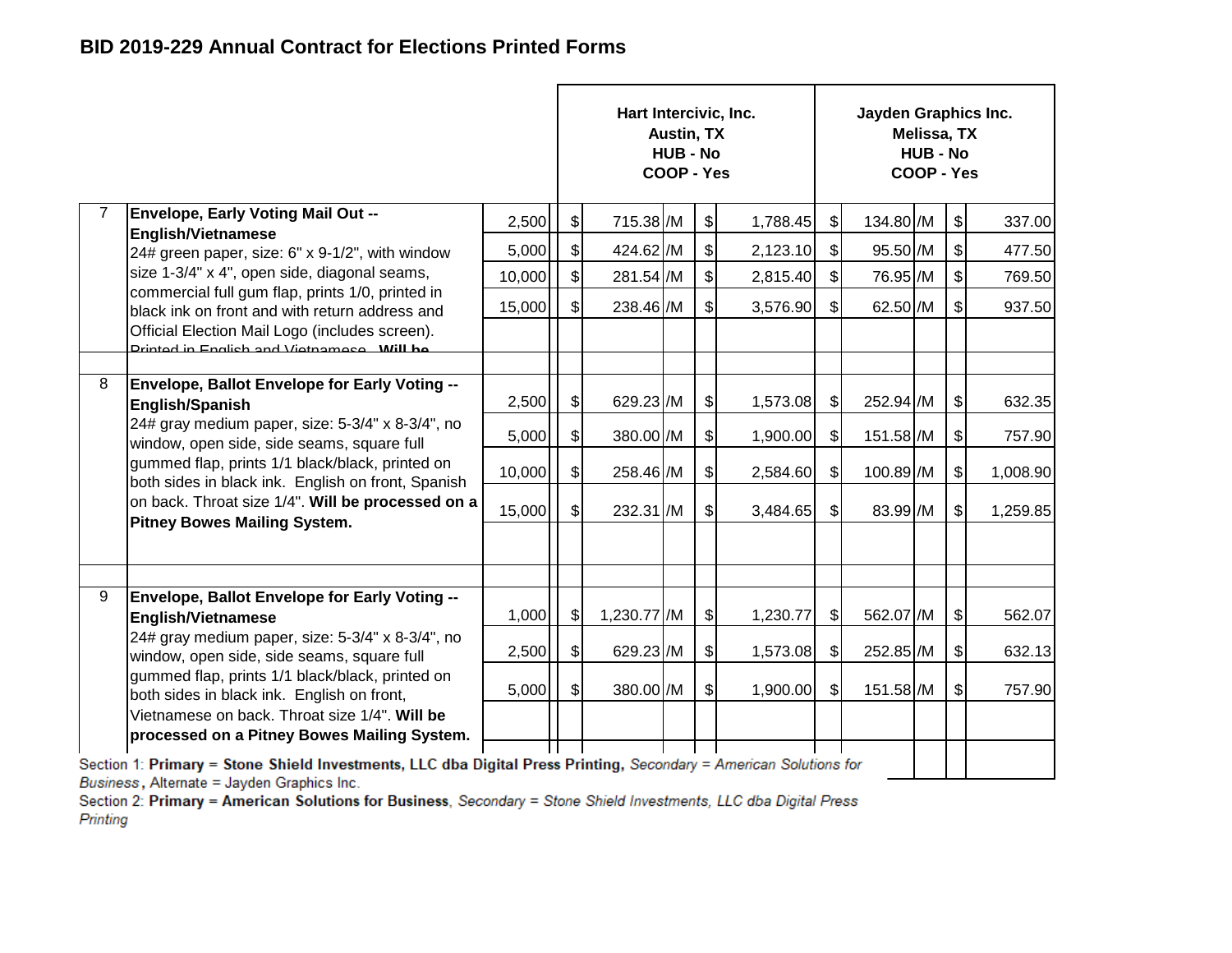|                 |                                                                                                          |             |                           | Plano, TX<br><b>HUB - No</b> |            | <b>American Solutions for Business</b><br><b>COOP - Yes</b> |    |                        | Crowley, TX<br><b>HUB - No</b><br>COOP - Yes |                           | <b>Stone Shield Investments LLC</b><br>d/b/a Digital Press Printing |
|-----------------|----------------------------------------------------------------------------------------------------------|-------------|---------------------------|------------------------------|------------|-------------------------------------------------------------|----|------------------------|----------------------------------------------|---------------------------|---------------------------------------------------------------------|
|                 |                                                                                                          |             |                           |                              |            |                                                             |    |                        |                                              |                           |                                                                     |
| 10 <sup>°</sup> | <b>Envelope, Carrier Envelope for Early Voting</b>                                                       |             |                           |                              |            |                                                             |    |                        |                                              |                           | 479.00                                                              |
|                 | Mail-In -- English/Spanish                                                                               | $2,500$ \$  | 305.18 $/M$ \$            |                              |            | 762.95   \$                                                 |    | 191.60 /M   \$         |                                              |                           |                                                                     |
|                 | 24# canary (yellow) paper, size: 5-7/8" x 8-7/8", no                                                     | $5,000$ \$  | $198.47/M$ \$             |                              |            | $992.35$ \$                                                 |    | $169.80$ /M $\vert$ \$ |                                              |                           | 849.00                                                              |
|                 | window, open side, side seams, square full                                                               |             |                           |                              |            |                                                             |    |                        |                                              |                           |                                                                     |
|                 | gummed flap, printed on front in black ink. Printed<br>on back in black and red ink. Printing includes   | $10,000$ \$ | $148.01$ /M $\frac{1}{9}$ |                              |            | $1,480.10$ \$                                               |    | 139.90 /M              |                                              | \$                        | 1,399.00                                                            |
|                 | Official Election Mail Logo (with screen). Printed in                                                    |             |                           |                              |            |                                                             |    |                        |                                              |                           |                                                                     |
|                 | English and Spanish. Will be processed on a                                                              | 15,000 \$   | $137.17$ /M               |                              | \$         | $2,057.55$ \$                                               |    | $133.00$ /M   \$       |                                              |                           | 1,995.00                                                            |
|                 | <b>Pitney Bowes Mailing System.</b>                                                                      |             |                           |                              |            |                                                             |    |                        |                                              |                           |                                                                     |
|                 |                                                                                                          |             |                           |                              |            |                                                             |    |                        |                                              |                           |                                                                     |
| 11              | <b>Envelope, Carrier Envelope for Early Voting</b><br>Mail-In -- English/Vietnamese                      | $1,000$ \$  | 662.08 /M                 |                              | $\sqrt{s}$ | $662.08$ \$                                                 |    | $299.00$ /M   \$       |                                              |                           | 299.00                                                              |
|                 | 24# canary (yellow) paper, size: 5-7/8" x 8-7/8", no                                                     | $2,500$ \$  | $325.20$ /M               |                              | \$         | 813.00                                                      | \$ | 191.60 /M              |                                              | $\boldsymbol{\mathsf{S}}$ | 479.00                                                              |
|                 | window, open side, side seams, square full<br>gummed flap, printed on front in black ink. Printed        | $5,000$ \$  | 230.23 /M                 |                              | \$         | $1,151.15$ \$                                               |    | 169.80 /M              |                                              | ୍\$                       | 849.00                                                              |
|                 | on back in black and red ink. Printing includes<br>Official Election Mail Logo (with screen). Printed in |             |                           |                              |            |                                                             |    |                        |                                              |                           |                                                                     |
|                 | English and Vietnamese. Will be processed on a                                                           |             |                           |                              |            |                                                             |    |                        |                                              |                           |                                                                     |
|                 | <b>Pitney Bowes Mailing System.</b>                                                                      |             |                           |                              |            |                                                             |    |                        |                                              |                           |                                                                     |
|                 |                                                                                                          |             |                           |                              |            |                                                             |    |                        |                                              |                           |                                                                     |
|                 |                                                                                                          |             |                           |                              |            |                                                             |    |                        |                                              |                           |                                                                     |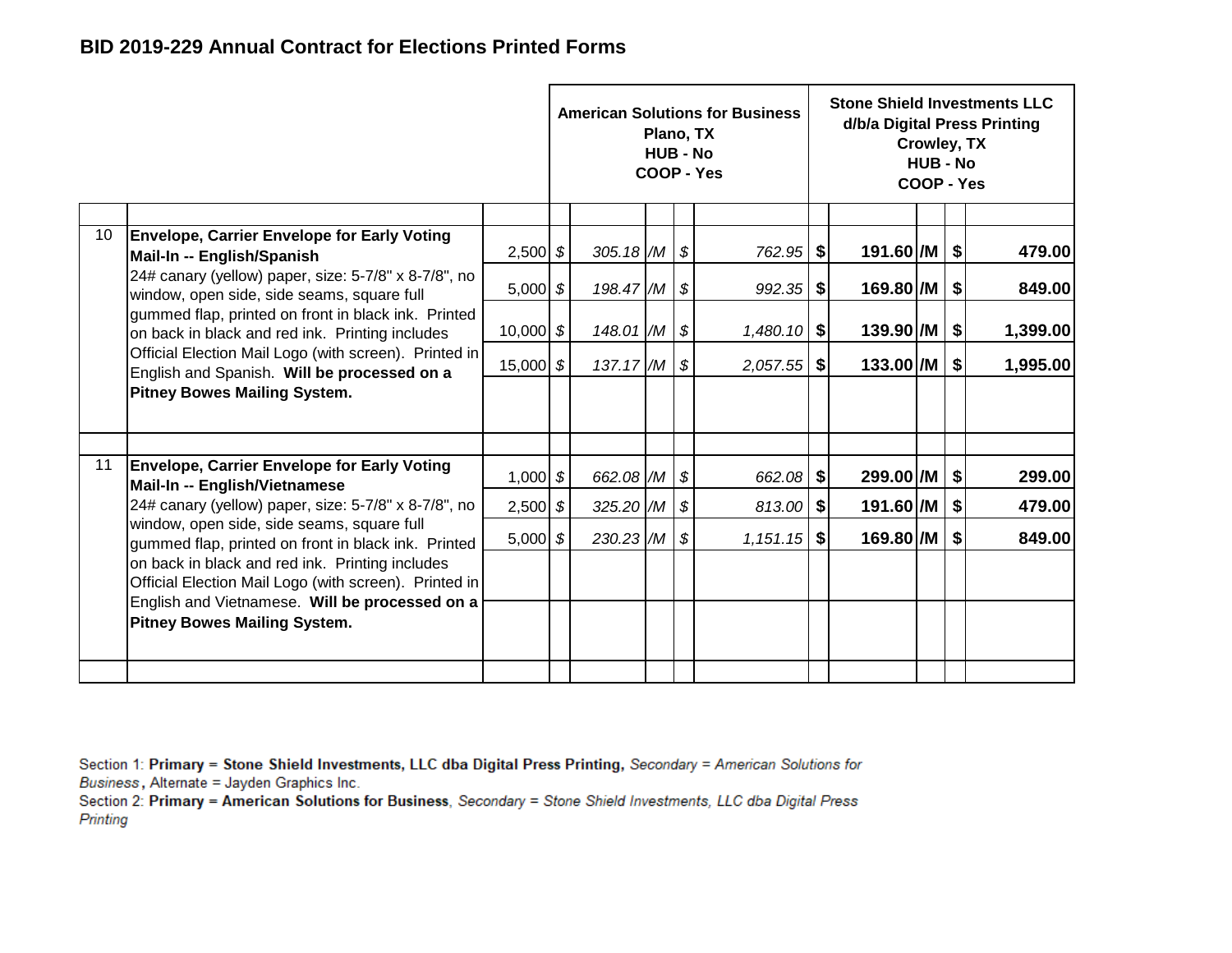|    |                                                                                                          |        |               | Hart Intercivic, Inc. | Austin, TX<br><b>HUB - No</b><br>COOP - Yes |               |          |               | Jayden Graphics Inc. | Melissa, TX<br><b>HUB - No</b><br>COOP - Yes |                              |          |
|----|----------------------------------------------------------------------------------------------------------|--------|---------------|-----------------------|---------------------------------------------|---------------|----------|---------------|----------------------|----------------------------------------------|------------------------------|----------|
|    |                                                                                                          |        |               |                       |                                             |               |          |               |                      |                                              |                              |          |
| 10 | <b>Envelope, Carrier Envelope for Early Voting</b><br>Mail-In -- English/Spanish                         | 2,500  | $\sqrt{2}$    | 647.69 /M             |                                             | $\frac{1}{2}$ | 1,619.23 | $\frac{1}{2}$ | 374.16 /M            |                                              | $\frac{1}{2}$                | 935.40   |
|    | 24# canary (yellow) paper, size: 5-7/8" x 8-7/8", no<br>window, open side, side seams, square full       | 5,000  | $\frac{1}{2}$ | 436.92 /M             |                                             | $\frac{1}{2}$ | 2,184.60 | $\frac{1}{2}$ | 214.73 /M            |                                              | $\frac{1}{2}$                | 1,073.65 |
|    | gummed flap, printed on front in black ink. Printed<br>on back in black and red ink. Printing includes   | 10,000 | $\frac{1}{2}$ | 280.00 /M             |                                             | $\frac{1}{2}$ | 2,800.00 | $\frac{1}{2}$ | 138.34 /M            |                                              | $\left  \frac{1}{2} \right $ | 1,383.40 |
|    | Official Election Mail Logo (with screen). Printed in<br>English and Spanish. Will be processed on a     | 15,000 | $\frac{1}{2}$ | 238.46 /M             |                                             | $\frac{1}{2}$ | 3,576.90 | $\frac{1}{2}$ | 112.88 /M            |                                              | $\frac{1}{2}$                | 1,693.20 |
|    | <b>Pitney Bowes Mailing System.</b>                                                                      |        |               |                       |                                             |               |          |               |                      |                                              |                              |          |
|    |                                                                                                          |        |               |                       |                                             |               |          |               |                      |                                              |                              |          |
| 11 | <b>Envelope, Carrier Envelope for Early Voting</b><br>Mail-In -- English/Vietnamese                      | 1,000  | $\frac{1}{2}$ | 1,206.15 /M           |                                             | $\frac{1}{2}$ | 1,206.15 | $\frac{1}{2}$ | 832.54 /M            |                                              | $\frac{1}{2}$                | 832.54   |
|    | 24# canary (yellow) paper, size: 5-7/8" x 8-7/8", no                                                     | 2,500  | $\mathcal{S}$ | 647.69 /M             |                                             | $\frac{1}{2}$ | 1,619.23 | $\frac{1}{2}$ | 374.16 /M            |                                              | $\frac{1}{2}$                | 935.40   |
|    | window, open side, side seams, square full<br>gummed flap, printed on front in black ink. Printed        | 5,000  | $\mathbb{S}$  | 436.92 /M             |                                             | $\mathcal{S}$ | 2,184.60 | $\frac{1}{2}$ | 214.73 /M            |                                              | $\frac{1}{2}$                | 1,073.65 |
|    | on back in black and red ink. Printing includes<br>Official Election Mail Logo (with screen). Printed in |        |               |                       |                                             |               |          |               |                      |                                              |                              |          |
|    | English and Vietnamese. Will be processed on a<br><b>Pitney Bowes Mailing System.</b>                    |        |               |                       |                                             |               |          |               |                      |                                              |                              |          |
|    |                                                                                                          |        |               |                       |                                             |               |          |               |                      |                                              |                              |          |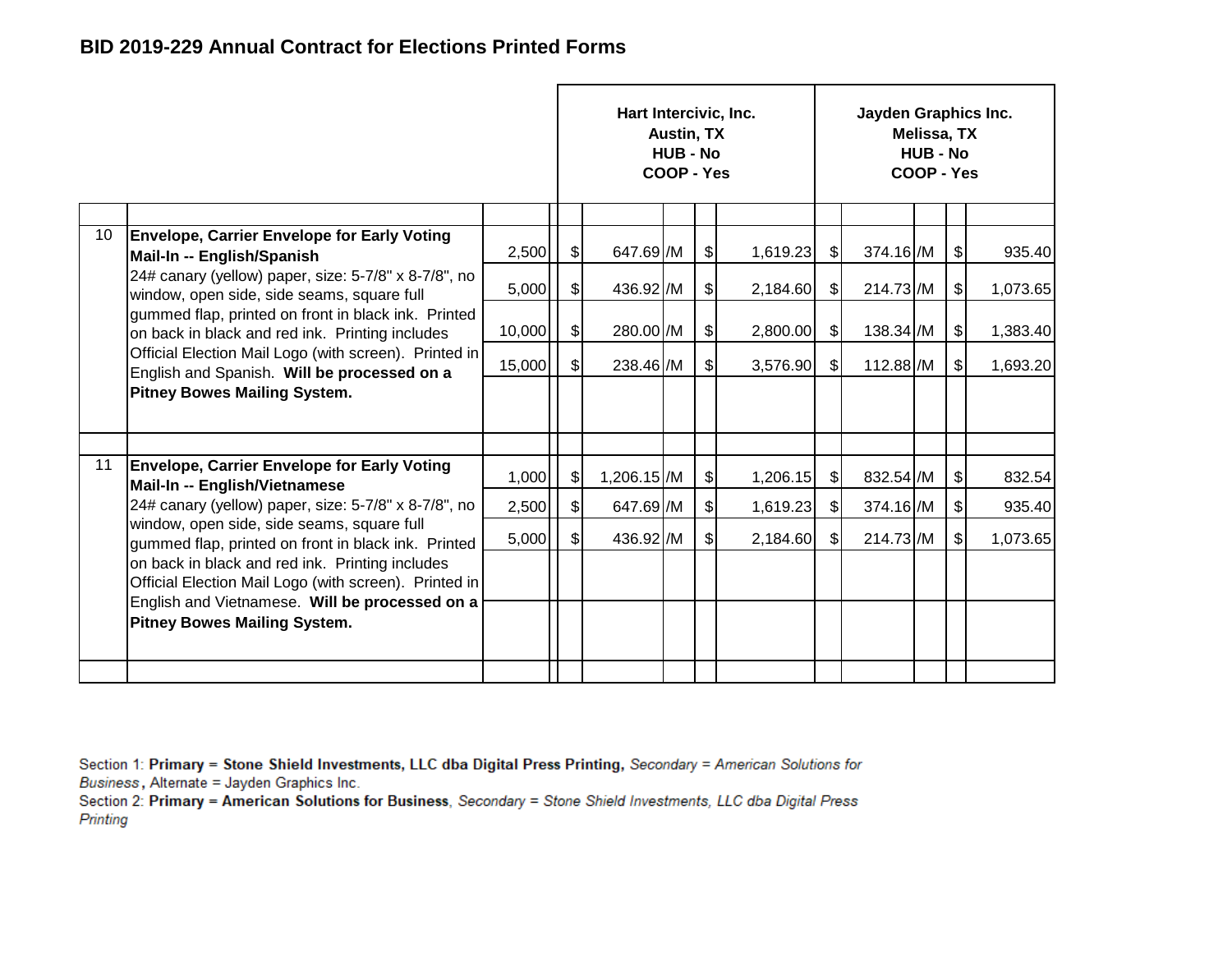|                 |                                                                                                                                                                                    |               |             | Plano, TX<br><b>HUB - No</b> | <b>American Solutions for Business</b><br>COOP - Yes |                        | Crowley, TX<br><b>HUB - No</b><br>COOP - Yes |                           | <b>Stone Shield Investments LLC</b><br>d/b/a Digital Press Printing |
|-----------------|------------------------------------------------------------------------------------------------------------------------------------------------------------------------------------|---------------|-------------|------------------------------|------------------------------------------------------|------------------------|----------------------------------------------|---------------------------|---------------------------------------------------------------------|
| 12 <sup>°</sup> | <b>Envelope, FPCA Carrier for Early Voting Mail</b><br>In, English/Spanish                                                                                                         | $2,500$ \$    | 268.00 /M   |                              | \$<br>670.00 \$                                      | $143.60$ /M $\vert$ \$ |                                              |                           | 359.00                                                              |
|                 | White paper, size: 5-7/8" x 8-7/8", no window,<br>open side, side seams, square full gummed flap,                                                                                  | $5,000$ \$    | 149.10 /M   |                              | \$<br>745.50 \$                                      | 127.60 /M              |                                              | \$                        | 638.00                                                              |
|                 | printed on front in black ink, includes Official<br>Election Mail Logo (includes screen), Printed on                                                                               | $10,000$ \$   | $100.23$ /M |                              | \$<br>$1,002.30$ \$                                  | 122.90 /M              |                                              | $\vert$                   | 1,229.00                                                            |
|                 | back in black and red ink. Printed in English and<br>Spanish. Will be processed on a Pitney Bowes                                                                                  | $15,000$ \$   | $91.15$ /M  |                              | \$<br>$1,367.25$ \$                                  | $113.20$ /M            |                                              | $\vert$                   | 1,698.00                                                            |
|                 | <b>Mailing System.</b>                                                                                                                                                             |               |             |                              |                                                      |                        |                                              |                           |                                                                     |
|                 |                                                                                                                                                                                    |               |             |                              |                                                      |                        |                                              |                           |                                                                     |
| 13              | <b>Envelope, FPCA Carrier for Early Voting Mail</b><br>In, English/Vietnamese                                                                                                      | $2,500$ \$    | 304.09 /M   |                              | \$<br>760.23 \$                                      | 143.60 /M              |                                              | \$                        | 359.00                                                              |
|                 | White paper, size: 5-7/8" x 8-7/8", no window,                                                                                                                                     | $5,000$ \$    | 213.08 /M   |                              | \$<br>$1,065.40$ \$                                  | 127.60 /M              |                                              | $\boldsymbol{\mathsf{s}}$ | 638.00                                                              |
|                 | open side, side seams, square full gummed flap,<br>printed on front in black ink, includes Official                                                                                | $10,000$ \$   | 136.10 /M   |                              | \$<br>$1,361.00$ \$                                  | 122.90 /M              |                                              | \$                        | 1,229.00                                                            |
|                 | Election Mail Logo (includes screen), Printed on<br>back in black and red ink. Printed in English and<br>Vietnamese. Will be processed on a Pitney<br><b>Bowes Mailing System.</b> | 15,000 $ $ \$ | 113.17/M    |                              | \$<br>$1,697.55$ \$                                  | 113.20 /M              |                                              | \$                        | 1,698.00                                                            |
|                 |                                                                                                                                                                                    |               |             |                              |                                                      |                        |                                              |                           |                                                                     |
|                 |                                                                                                                                                                                    |               |             |                              |                                                      |                        |                                              |                           |                                                                     |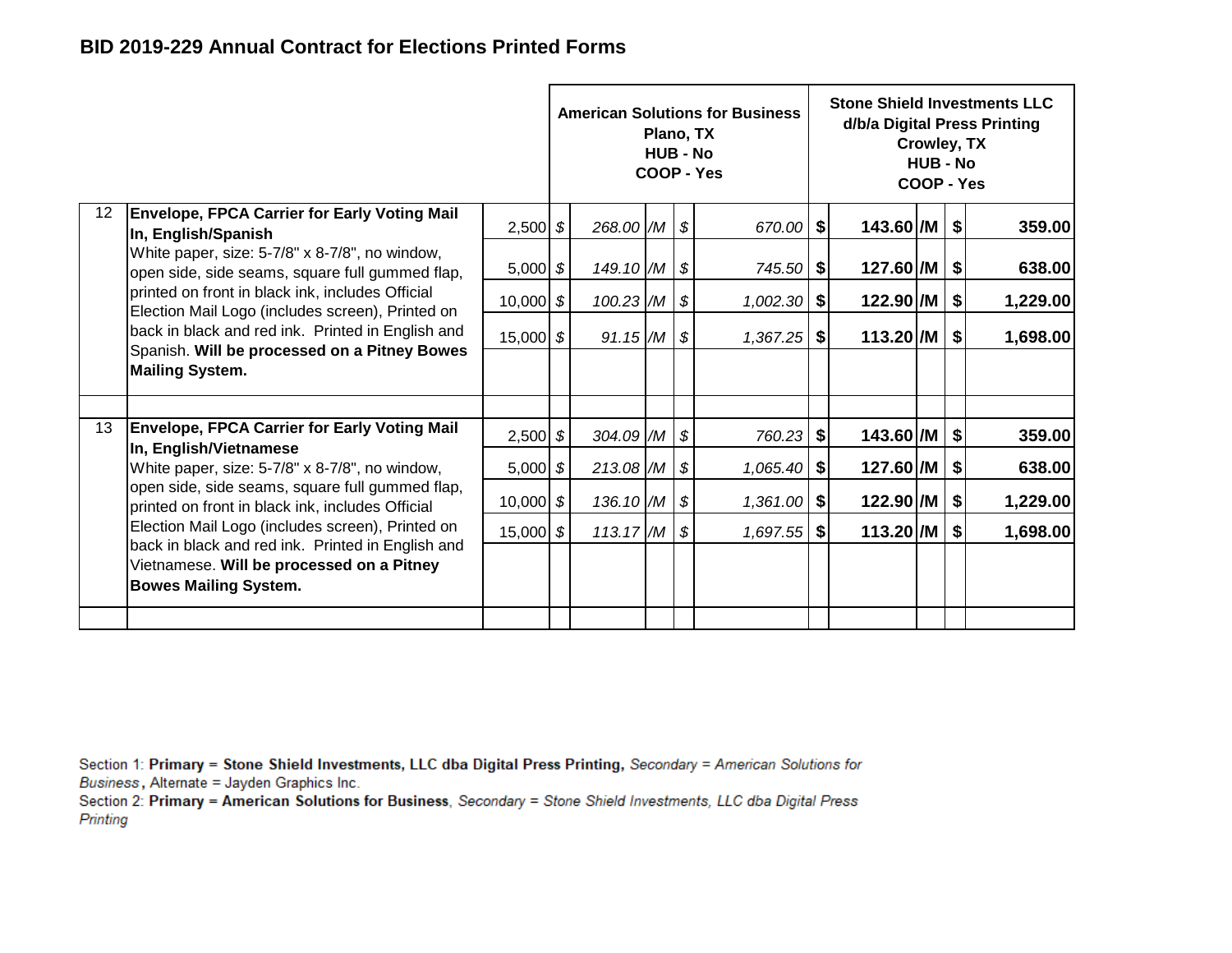|                 |                                                                                                                                |        |               | Hart Intercivic, Inc. | <b>Austin, TX</b><br><b>HUB - No</b><br>COOP - Yes |               |          |               | Jayden Graphics Inc. | Melissa, TX<br><b>HUB - No</b><br>COOP - Yes |               |          |
|-----------------|--------------------------------------------------------------------------------------------------------------------------------|--------|---------------|-----------------------|----------------------------------------------------|---------------|----------|---------------|----------------------|----------------------------------------------|---------------|----------|
| 12 <sup>°</sup> | <b>Envelope, FPCA Carrier for Early Voting Mail</b><br>In, English/Spanish                                                     | 2,500  | $\frac{1}{2}$ | 480.00 /M             |                                                    | $\frac{1}{2}$ | 1,200.00 | \$            | 366.03 /M            |                                              | \$            | 915.08   |
|                 | White paper, size: 5-7/8" x 8-7/8", no window,<br>open side, side seams, square full gummed flap,                              | 5,000  | $\frac{1}{2}$ | 318.46 /M             |                                                    | $\frac{1}{2}$ | 1,592.30 | $\frac{1}{2}$ | 206.61 /M            |                                              | \$            | 1,033.05 |
|                 | printed on front in black ink, includes Official<br>Election Mail Logo (includes screen), Printed on                           | 10,000 | $\frac{1}{2}$ | 206.15 /M             |                                                    | $\frac{1}{2}$ | 2,061.50 | $\frac{1}{2}$ | $130.21$ /M          |                                              | \$            | 1,302.10 |
|                 | back in black and red ink. Printed in English and<br>Spanish. Will be processed on a Pitney Bowes                              | 15,000 | $\frac{1}{2}$ | 173.85 /M             |                                                    | $\frac{1}{2}$ | 2,607.75 | \$            | 104.75 /M            |                                              | $\frac{1}{2}$ | 1,571.25 |
|                 | <b>Mailing System.</b>                                                                                                         |        |               |                       |                                                    |               |          |               |                      |                                              |               |          |
|                 |                                                                                                                                |        |               |                       |                                                    |               |          |               |                      |                                              |               |          |
| 13              | <b>Envelope, FPCA Carrier for Early Voting Mail</b><br>In, English/Vietnamese                                                  | 2,500  | $\frac{1}{2}$ | 480.00 /M             |                                                    | $\frac{1}{2}$ | 1,200.00 | $\frac{1}{2}$ | 366.03 /M            |                                              | \$            | 915.08   |
|                 | White paper, size: 5-7/8" x 8-7/8", no window,                                                                                 | 5,000  | $\frac{1}{2}$ | 318.46 /M             |                                                    | $\frac{1}{2}$ | 1,592.30 | \$            | 206.61 /M            |                                              | \$            | 1,033.05 |
|                 | open side, side seams, square full gummed flap,<br>printed on front in black ink, includes Official                            | 10,000 | $\frac{1}{2}$ | 206.15 /M             |                                                    | $\frac{1}{2}$ | 2,061.50 | $\mathcal{S}$ | $130.21$ /M          |                                              | $\frac{1}{2}$ | 1,302.10 |
|                 | Election Mail Logo (includes screen), Printed on                                                                               | 15,000 | $\frac{1}{2}$ | 173.85 /M             |                                                    | $\mathbb{S}$  | 2,607.75 | $\mathcal{S}$ | 104.75 /M            |                                              | \$            | 1,571.25 |
|                 | back in black and red ink. Printed in English and<br>Vietnamese. Will be processed on a Pitney<br><b>Bowes Mailing System.</b> |        |               |                       |                                                    |               |          |               |                      |                                              |               |          |
|                 |                                                                                                                                |        |               |                       |                                                    |               |          |               |                      |                                              |               |          |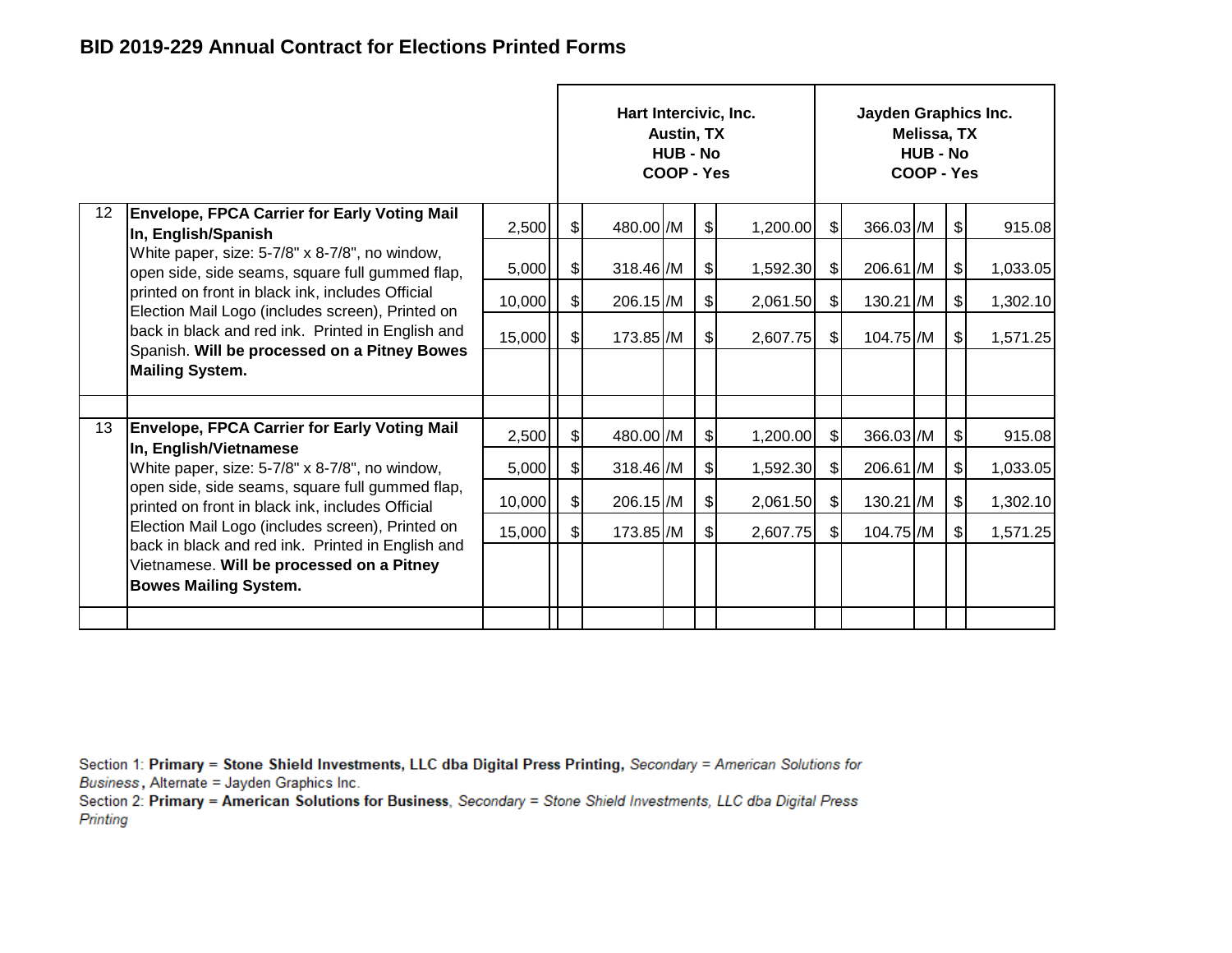|    |                                                                                                                                                                 |               |             | Plano, TX<br><b>HUB - No</b> | <b>American Solutions for Business</b><br>COOP - Yes |                       | Crowley, TX<br><b>HUB - No</b><br>COOP - Yes |                              | <b>Stone Shield Investments LLC</b><br>d/b/a Digital Press Printing |
|----|-----------------------------------------------------------------------------------------------------------------------------------------------------------------|---------------|-------------|------------------------------|------------------------------------------------------|-----------------------|----------------------------------------------|------------------------------|---------------------------------------------------------------------|
| 14 | Envelope, FPCA Envelope for Early Voting Mail<br>Out                                                                                                            | $2,500$ \$    | 297.09 /M   |                              | \$<br>$742.73$ \$                                    | 111.60 /M   \$        |                                              |                              | 279.00                                                              |
|    | White paper, size: 6" x 9-1/2", window size 1-3/4" x<br>4", open side, diagonal seams, commercial full                                                          | 5,000 $$$     | 205.21 /M   |                              | \$<br>$1,026.05$ \$                                  | $105.00$ /M           |                                              | \$                           | 525.00                                                              |
|    | gummed flap, printed on front in black. Printed in<br>English and Spanish with Official Election Mail                                                           | $10,000$ \$   | 139.16 /M   |                              | \$<br>$1,391.60$ \$                                  | 97.90 /M              |                                              | \$                           | 979.00                                                              |
|    | Logo with screen on front, with return address.<br>Will be processed on a Pitney Bowes Mailing                                                                  | 15,000 $ $ \$ | 120.06 /M   |                              | \$<br>$1,800.90$ \$                                  | $91.90$ /M $\vert$ \$ |                                              |                              | 1,378.50                                                            |
|    | System.                                                                                                                                                         |               |             |                              |                                                      |                       |                                              |                              |                                                                     |
|    |                                                                                                                                                                 |               |             |                              |                                                      |                       |                                              |                              |                                                                     |
| 15 | <b>Envelope, Official Election Mail w/ Logo</b><br>White, 12" x 9", printed on front only with black and                                                        | $1,000$ \$    | 195.29 /M   |                              | \$<br>$195.29$ \$                                    | 199.00 /M             |                                              | \$                           | 199.00                                                              |
|    | gold ink. Printing includes return address and                                                                                                                  | 3,000 $$$     | 153.92 /M   |                              | \$<br>$461.76$ \$                                    | 149.00 /M             |                                              | $\left  \frac{1}{2} \right $ | 447.00                                                              |
|    | Official Election Mail Logo (with screen).                                                                                                                      | $5,000$ \$    | $128.14$ /M |                              | \$<br>640.70 \$                                      | 149.80 /M             |                                              | \$                           | 749.00                                                              |
|    |                                                                                                                                                                 |               |             |                              |                                                      |                       |                                              |                              |                                                                     |
| 16 | <b>Envelope for Thrown Out Ballots</b>                                                                                                                          | $1,000$ \$    | 287.52 /M   |                              | \$<br>$287.52$ \$                                    | 249.00 /M             |                                              | \$                           | 249.00                                                              |
|    | Envelope for Thrown Out Ballots, 28# white paper,<br>size: 9" x 12", printed on front only in RED ink.<br>Sealed with latex re-usable seal, seal strip 1" x 7". | $2,500$ \$    | 258.57 /M   |                              | \$<br>$646.43$ \$                                    | $179.60$ /M   \$      |                                              |                              | 449.00                                                              |
|    |                                                                                                                                                                 | 5,000 $$$     | 152.09 /M   |                              | \$<br>760.45 \$                                      | 149.80 /M             |                                              | \$                           | 749.00                                                              |
|    |                                                                                                                                                                 |               |             |                              |                                                      |                       |                                              |                              |                                                                     |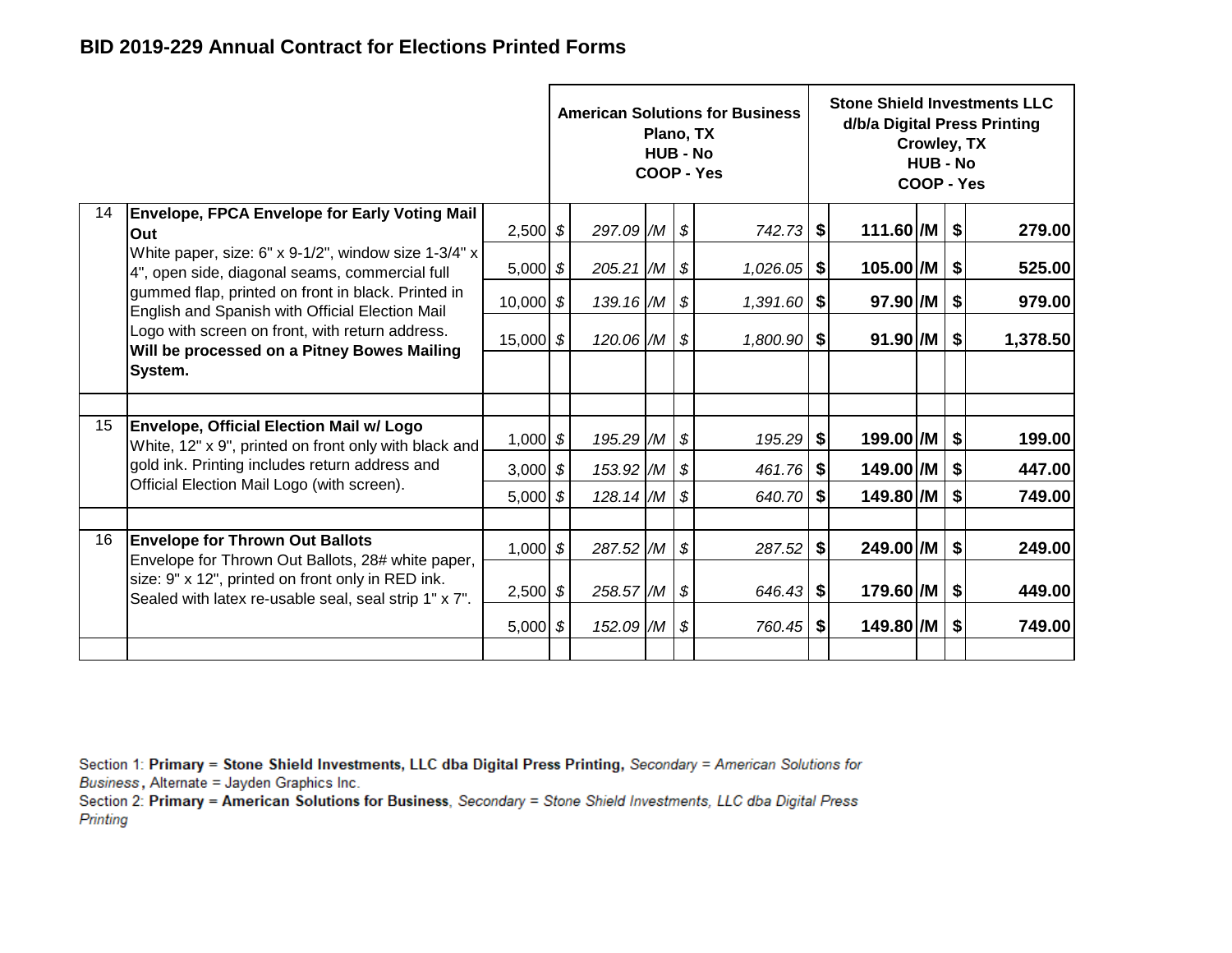|    |                                                                                                            |        |                              | Hart Intercivic, Inc. | <b>Austin, TX</b><br><b>HUB - No</b><br>COOP - Yes |               |          |               | Jayden Graphics Inc. | Melissa, TX<br><b>HUB - No</b><br>COOP - Yes |                           |          |
|----|------------------------------------------------------------------------------------------------------------|--------|------------------------------|-----------------------|----------------------------------------------------|---------------|----------|---------------|----------------------|----------------------------------------------|---------------------------|----------|
| 14 | <b>Envelope, FPCA Envelope for Early Voting Mail</b><br>Out                                                | 2,500  | $\frac{1}{2}$                | 595.38 /M             |                                                    | $\frac{1}{2}$ | 1,488.45 | $\frac{1}{2}$ | 199.92 /M            |                                              | $\frac{1}{2}$             | 499.80   |
|    | White paper, size: 6" x 9-1/2", window size 1-3/4" x<br>4", open side, diagonal seams, commercial full     | 5,000  | $\frac{1}{2}$                | 373.85 /M             |                                                    | $\frac{1}{2}$ | 1,869.25 | $\mathbb{S}$  | 128.58 /M            |                                              | $\frac{1}{2}$             | 642.90   |
|    | gummed flap, printed on front in black. Printed in<br>English and Spanish with Official Election Mail      | 10,000 | $\frac{1}{2}$                | 249.23 /M             |                                                    | $\frac{1}{2}$ | 2,492.30 | $\frac{1}{2}$ | 83.86 /M             |                                              | $\frac{1}{2}$             | 838.60   |
|    | Logo with screen on front, with return address.<br>Will be processed on a Pitney Bowes Mailing             | 15,000 | $\left  \mathcal{S} \right $ | 223.08 /M             |                                                    | $\frac{1}{2}$ | 3,346.20 | $\mathbb{S}$  | 67.80 /M             |                                              | $\sqrt{2}$                | 1,017.00 |
|    | System.                                                                                                    |        |                              |                       |                                                    |               |          |               |                      |                                              |                           |          |
| 15 | <b>Envelope, Official Election Mail w/ Logo</b>                                                            |        |                              |                       |                                                    |               |          |               |                      |                                              |                           |          |
|    | White, 12" x 9", printed on front only with black and                                                      | 1,000  | $\frac{1}{2}$                | 555.38 /M             |                                                    | $\frac{1}{2}$ | 555.38   | $\mathsf{S}$  | 240.46 /M            |                                              | $\frac{1}{2}$             | 240.46   |
|    | gold ink. Printing includes return address and                                                             | 3,000  | $\left  \frac{1}{2} \right $ | 307.69 /M             |                                                    | \$            | 923.07   | $\frac{1}{2}$ | 141.00 /M            |                                              | ୍\$                       | 423.00   |
|    | Official Election Mail Logo (with screen).                                                                 | 5,000  | $\frac{1}{2}$                | 250.77 /M             |                                                    | \$            | 1,253.85 | $\frac{1}{2}$ | 103.67 /M            |                                              | $\boldsymbol{\mathsf{S}}$ | 518.35   |
|    |                                                                                                            |        |                              |                       |                                                    |               |          |               |                      |                                              |                           |          |
| 16 | <b>Envelope for Thrown Out Ballots</b><br>Envelope for Thrown Out Ballots, 28# white paper,                | 1,000  | \$I                          | 600.00 /M             |                                                    | $\frac{1}{2}$ | 600.00   | $\mathbb{S}$  | 223.55 /M            |                                              | $\mathfrak{S}$            | 223.55   |
|    | size: 9" x 12", printed on front only in RED ink.<br>Sealed with latex re-usable seal, seal strip 1" x 7". | 2,500  | $\frac{1}{2}$                | 381.54 /M             |                                                    | $\frac{1}{2}$ | 953.85   | $\mathbb{S}$  | 176.06 /M            |                                              | $\frac{1}{2}$             | 440.15   |
|    |                                                                                                            | 5,000  | $\frac{1}{2}$                | 324.62 /M             |                                                    | $\frac{1}{2}$ | 1,623.10 | $\frac{1}{2}$ | 131.19 /M            |                                              | $\frac{1}{2}$             | 655.95   |
|    |                                                                                                            |        |                              |                       |                                                    |               |          |               |                      |                                              |                           |          |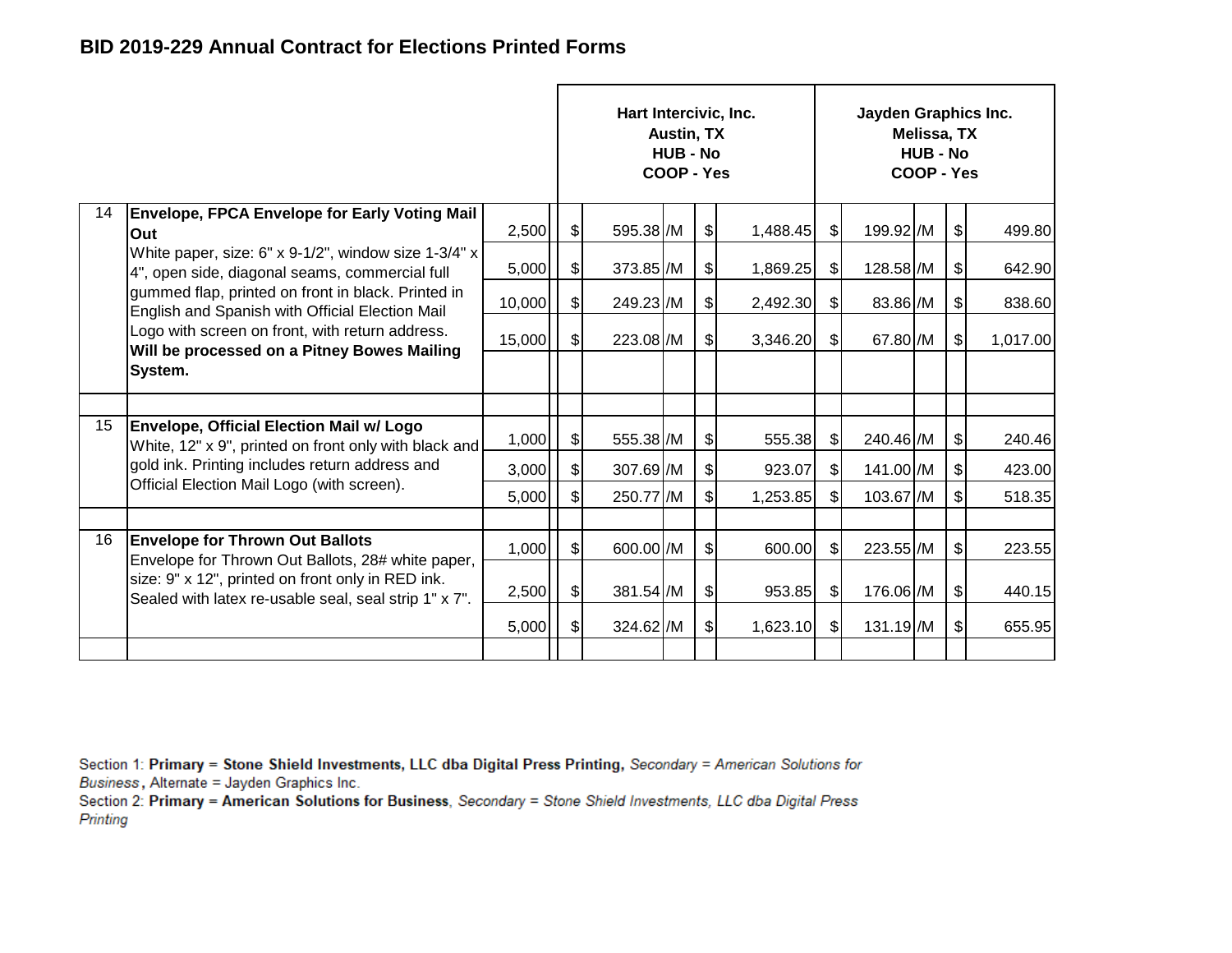|    |                                                                                                                                               |                                        |                                     | Plano, TX<br><b>HUB - No</b> |                                                                  | <b>American Solutions for Business</b><br><b>COOP - Yes</b> |          |                                     | Crowley, TX<br><b>HUB - No</b><br>COOP - Yes |                           | <b>Stone Shield Investments LLC</b><br>d/b/a Digital Press Printing |
|----|-----------------------------------------------------------------------------------------------------------------------------------------------|----------------------------------------|-------------------------------------|------------------------------|------------------------------------------------------------------|-------------------------------------------------------------|----------|-------------------------------------|----------------------------------------------|---------------------------|---------------------------------------------------------------------|
| 17 | <b>Envelope for Requests and Cancelled Ballots</b><br>24# goldenrod paper, size: 10" x 13", no window,<br>printed on front only in black ink. | $1,000$ \$                             | $370.03$ /M $\frac{1}{9}$           |                              |                                                                  | $370.03$ \$                                                 |          | 719.00 /M                           |                                              | $\sqrt{3}$                | 719.00                                                              |
|    |                                                                                                                                               | 3,000 $$$                              | 287.07 /M \$                        |                              |                                                                  | 861.21                                                      | \$       | 529.00 /M                           |                                              | $\boldsymbol{\mathsf{S}}$ | 1,587.00                                                            |
| 18 | <b>Envelope, Irregularly Marked Ballots</b><br>28# brown kraft paper, size: 10" x 15", printed on<br>front only with RED ink.                 | $1,000$ \$<br>$3,000$ \$<br>$5,000$ \$ | 279.18 /M<br>225.72 /M<br>191.41 /M |                              | $\boldsymbol{\mathcal{S}}$<br>  \$<br>$\boldsymbol{\mathcal{S}}$ | 279.18<br>677.16<br>$957.05$ \$                             | \$<br>\$ | 479.00 /M<br>319.00 /M<br>279.20 /M |                                              | \$<br>\$<br>\$            | 479.00<br>957.00<br>1,396.00                                        |
| 19 | <b>Envelope, Election Returns (Envelope 2)</b><br>24# white paper, size: 10" x 15", no window, no                                             | $1,000$ \$                             | $222.63$ /M $\frac{1}{9}$           |                              |                                                                  | $222.63$ \$                                                 |          | 239.00 /M   \$                      |                                              |                           | 239.00                                                              |
|    | printing, with a flap 2-3/8" sealed with latex<br>reusable adhesive. Adhesive strip is                                                        | 3,000 $$$                              | 169.16 $/M$ \$                      |                              |                                                                  |                                                             |          | 176.00 /M                           |                                              | \$                        | 528.00                                                              |
|    | approximately 1-1/2" x 8".                                                                                                                    | $5,000$ \$                             | 152.40 /M                           |                              | \$                                                               | 762.00                                                      | \$       | 149.80 /M                           |                                              | $\boldsymbol{\mathsf{S}}$ | 749.00                                                              |
| 20 | <b>Envelope, Election Returns (Envelope 3)</b><br>24# pink paper, size: 10" x 15", no window, no                                              | $1,000$ \$                             | 524.19 /M \$                        |                              |                                                                  | $524.19$ \$                                                 |          | 1081.00 /M                          |                                              | $\boldsymbol{\mathsf{S}}$ | 1,081.00                                                            |
|    | printing, with a flap 2-3/8" sealed with latex<br>reusable adhesive. Adhesive strip is approximate<br>$1 - 1/2" \times 8".$                   | 3,000 $$$                              | 388.12 /M                           |                              | \$                                                               | $1,164.36$ \$                                               |          | 576.60 /M                           |                                              | $\boldsymbol{\mathsf{s}}$ | 1,729.80                                                            |
|    |                                                                                                                                               | $5,000$ \$                             | $257.23$ /M $\frac{1}{9}$           |                              |                                                                  | $1,286.15$ \$                                               |          | $414.60$ /M $\vert$ \$              |                                              |                           | 2,073.00                                                            |
|    |                                                                                                                                               |                                        |                                     |                              |                                                                  |                                                             |          |                                     |                                              |                           |                                                                     |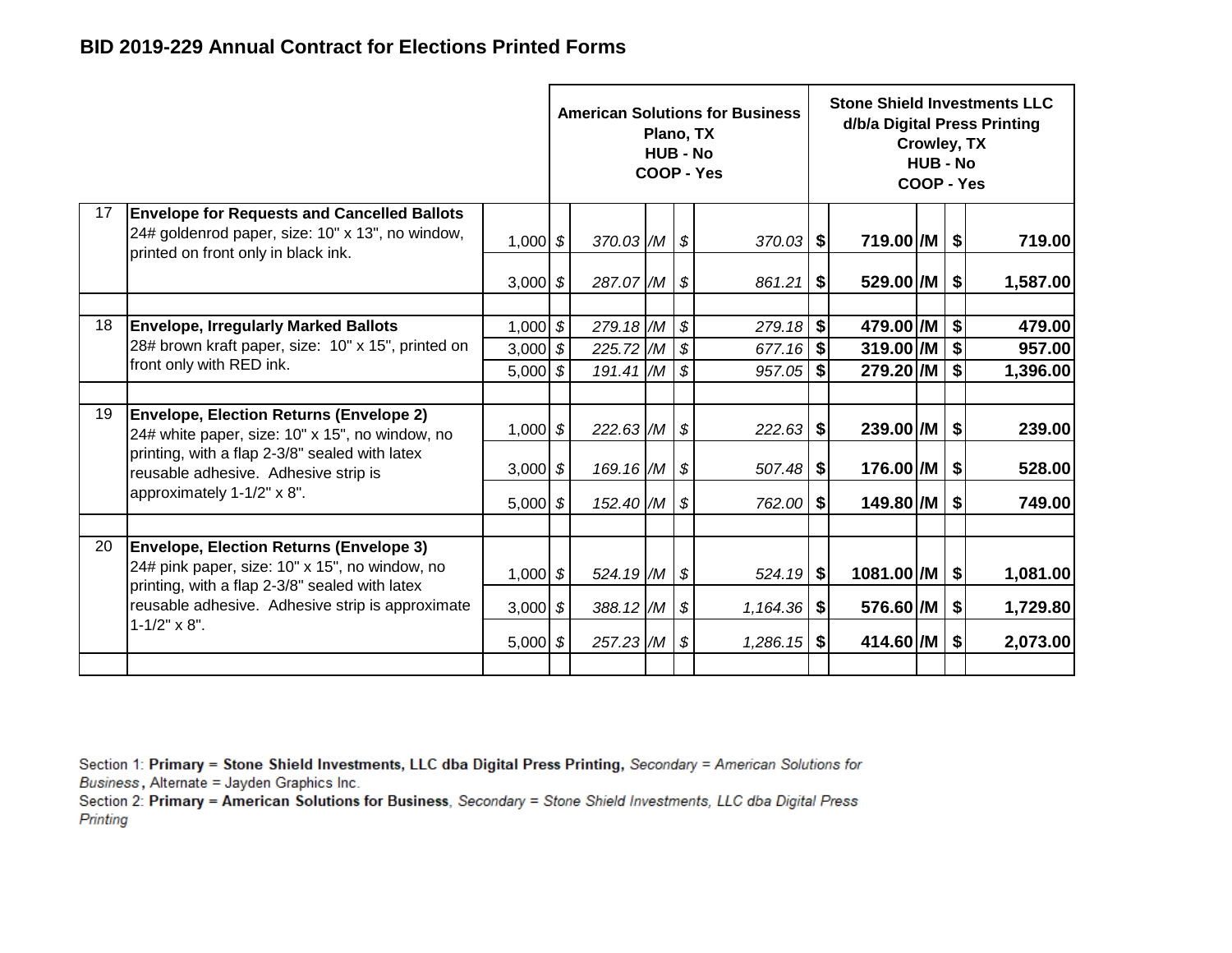|    |                                                                                                                                                    |                         |                                                                         | Hart Intercivic, Inc.               | Austin, TX<br><b>HUB - No</b><br>COOP - Yes |                                                                                     |                                |                                                 | Jayden Graphics Inc.                | Melissa, TX<br><b>HUB - No</b><br>COOP - Yes |                           |                            |
|----|----------------------------------------------------------------------------------------------------------------------------------------------------|-------------------------|-------------------------------------------------------------------------|-------------------------------------|---------------------------------------------|-------------------------------------------------------------------------------------|--------------------------------|-------------------------------------------------|-------------------------------------|----------------------------------------------|---------------------------|----------------------------|
| 17 | <b>Envelope for Requests and Cancelled Ballots</b><br>24# goldenrod paper, size: 10" x 13", no window,<br>printed on front only in black ink.      | 1,000                   | $\mathcal{L}$                                                           | 1,627.69 /M                         |                                             | $\frac{1}{2}$                                                                       | 1,627.69                       | $\frac{1}{2}$                                   | 330.28 /M                           |                                              | $\boldsymbol{\mathsf{S}}$ | 330.28                     |
|    |                                                                                                                                                    | 3,000                   | $\sqrt{2}$                                                              | 863.08 /M                           |                                             | $\frac{1}{2}$                                                                       | 2,589.24                       | $\frac{1}{2}$                                   | 224.10 /M                           |                                              | \$                        | 672.30                     |
| 18 | <b>Envelope, Irregularly Marked Ballots</b><br>28# brown kraft paper, size: 10" x 15", printed on<br>front only with RED ink.                      | 1,000<br>3,000<br>5,000 | $\boldsymbol{\mathsf{S}}$<br>$\boldsymbol{\mathsf{S}}$<br>$\frac{1}{2}$ | 507.69 /M<br>430.77 /M<br>383.08 /M |                                             | $\boldsymbol{\mathsf{S}}$<br>$\boldsymbol{\mathsf{S}}$<br>$\boldsymbol{\mathsf{S}}$ | 507.69<br>1,292.31<br>1,915.40 | $\frac{1}{2}$<br>$\frac{1}{2}$<br>$\frac{1}{2}$ | 243.39 /M<br>201.87 /M<br>163.22 /M |                                              | \$<br>\$<br>\$            | 243.39<br>605.61<br>816.10 |
| 19 | <b>Envelope, Election Returns (Envelope 2)</b><br>24# white paper, size: 10" x 15", no window, no                                                  | 1,000                   | $\mathfrak{g}$                                                          | 1,324.62 /M                         |                                             | $\frac{1}{2}$                                                                       | 1,324.62                       | $\frac{1}{2}$                                   | 555.29 /M                           |                                              | $\boldsymbol{\theta}$     | 555.29                     |
|    | printing, with a flap 2-3/8" sealed with latex<br>reusable adhesive. Adhesive strip is<br>approximately 1-1/2" x 8".                               | 3,000                   | $\left  \mathcal{L} \right $                                            | 792.31 /M                           |                                             | $\frac{1}{2}$                                                                       | 2,376.93                       | \$                                              | 319.54 /M                           |                                              | \$                        | 958.62                     |
|    |                                                                                                                                                    | 5,000                   | $\left  \mathcal{L} \right $                                            | 560.00 /M                           |                                             | $\mathcal{S}$                                                                       | 2,800.00                       | $\frac{1}{2}$                                   | $216.11$ /M                         |                                              | \$                        | 1,080.55                   |
| 20 | <b>Envelope, Election Returns (Envelope 3)</b><br>24# pink paper, size: 10" x 15", no window, no<br>printing, with a flap 2-3/8" sealed with latex | 1,000                   | $\mathcal{S}$                                                           | 1,632.30 /M                         |                                             | $\frac{1}{2}$                                                                       | 1,632.30                       | $\frac{1}{2}$                                   | 816.46 /M                           |                                              | $\frac{1}{2}$             | 816.46                     |
|    | reusable adhesive. Adhesive strip is approximate                                                                                                   | 3,000                   | \$                                                                      | 1,149.23 /M                         |                                             | $\frac{1}{2}$                                                                       | 3,447.69                       | $\frac{1}{2}$                                   | 595.35 /M                           |                                              | \$                        | 1,786.05                   |
|    | $1 - 1/2" \times 8".$                                                                                                                              | 5,000                   | $\mathfrak{g}$                                                          | 809.23 /M                           |                                             | $\mathcal{S}$                                                                       | 4,046.15                       | $\frac{1}{2}$                                   | 382.71 /M                           |                                              | \$                        | 1,913.55                   |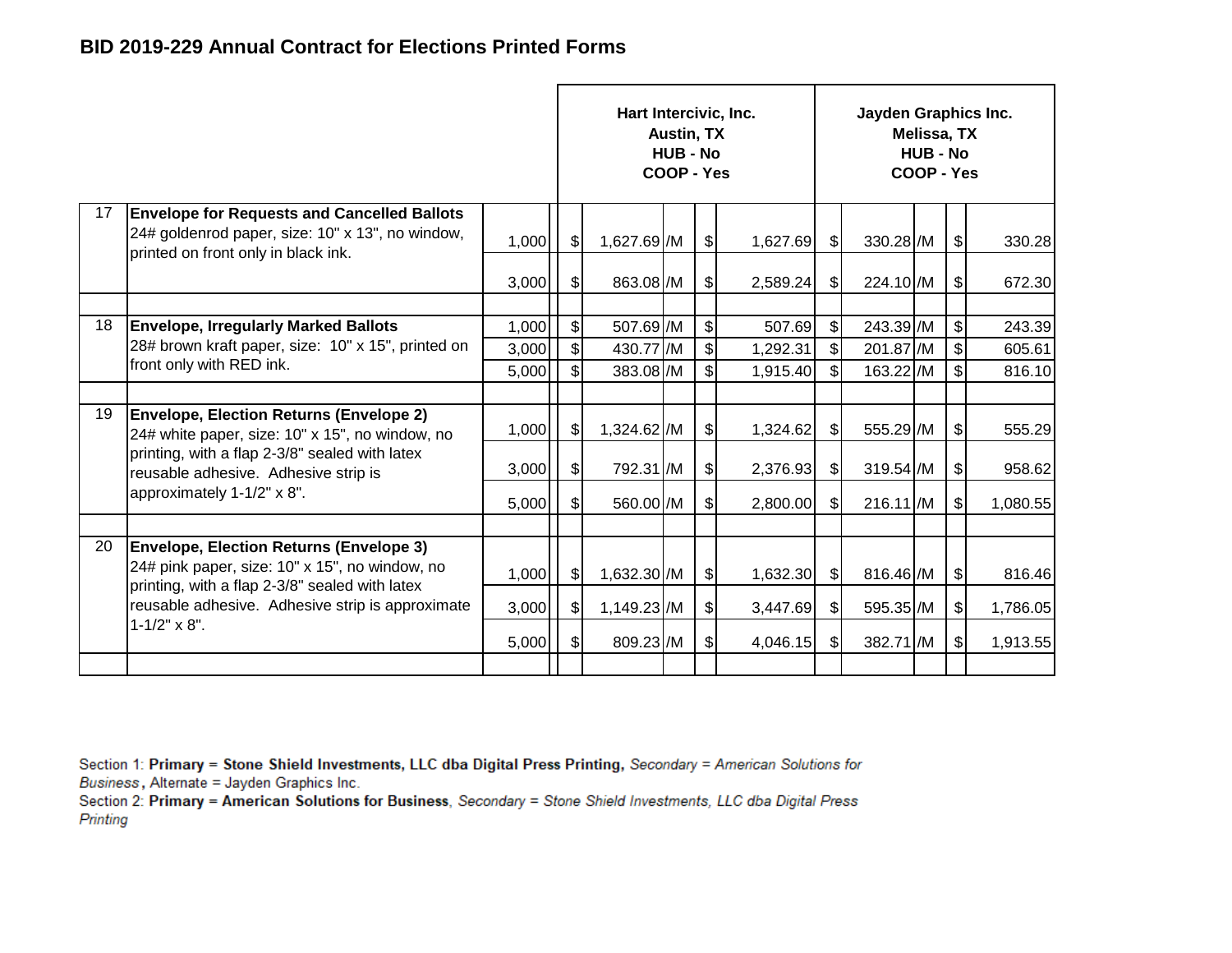|    |                                                                        |            |                  | Plano, TX<br><b>HUB - No</b> |    | <b>American Solutions for Business</b><br>COOP - Yes |                       |                        | Crowley, TX<br><b>HUB - No</b><br>COOP - Yes |    | <b>Stone Shield Investments LLC</b><br>d/b/a Digital Press Printing |
|----|------------------------------------------------------------------------|------------|------------------|------------------------------|----|------------------------------------------------------|-----------------------|------------------------|----------------------------------------------|----|---------------------------------------------------------------------|
| 21 | <b>Envelope, Spoiled Ballot</b>                                        | $1,000$ \$ | 317.72 $/M \sim$ |                              |    |                                                      |                       | $479.00$ /M $\vert$ \$ |                                              |    | 479.00                                                              |
|    | 28# brown kraft paper, size: 10" x 15", printed on                     | 3,000 $$$  | 251.72 M         |                              | \$ | $755.16$ \$                                          |                       | $319.00$ /M $\vert$ \$ |                                              |    | 957.00                                                              |
|    | front only with RED ink. With clasp.                                   | $5,000$ \$ | 217.86 /M        |                              | \$ | $1,089.30$ \$                                        |                       | $279.20$ /M   \$       |                                              |    | 1,396.00                                                            |
| 22 | <b>Ballot Secrecy Folder</b>                                           | $1,000$ \$ | 268.67 /M        |                              | \$ | 268.67                                               | \$                    | $519.00$ /M $\vert$ \$ |                                              |    | 519.00                                                              |
|    | Brown kraft paper, size: 12" x 15 1/2", printed on                     | $2,500$ \$ | 202.73 /M        |                              | \$ |                                                      |                       | $351.60$ /M $\mid$ \$  |                                              |    | 879.00                                                              |
|    | front only, in black ink.                                              | $5,000$ \$ | $174.34$ /M      |                              | \$ | 871.70 \$                                            |                       | 295.80 /M   \$         |                                              |    | 1,479.00                                                            |
| 23 | <b>Partially Invalid and Damaged Ballot for Early</b><br>Voting,       | 500   \$   | 1,000.42 /M      |                              | \$ |                                                      |                       | 1058.00 /M   \$        |                                              |    | 529.00                                                              |
|    | Brown kraft paper, size: 12" x 15-1/2", no window,                     | $1,000$ \$ | 645.22 /M        |                              | \$ | $645.22$   \$                                        |                       | 549.00 / M   \$        |                                              |    | 549.00                                                              |
|    | printed on both sides in black ink, no clasp, zip-<br>strip type seal. | $2,500$ \$ | 229.25 /M        |                              | S  |                                                      | $503.60$ /M $\mid$ \$ | 1,259.00               |                                              |    |                                                                     |
|    |                                                                        | $5,000$ \$ | 187.91 /M        |                              | \$ | $939.55$ \$                                          |                       | 366.80 /M              |                                              | \$ | 1,834.00                                                            |
|    | <b>TOTAL EXTENSION OF SECTION 1 -</b>                                  |            |                  |                              | \$ | 57,750.19                                            |                       |                        |                                              | \$ | 56,393.70                                                           |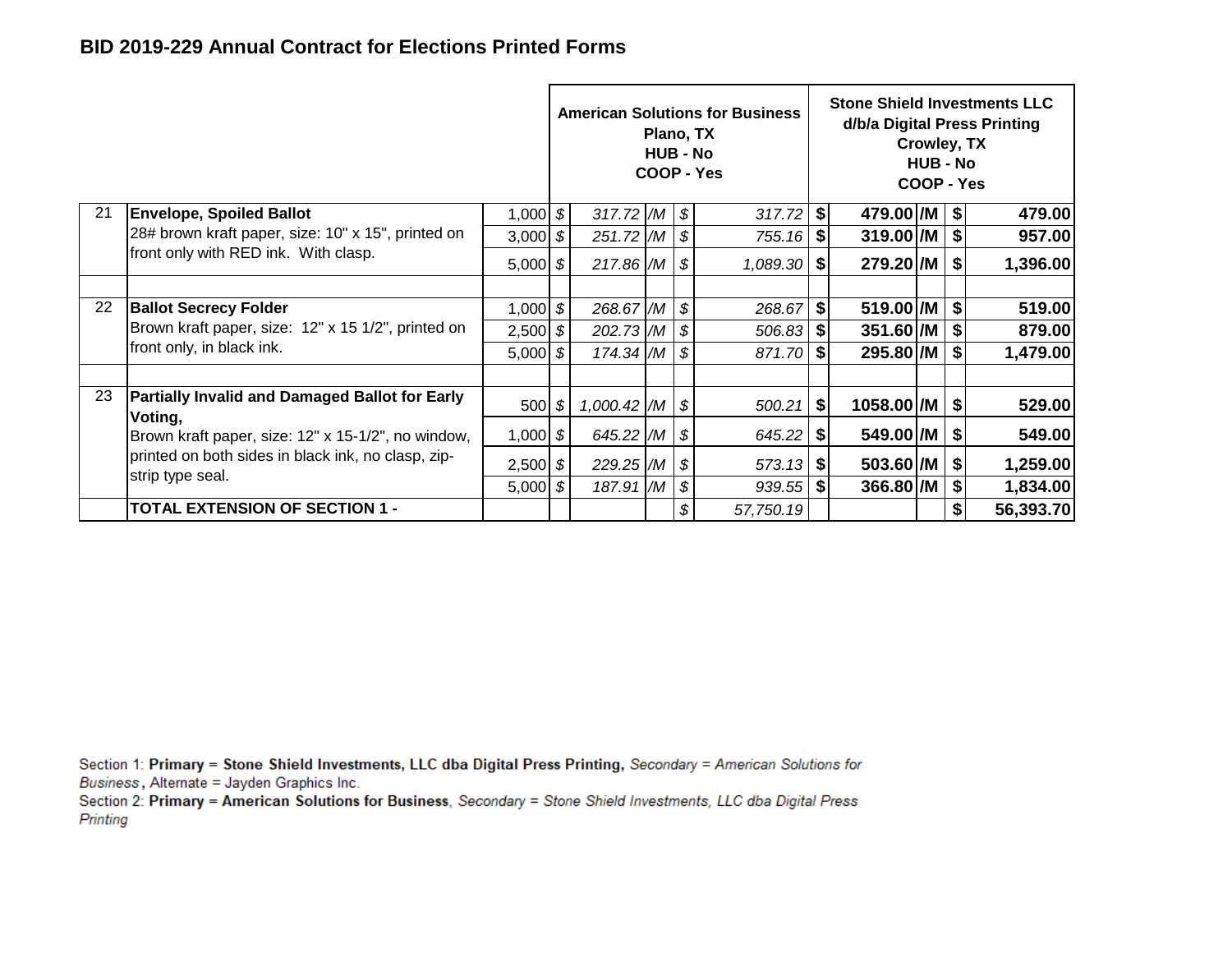|    |                                                                                    |                |                               | Hart Intercivic, Inc.  | Austin, TX<br><b>HUB - No</b><br>COOP - Yes |                                |                      |               | Jayden Graphics Inc.   | Melissa, TX<br><b>HUB - No</b><br>COOP - Yes |                                |                  |
|----|------------------------------------------------------------------------------------|----------------|-------------------------------|------------------------|---------------------------------------------|--------------------------------|----------------------|---------------|------------------------|----------------------------------------------|--------------------------------|------------------|
| 21 | <b>Envelope, Spoiled Ballot</b>                                                    | 1,000          | $\frac{1}{2}$                 | 438.46 /M              |                                             | $\frac{1}{2}$                  | 438.46               | $\mathsf{S}$  | 274.36 /M              |                                              | $\frac{1}{2}$                  | 274.36           |
|    | 28# brown kraft paper, size: 10" x 15", printed on                                 | 3,000          | $\frac{1}{2}$                 | 366.15 /M              |                                             | \$                             | 1,098.45             | \$I           | 228.12 /M              |                                              | $\mathfrak{S}$                 | 684.36           |
|    | front only with RED ink. With clasp.                                               | 5,000          | $\frac{1}{2}$                 | 309.23 /M              |                                             | $\frac{1}{2}$                  | 1,546.15             | \$I           | 184.37 /M              |                                              | $\frac{1}{2}$                  | 921.85           |
| 22 | <b>Ballot Secrecy Folder</b><br>Brown kraft paper, size: 12" x 15 1/2", printed on | 1,000          | $\frac{1}{2}$                 | 763.08 /M              |                                             | $\mathcal{S}$                  | 763.08               | $\mathcal{S}$ | 294.13 /M              |                                              | $\frac{1}{2}$                  | 294.13           |
|    | front only, in black ink.                                                          | 2,500<br>5,000 | $\frac{1}{2}$<br>$\mathsf{s}$ | 527.69 /M<br>464.62 /M |                                             | $\frac{1}{2}$<br>$\frac{1}{2}$ | 1,319.23<br>2,323.10 | \$I<br>\$I    | 254.05 /M<br>197.94 /M |                                              | $\frac{1}{2}$<br>$\mathcal{L}$ | 635.13<br>989.70 |
|    |                                                                                    |                |                               |                        |                                             |                                |                      |               |                        |                                              |                                |                  |
| 23 | <b>Partially Invalid and Damaged Ballot for Early</b><br>Voting,                   | 500            | $\frac{1}{2}$                 | 2,116.93 /M            |                                             | $\frac{1}{2}$                  | 1,058.47             | $\frac{1}{2}$ | 818.09 /M              |                                              | $\frac{1}{2}$                  | 409.05           |
|    | Brown kraft paper, size: 12" x 15-1/2", no window,                                 | 1,000          | $\frac{1}{2}$                 | 2,227.69 /M            |                                             | $\frac{1}{2}$                  | 2,227.69             | $\frac{1}{2}$ | 409.05 /M              |                                              | $\frac{1}{2}$                  | 409.05           |
|    | printed on both sides in black ink, no clasp, zip-<br>strip type seal.             | 2,500          | $\frac{1}{2}$                 | 1,349.23 / M           |                                             | $\frac{1}{2}$                  | 3,373.08             | \$            | $301.39$ /M            |                                              | $\frac{1}{2}$                  | 753.48           |
|    |                                                                                    | 5,000          | $\mathsf{s}$                  | 929.23 /M              |                                             | $\frac{1}{2}$                  | 4,646.15             | \$I           | 254.84 /M              |                                              | $\sqrt{3}$                     | 1,274.20         |
|    | <b>TOTAL EXTENSION OF SECTION 1 -</b>                                              |                |                               |                        |                                             | $\mathbb{S}$                   | 135,788.51           |               |                        |                                              | $\mathfrak{g}$                 | 58,868.25        |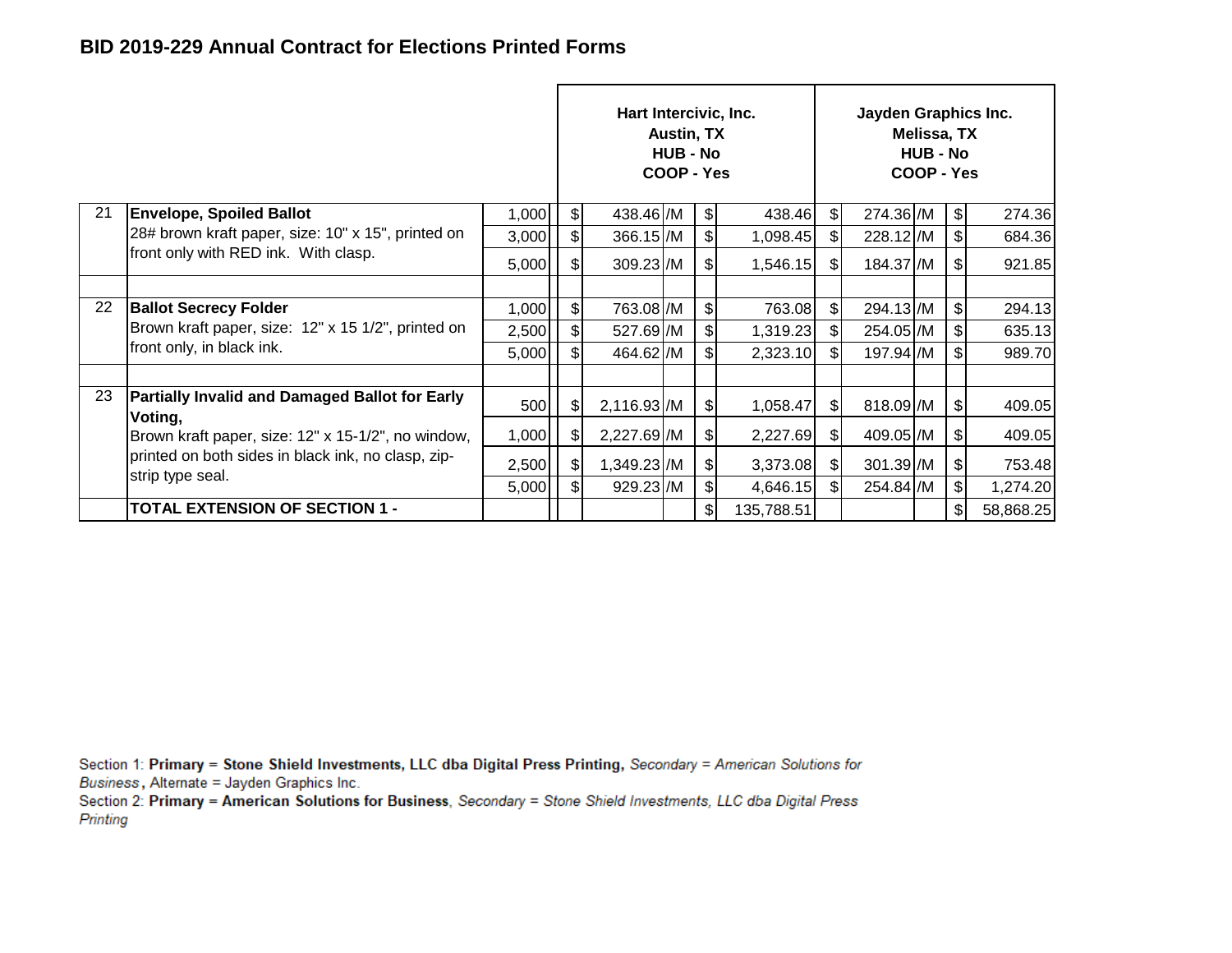|    |                                                                                                  |            |                           | Plano, TX<br><b>HUB - No</b> |    | <b>American Solutions for Business</b><br>COOP - Yes |                            |                         | Crowley, TX<br><b>HUB - No</b><br>COOP - Yes |                            | <b>Stone Shield Investments LLC</b><br>d/b/a Digital Press Printing |
|----|--------------------------------------------------------------------------------------------------|------------|---------------------------|------------------------------|----|------------------------------------------------------|----------------------------|-------------------------|----------------------------------------------|----------------------------|---------------------------------------------------------------------|
|    | <b>SECTION 2 - FORMS AND MISCELLANEOUS</b><br><b>PRINTING:</b>                                   |            |                           |                              |    |                                                      |                            |                         |                                              |                            |                                                                     |
| 24 | <b>Ballot Transfer Case Label</b>                                                                | $1,000$ \$ | 120.83 /M                 |                              | \$ | 120.83                                               | \$                         | 202.00 /M               |                                              | $\boldsymbol{\mathcal{S}}$ | 202.00                                                              |
|    | Sticker, neon pink, size: 3 5/8" x 8 1/2", printed in                                            | $2,500$ \$ | 88.04 /M                  |                              | \$ | 220.10                                               | \$                         | 157.20 /M               |                                              | $\mathcal{S}$              | 393.00                                                              |
|    | black ink.                                                                                       | $5,000$ \$ | $76.43$ /M                |                              | s  | 382.15                                               | \$                         | 129.80 /M               |                                              | $\mathcal{S}$              | 649.00                                                              |
|    |                                                                                                  |            |                           |                              |    |                                                      |                            |                         |                                              |                            |                                                                     |
| 25 | <b>Common Courtesies and Guidelines</b>                                                          | $1,000$ \$ | $125.68$ /M $\frac{1}{9}$ |                              |    | 125.68                                               | \$                         | 70.00 /M                |                                              | $\boldsymbol{\mathcal{S}}$ | 70.00                                                               |
|    | White cardstock, size: 4 5/8" x 8 1/2", printing on<br>front and back, black ink and color logo. | $2,500$ \$ | 86.01 /M                  |                              |    | 215.03                                               | \$                         | 43.60 /M                |                                              | \$                         | 109.00                                                              |
|    |                                                                                                  | 5,000      | \$<br>$69.63$ /M          |                              | \$ | 348.15                                               | \$                         | $33.00$ /M              |                                              | $\boldsymbol{\mathcal{S}}$ | 165.00                                                              |
| 26 | <b>Transfer Form</b>                                                                             |            |                           |                              |    |                                                      |                            |                         |                                              |                            |                                                                     |
|    | 3 part carbonless paper (white, canary, pink), size:                                             | $1,000$ \$ | $114.65$ /M $\frac{1}{9}$ |                              |    | 114.65                                               | $\boldsymbol{\mathcal{S}}$ | 196.00 /M \$            |                                              |                            | 196.00                                                              |
|    | 8-1/2" x 5-1/2", printed on front only in black ink.                                             | $2,500$ \$ | 79.10 /M   \$             |                              |    | 197.75                                               | \$                         | $130.80$ /M $\vert \$$  |                                              |                            | 327.00                                                              |
|    | No stub, glued on 8 1/2".                                                                        | 5,000      | \$<br>$53.13$ /M          |                              | \$ | 265.65                                               | \$                         | 99.80 $/M$ \$           |                                              |                            | 499.00                                                              |
|    |                                                                                                  |            |                           |                              |    |                                                      |                            |                         |                                              |                            |                                                                     |
| 27 | <b>Equipment Service Report</b><br>3 part carbonless paper (white, canary, pink), size:          | $1,000$ \$ | $114.65$ /M               |                              | \$ | 114.65                                               | \$                         | 196.00 /M               |                                              | \$                         | 196.00                                                              |
|    | 8-1/2" x 5-1/2", printed on front only in black ink.                                             | $2,500$ \$ | 87.86 /M                  |                              | \$ | 219.65                                               | \$                         | $130.80$ $/M$ \$        |                                              |                            | 327.00                                                              |
|    | No stub, glued on 8-1/2".                                                                        | $5,000$ \$ | $61.63$ /M $\mid$ \$      |                              |    | 308.15                                               | \$                         | $99.80$ $/M$ $\vert$ \$ |                                              |                            | 499.00                                                              |
|    |                                                                                                  |            |                           |                              |    |                                                      |                            |                         |                                              |                            |                                                                     |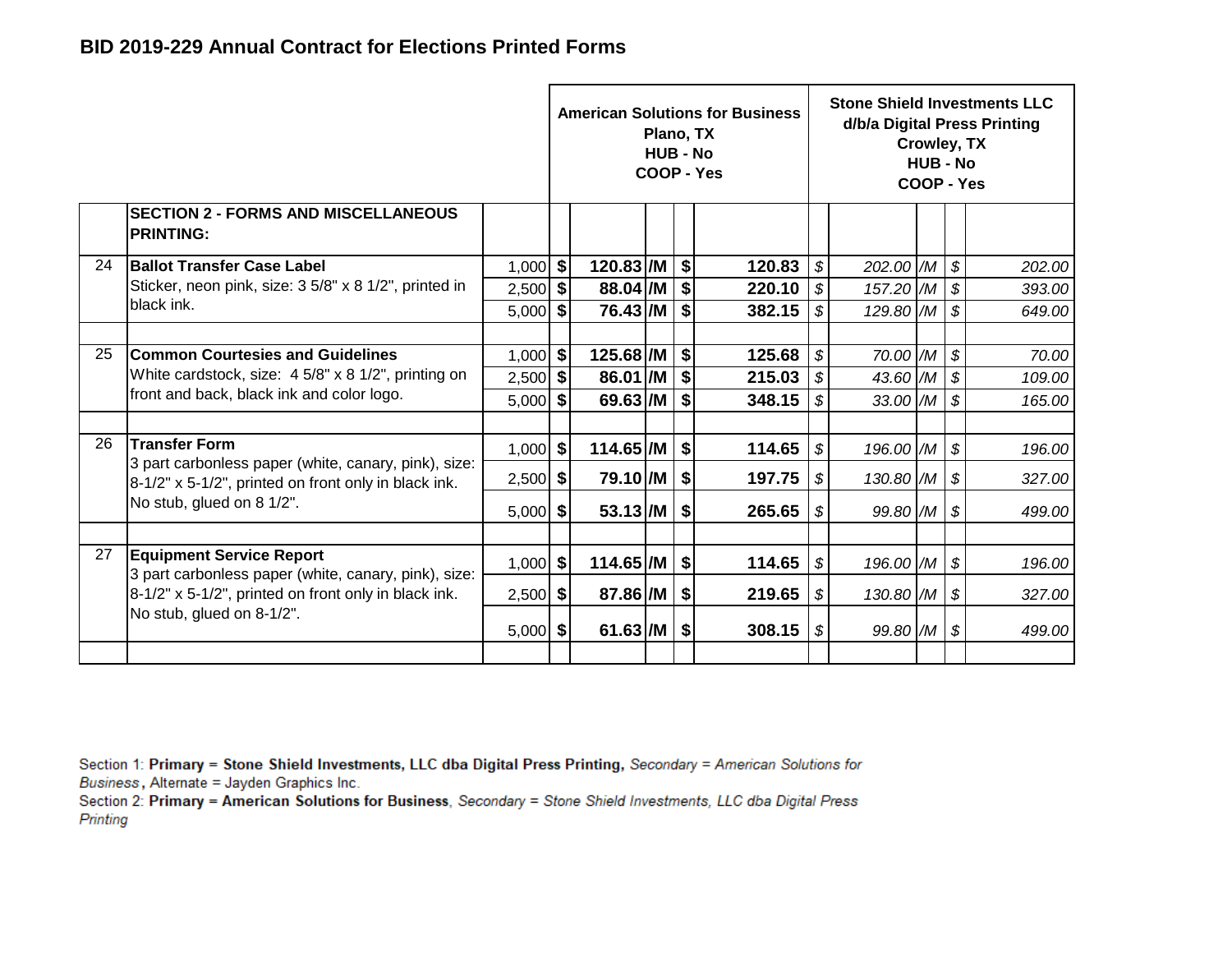|    |                                                                                                              |       |                              | Hart Intercivic, Inc. | Austin, TX<br><b>HUB - No</b><br>COOP - Yes |       |          | Jayden Graphics Inc. | Melissa, TX<br><b>HUB - No</b><br>COOP - Yes |           |
|----|--------------------------------------------------------------------------------------------------------------|-------|------------------------------|-----------------------|---------------------------------------------|-------|----------|----------------------|----------------------------------------------|-----------|
|    | <b>SECTION 2 - FORMS AND MISCELLANEOUS</b><br><b>PRINTING:</b>                                               |       |                              |                       |                                             |       |          |                      |                                              |           |
| 24 | <b>Ballot Transfer Case Label</b>                                                                            | 1,000 | \$I                          | 385.23 /M             |                                             | \$    | 385.23   | \$ No Bid            | /M                                           | \$ No Bid |
|    | Sticker, neon pink, size: 3 5/8" x 8 1/2", printed in                                                        | 2,500 | $\left  \mathcal{L} \right $ | 362.15 /M             |                                             | $\$\$ | 905.38   | \$No Bid             | /M                                           | \$ No Bid |
|    | black ink.                                                                                                   | 5,000 | $\mathfrak{S}$               | 362.15 /M             |                                             | \$    | 1,810.75 | \$No Bid             | /M                                           | \$ No Bid |
|    |                                                                                                              |       |                              |                       |                                             |       |          |                      |                                              |           |
| 25 | <b>Common Courtesies and Guidelines</b>                                                                      | 1,000 | $\left  \mathcal{L} \right $ | 199.23 /M             |                                             | $\$\$ | 199.23   | \$No Bid             | /M                                           | \$ No Bid |
|    | White cardstock, size: $4\frac{5}{8}$ x 8 1/2", printing on                                                  | 2,500 | $\mathbb{S}$                 | 176.15 /M             |                                             | \$    | 440.38   | \$No Bid             | /M                                           | \$ No Bid |
|    | front and back, black ink and color logo.                                                                    | 5,000 | $\mathsf{s}$                 | 176.15 /M             |                                             | \$    | 880.75   | \$No Bid             | /M                                           | \$ No Bid |
|    |                                                                                                              |       |                              |                       |                                             |       |          |                      |                                              |           |
| 26 | <b>Transfer Form</b>                                                                                         | 1,000 | $\frac{1}{2}$                | 469.69 /M             |                                             | $\$\$ | 469.69   | \$ No Bid            | /M                                           | \$No Bid  |
|    | 3 part carbonless paper (white, canary, pink), size:<br>8-1/2" x 5-1/2", printed on front only in black ink. | 2,500 | \$I                          | 238.62 /M             |                                             | \$    | 596.55   | \$No Bid             | /M                                           | \$ No Bid |
|    | No stub, glued on 8 1/2".                                                                                    | 5,000 | $\mathcal{S}$                | 164.00 / M            |                                             | \$    | 820.00   | \$ No Bid            | /M                                           | \$No Bid  |
|    |                                                                                                              |       |                              |                       |                                             |       |          |                      |                                              |           |
| 27 | <b>Equipment Service Report</b><br>3 part carbonless paper (white, canary, pink), size:                      | 1,000 | $\mathcal{S}$                | 469.69 /M             |                                             | \$    | 469.69   | \$No Bid             | /M                                           | \$ No Bid |
|    | 8-1/2" x 5-1/2", printed on front only in black ink.                                                         | 2,500 | $\frac{1}{2}$                | 238.62 /M             |                                             | \$    | 596.55   | \$No Bid             | /M                                           | \$ No Bid |
|    | No stub, glued on 8-1/2".                                                                                    | 5,000 | $\frac{1}{2}$                | 164.00 /M             |                                             | \$    | 820.00   | \$No Bid             | /M                                           | \$ No Bid |
|    |                                                                                                              |       |                              |                       |                                             |       |          |                      |                                              |           |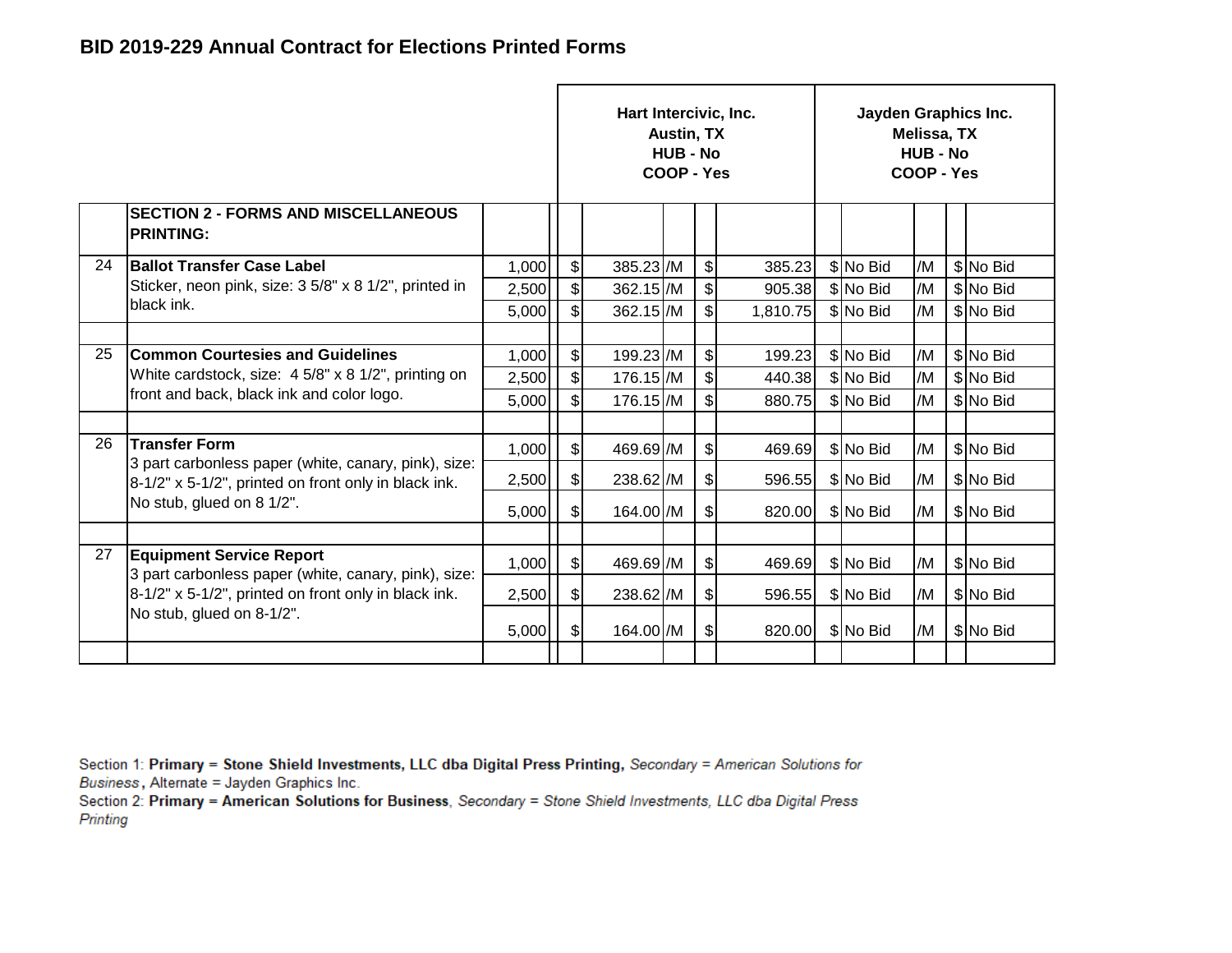|    |                                                                                               |            |                                             |                          | Plano, TX<br><b>HUB - No</b> |                   | <b>American Solutions for Business</b><br><b>COOP - Yes</b> |                            |            | Crowley, TX<br><b>HUB - No</b><br>COOP - Yes |                            | <b>Stone Shield Investments LLC</b><br>d/b/a Digital Press Printing |
|----|-----------------------------------------------------------------------------------------------|------------|---------------------------------------------|--------------------------|------------------------------|-------------------|-------------------------------------------------------------|----------------------------|------------|----------------------------------------------|----------------------------|---------------------------------------------------------------------|
| 28 | Services Available Brochure English                                                           | $1,000$ \$ |                                             | $89.56$ /M $\frac{1}{9}$ |                              |                   | 89.56                                                       | $\boldsymbol{\mathcal{S}}$ | 119.00 /M  |                                              | $\boldsymbol{\mathcal{S}}$ | 119.00                                                              |
|    | White paper, size: 8 1/2 x 11", tri fold, printed on                                          | $2,500$ \$ |                                             | $53.85$ /M               |                              | \$                | 134.63                                                      | \$                         | $91.60$ /M |                                              | $\boldsymbol{\mathcal{S}}$ | 229.00                                                              |
|    | both sides in black ink.                                                                      | $5,000$ \$ |                                             | $45.30$ /M               |                              | $\boldsymbol{\$}$ | 226.50                                                      | $\boldsymbol{\mathcal{S}}$ | 65.80 /M   |                                              | $\boldsymbol{\mathcal{S}}$ | 329.00                                                              |
| 29 | Services Available Brochure Spanish                                                           | $1,000$ \$ |                                             | 82.34 /M                 |                              | \$                | 82.34                                                       | $\boldsymbol{\mathcal{S}}$ | 119.00 /M  |                                              | $\boldsymbol{\mathcal{S}}$ | 119.00                                                              |
|    | White paper, size: 8 1/2 x 11", tri fold, printed on                                          | $2,500$ \$ |                                             | $56.55$ /M               |                              | \$                | 141.38                                                      | $\overline{\mathcal{S}}$   | 91.60 /M   |                                              | $\boldsymbol{\mathcal{S}}$ | 229.00                                                              |
|    | both sides in black ink, Spanish                                                              | 5,000      | \$                                          | $37.23$ /M               |                              | \$                | 186.15                                                      | $\mathcal{S}$              | 65.80 /M   | \$                                           | 329.00                     |                                                                     |
|    |                                                                                               |            |                                             |                          |                              |                   |                                                             |                            |            |                                              |                            |                                                                     |
| 30 | <b>Services Available Brochure Vietnamese</b>                                                 | $1,000$ \$ |                                             | 85.51 /M                 |                              | \$                | 85.51                                                       | $\mathcal{L}$              | 119.00 /M  |                                              | $\boldsymbol{\mathcal{S}}$ | 119.00                                                              |
|    | White paper, size: 8 1/2 x 11", tri fold, printed on                                          | $2,500$ \$ |                                             | 54.93 /M                 |                              | \$                | 137.33                                                      | $\mathcal{S}$              | 91.60 /M   |                                              | $\boldsymbol{\mathcal{S}}$ | 229.00                                                              |
|    | both sides in black ink, Vietnamese                                                           | $5,000$ \$ |                                             | $39.47$ /M               |                              | \$                | 197.35                                                      | \$                         | 65.80 /M   |                                              | $\boldsymbol{\mathcal{S}}$ | 329.00                                                              |
|    |                                                                                               |            |                                             |                          |                              |                   |                                                             |                            |            |                                              |                            |                                                                     |
| 31 | Dem. Certification Pad<br>Blue paper, size: 5 1/2 x 4 1/4", printed on front                  | $1,000$ \$ |                                             | $57.83/M$ \$             |                              |                   | 57.83                                                       | \$                         | 1078.00 /M |                                              | \$                         | 1,078.00                                                            |
|    | only in black ink in English, Spanish, and<br>Vietnamese. Pad: 100 sheets per pad, pad on top | $2,500$ \$ |                                             | 27.66 /M                 |                              | \$                | 69.15                                                       | \$                         | 795.60 /M  |                                              | \$                         | 1,989.00                                                            |
|    | of form.                                                                                      | $5,000$ \$ |                                             | $19.34$ /M               |                              | \$                | 96.70                                                       | $\boldsymbol{\mathcal{S}}$ | 696.60 /M  |                                              | $\boldsymbol{\mathcal{S}}$ | 3,483.00                                                            |
|    |                                                                                               |            |                                             |                          |                              |                   |                                                             |                            |            |                                              |                            |                                                                     |
| 32 | <b>Rep. Certification Pad</b><br>Pink paper, size: 5 1/2 x 4 1/4", printed on front           | $1,000$ \$ |                                             | $59.14$ /M               |                              | \$                | 59.14                                                       | $\sqrt{s}$                 | 1078.00 /M | 1,078.00                                     |                            |                                                                     |
|    | only in black ink in English, Spanish, and<br>Vietnamese. Pad: 100 sheets per pad, pad on top |            | 29.25 /M<br>\$<br>73.13<br>$2,500$ \$       |                          |                              |                   | $\sqrt{s}$                                                  | 795.60 /M                  |            | $\boldsymbol{\mathcal{S}}$                   | 1,989.00                   |                                                                     |
|    | of form.                                                                                      |            | 18.95 /M<br>94.75<br>$5,000$ \$<br>\$<br>\$ |                          |                              |                   |                                                             |                            | 696.60 /M  |                                              | $\boldsymbol{\mathcal{S}}$ | 3,483.00                                                            |
|    |                                                                                               |            |                                             |                          |                              |                   |                                                             |                            |            |                                              |                            |                                                                     |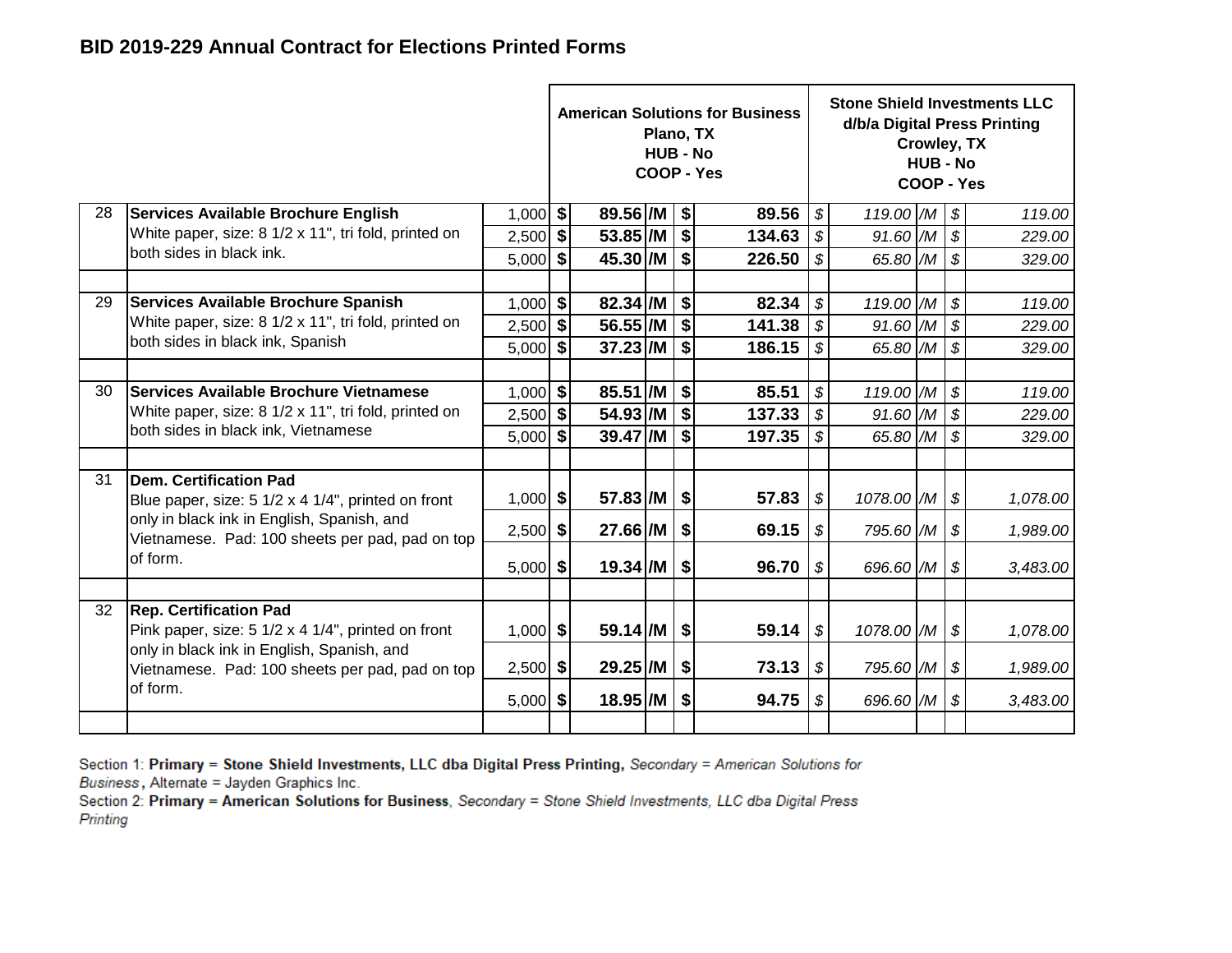|    |                                                                                               |       |                              | Hart Intercivic, Inc. | Austin, TX<br><b>HUB - No</b><br>COOP - Yes |                            |          | Jayden Graphics Inc. | Melissa, TX<br><b>HUB - No</b><br>COOP - Yes |           |
|----|-----------------------------------------------------------------------------------------------|-------|------------------------------|-----------------------|---------------------------------------------|----------------------------|----------|----------------------|----------------------------------------------|-----------|
| 28 | <b>Services Available Brochure English</b>                                                    | 1,000 | $\left  \frac{1}{2} \right $ | 138.00 /M             |                                             | $\boldsymbol{\mathsf{S}}$  | 138.00   | \$ No Bid            | /M                                           | \$ No Bid |
|    | White paper, size: 8 1/2 x 11", tri fold, printed on                                          | 2,500 | $\boldsymbol{s}$             | 114.92 /M             |                                             | $\boldsymbol{\mathsf{S}}$  | 287.30   | \$No Bid             | /M                                           | \$ No Bid |
|    | both sides in black ink.                                                                      | 5,000 | $\mathcal{S}$                | 114.92 /M             |                                             | \$                         | 574.60   | \$No Bid             | /M                                           | \$ No Bid |
|    |                                                                                               |       |                              |                       |                                             |                            |          |                      |                                              |           |
| 29 | <b>Services Available Brochure Spanish</b>                                                    | 1,000 | $\left  \mathcal{L} \right $ | 138.00 /M             |                                             | $\boldsymbol{\mathsf{\$}}$ | 138.00   | \$ No Bid            | /M                                           | \$ No Bid |
|    | White paper, size: 8 1/2 x 11", tri fold, printed on                                          | 2,500 | $\bullet$                    | 114.92 /M             |                                             | $\boldsymbol{\mathsf{S}}$  | 287.30   | \$ No Bid            | /M                                           | \$ No Bid |
|    | both sides in black ink, Spanish                                                              | 5,000 | \$                           | 114.92 /M             |                                             | \$                         | 574.60   | \$No Bid             | /M                                           | \$ No Bid |
|    |                                                                                               |       |                              |                       |                                             |                            |          |                      |                                              |           |
| 30 | <b>Services Available Brochure Vietnamese</b>                                                 | 1,000 | $\boldsymbol{\mathsf{S}}$    | 138.00 /M             |                                             | $\frac{1}{2}$              | 138.00   | \$ No Bid            | /M                                           | \$ No Bid |
|    | White paper, size: 8 1/2 x 11", tri fold, printed on                                          | 2,500 | $\left  \mathcal{L} \right $ | 114.92 /M             |                                             | $\frac{1}{2}$              | 287.30   | \$No Bid             | /M                                           | \$No Bid  |
|    | both sides in black ink, Vietnamese                                                           | 5,000 | $\mathsf{s}$                 | 114.92 /M             |                                             | \$                         | 574.60   | \$No Bid             | /M                                           | \$ No Bid |
|    |                                                                                               |       |                              |                       |                                             |                            |          |                      |                                              |           |
| 31 | Dem. Certification Pad<br>Blue paper, size: 5 1/2 x 4 1/4", printed on front                  | 1,000 | $\frac{1}{2}$                | 2,196.77 / M          |                                             | $\frac{1}{2}$              | 2,196.77 | \$No Bid             | /M                                           | \$ No Bid |
|    | only in black ink in English, Spanish, and<br>Vietnamese. Pad: 100 sheets per pad, pad on top | 2,500 | $\mathcal{S}$                | 1,905.54 /M           |                                             | $\frac{1}{2}$              | 4,763.85 | \$No Bid             | /M                                           | \$No Bid  |
|    | of form.                                                                                      | 5,000 | $\frac{1}{2}$                | 1,804.46 /M           |                                             | $\frac{1}{2}$              | 9,022.30 | \$ No Bid            | /M                                           | \$ No Bid |
|    |                                                                                               |       |                              |                       |                                             |                            |          |                      |                                              |           |
| 32 | <b>Rep. Certification Pad</b><br>Pink paper, size: 5 1/2 x 4 1/4", printed on front           | 1,000 | $\frac{1}{2}$                | 2,196.77 / M          |                                             | $\frac{1}{2}$              | 2,196.77 | \$No Bid             | /M                                           | \$No Bid  |
|    | only in black ink in English, Spanish, and<br>Vietnamese. Pad: 100 sheets per pad, pad on top | 2,500 | $\frac{1}{2}$                | 1,905.54 /M           |                                             | $\frac{1}{2}$              | 4,763.85 | \$No Bid             | /M                                           | \$No Bid  |
|    | of form.                                                                                      | 5,000 | $\mathcal{S}$                | 1,804.46 /M           |                                             | $\frac{1}{2}$              | 9,022.30 | \$ No Bid            | /M                                           | \$ No Bid |
|    |                                                                                               |       |                              |                       |                                             |                            |          |                      |                                              |           |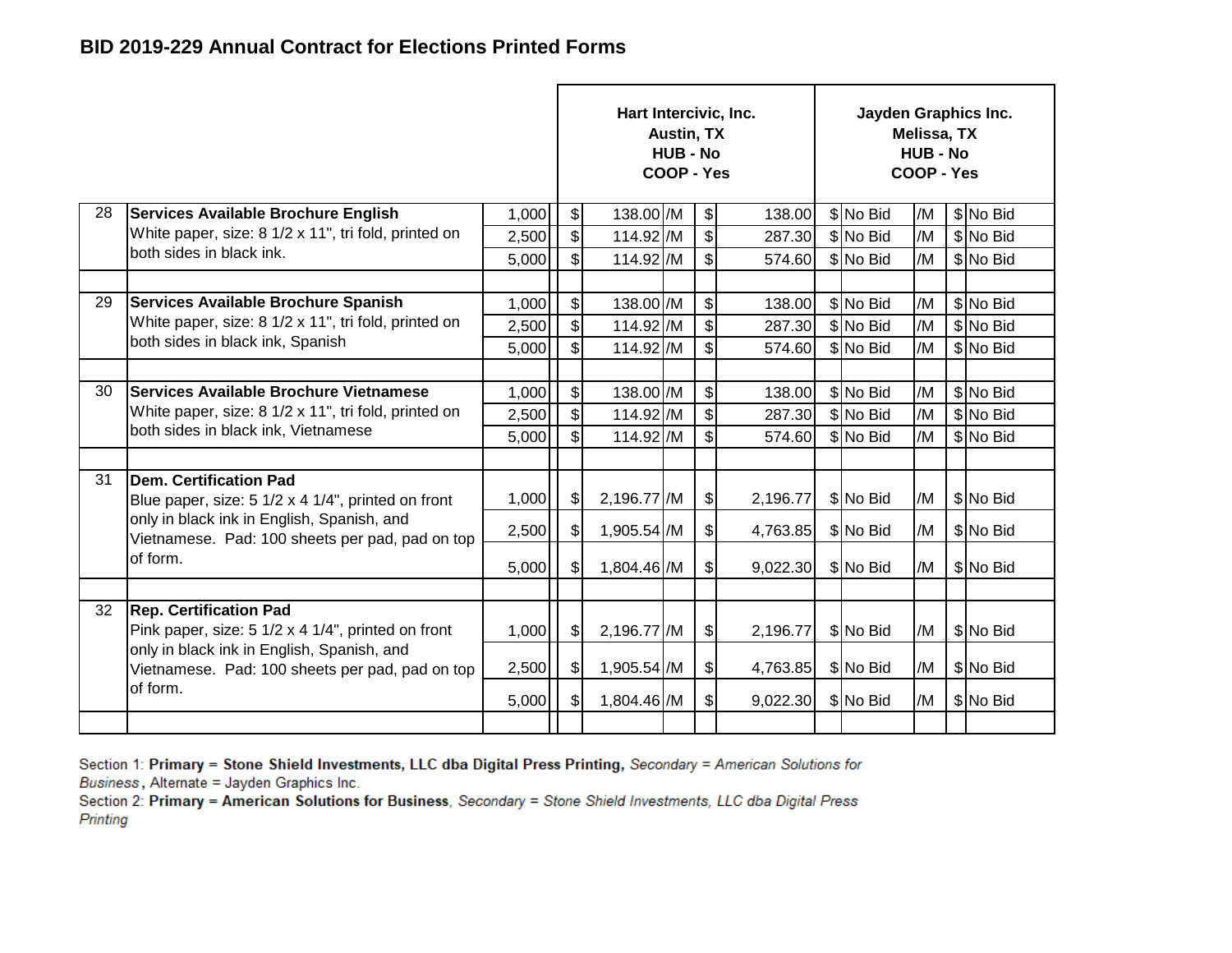|    |                                                                                                        |             |                                                        |             | Plano, TX<br><b>HUB - No</b> |    | <b>American Solutions for Business</b><br>COOP - Yes |                            |            | Crowley, TX<br><b>HUB - No</b><br>COOP - Yes |                            | <b>Stone Shield Investments LLC</b><br>d/b/a Digital Press Printing |
|----|--------------------------------------------------------------------------------------------------------|-------------|--------------------------------------------------------|-------------|------------------------------|----|------------------------------------------------------|----------------------------|------------|----------------------------------------------|----------------------------|---------------------------------------------------------------------|
| 33 | <b>Voter Complaint Pad</b><br>White paper, size: 5 1/2 x 8 1/2", printed on front                      | $1,000$ \$  |                                                        | $60.47$ /M  |                              | \$ | 60.47                                                | $\boldsymbol{\mathcal{S}}$ | 1449.00 /M |                                              | $\boldsymbol{\mathcal{F}}$ | 1,449.00                                                            |
|    | only in black ink in English, Spanish, and<br>Vietnamese. Pad: 100 sheets per pad, pad on top          | $2,500$ \$  |                                                        | $29.65$ /M  |                              | \$ | 74.13                                                | $\boldsymbol{\mathcal{S}}$ | 1284.00 /M |                                              | $\boldsymbol{\mathcal{S}}$ | 3,210.00                                                            |
|    | of form.                                                                                               | $5,000$ \$  |                                                        | $20.79$ /M  |                              | \$ | 103.95                                               | $\boldsymbol{\mathcal{S}}$ | 1158.00 /M |                                              | $\boldsymbol{\mathcal{F}}$ | 5,790.00                                                            |
| 34 | <b>Affidavit for Provisional Ballot Envelope</b>                                                       | 15,000 \$   |                                                        | $212.12$ /M |                              | \$ | 3,181.80                                             | $\boldsymbol{\mathcal{S}}$ | 231.90 /M  |                                              | $\boldsymbol{\mathcal{S}}$ | 3,478.50                                                            |
|    | Combination form/envelope printed in black ink.<br>Green provisional envelope, size: 12-7/8" L x 6" W. | $25,000$ \$ | $165.57$ /M<br>4,139.25<br>\$                          |             |                              |    |                                                      |                            | 187.10 /M  |                                              | \$                         | 4,677.50                                                            |
|    | Envelope printed front and back. Envelope seals                                                        | 50,000 \$   |                                                        | 127.70 /M   |                              | \$ | 6,385.00                                             | \$                         | 153.10 /M  |                                              | $\boldsymbol{\mathcal{S}}$ | 7,655.00                                                            |
|    | with adhesive strip tape. Printed in English and<br>Spanish and Vietnamese. (Recipient pulls open at   | 100,000 \$  |                                                        | $112.57$ /M |                              | \$ | 11,257.00                                            | \$                         | 137.70 /M  |                                              | $\boldsymbol{\mathcal{S}}$ | 13,770.00                                                           |
|    | adhesive end.)                                                                                         |             |                                                        |             |                              |    |                                                      |                            |            |                                              |                            |                                                                     |
| 35 | <b>Similar Name Form</b>                                                                               |             |                                                        |             |                              |    |                                                      |                            |            |                                              |                            |                                                                     |
|    | White paper, size: 8 1/2 x 5 1/2", printed on front in                                                 | $1,000$ \$  |                                                        | 55.60 /M    |                              | \$ | 55.60                                                | $\boldsymbol{\mathcal{S}}$ | 1449.00 /M |                                              | $\boldsymbol{\mathcal{S}}$ | 1,449.00                                                            |
|    | black ink, in English, Spanish, and Vietnamese                                                         | $2,500$ \$  |                                                        | $27.81$ /M  |                              | \$ | 69.53                                                | $\boldsymbol{\mathcal{S}}$ | 1284.00 /M |                                              | $\boldsymbol{\mathcal{S}}$ | 3,210.00                                                            |
|    |                                                                                                        | $5,000$ \$  |                                                        | $20.78$ /M  |                              | \$ | 103.90                                               | \$                         | 1158.00 /M |                                              | $\boldsymbol{\mathcal{S}}$ | 5,790.00                                                            |
| 36 | <b>VOTER REGISTRATION APPLICATION FOR</b>                                                              |             |                                                        |             |                              |    |                                                      |                            |            |                                              |                            |                                                                     |
|    | <b>DEPUTY REGISTRARS (English Only)</b>                                                                | $5,000$ \$  | 76.12 /M<br>\$<br>380.60<br>$\boldsymbol{\mathcal{S}}$ |             |                              |    |                                                      |                            | 127.80 /M  |                                              | $\boldsymbol{\mathcal{F}}$ | 639.00                                                              |
|    | White 7 pt. cardstock, size: 6" x 10", printed both                                                    | $10,000$ \$ |                                                        | $50.53$ /M  |                              | \$ | 505.30                                               | \$                         | 92.10 /M   |                                              | $\boldsymbol{\mathcal{S}}$ | 921.00                                                              |
|    | sides in black ink. Two full horizontal perf lines.<br>Perf lines located 1-1/2" from bottom of form.  | $15,000$ \$ | 46.29 /M                                               |             |                              | \$ | 694.35                                               | $\boldsymbol{\mathcal{S}}$ | 79.90 /M   |                                              | $\boldsymbol{\mathcal{S}}$ | 1,198.50                                                            |
|    |                                                                                                        | $25,000$ \$ |                                                        | 38.89/M     |                              | \$ | 972.25                                               | \$                         | 69.50 /M   |                                              | $\boldsymbol{\mathcal{S}}$ | 1,737.50                                                            |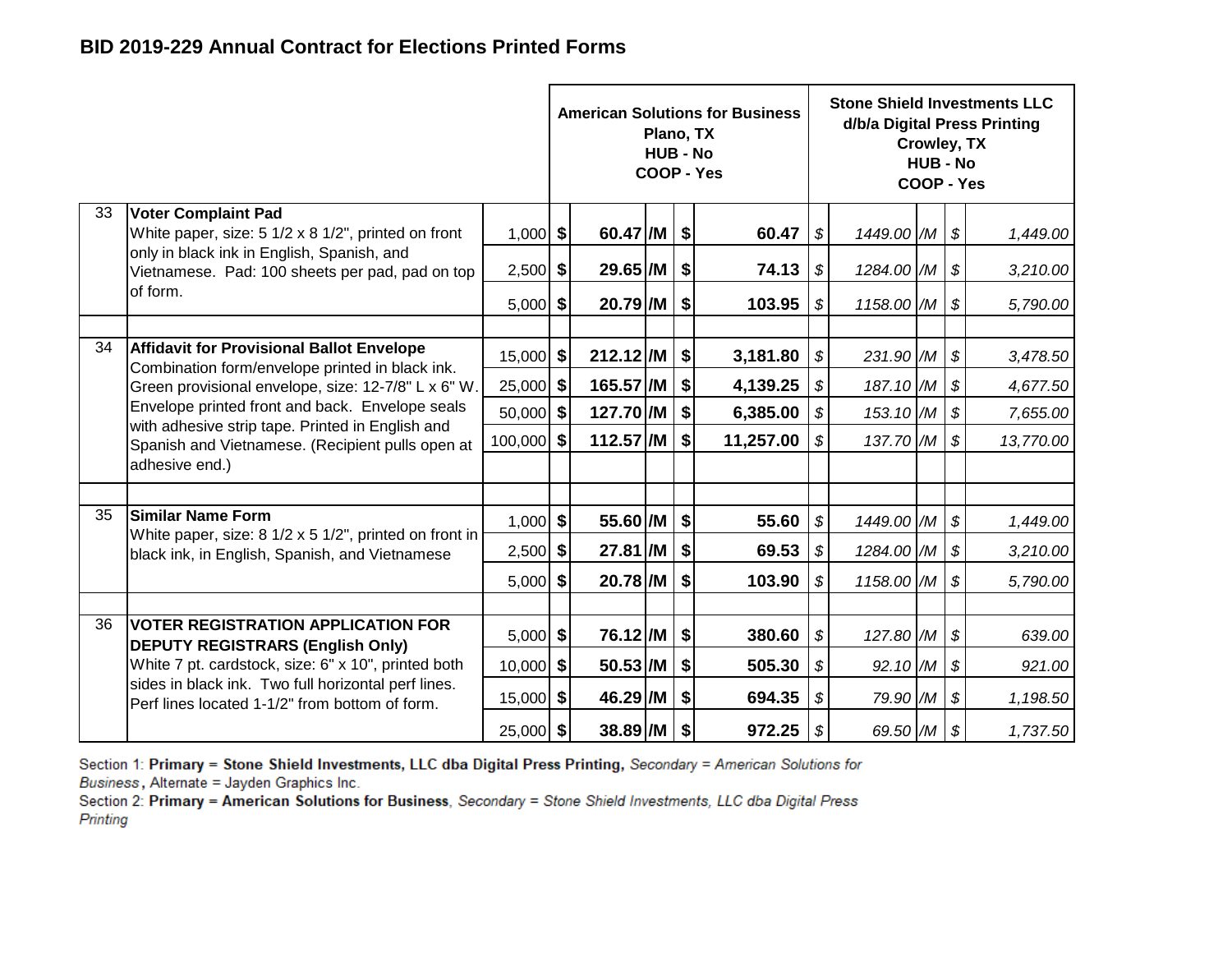|    |                                                                                                       |         |                             | Hart Intercivic, Inc. | Austin, TX<br><b>HUB - No</b><br>COOP - Yes |                           |           | Jayden Graphics Inc. | Melissa, TX<br><b>HUB - No</b><br><b>COOP - Yes</b> |           |
|----|-------------------------------------------------------------------------------------------------------|---------|-----------------------------|-----------------------|---------------------------------------------|---------------------------|-----------|----------------------|-----------------------------------------------------|-----------|
| 33 | <b>Voter Complaint Pad</b><br>White paper, size: 5 1/2 x 8 1/2", printed on front                     | 1,000   | $\boldsymbol{\mathsf{S}}$   | 2,939.54 /M           |                                             | $\frac{1}{2}$             | 2,939.54  | \$No Bid             | /M                                                  | \$No Bid  |
|    | only in black ink in English, Spanish, and<br>Vietnamese. Pad: 100 sheets per pad, pad on top         | 2,500   | $\frac{1}{2}$               | 2,652.77 /M           |                                             | $\frac{1}{2}$             | 6,631.93  | \$ No Bid            | /M                                                  | \$No Bid  |
|    | of form.                                                                                              | 5,000   | $\frac{1}{2}$               | 2,553.85 /M           |                                             | $\boldsymbol{\mathsf{S}}$ | 12,769.25 | \$No Bid             | /M                                                  | \$ No Bid |
|    |                                                                                                       |         |                             |                       |                                             |                           |           |                      |                                                     |           |
| 34 | <b>Affidavit for Provisional Ballot Envelope</b><br>Combination form/envelope printed in black ink.   | 15,000  | $\frac{1}{2}$               | 508.85 /M             |                                             | $\boldsymbol{\mathsf{S}}$ | 7,632.75  | \$No Bid             | /M                                                  | \$No Bid  |
|    | Green provisional envelope, size: 12-7/8" L x 6" W.                                                   | 25,000  | $\left  \mathbf{S} \right $ | 423.15 /M             |                                             | $\boldsymbol{\mathsf{S}}$ | 10,578.75 | \$No Bid             | /M                                                  | \$No Bid  |
|    | Envelope printed front and back. Envelope seals                                                       | 50,000  | \$                          | 342.31 /M             |                                             | $\boldsymbol{\mathsf{S}}$ | 17,115.50 | \$No Bid             | /M                                                  | \$ No Bid |
|    | with adhesive strip tape. Printed in English and<br>Spanish and Vietnamese. (Recipient pulls open at  | 100,000 | \$                          | 307.69 /M             |                                             | $\mathcal{S}$             | 30,769.00 | \$ No Bid            | /M                                                  | \$No Bid  |
|    | adhesive end.)                                                                                        |         |                             |                       |                                             |                           |           |                      |                                                     |           |
|    |                                                                                                       |         |                             |                       |                                             |                           |           |                      |                                                     |           |
| 35 | <b>Similar Name Form</b><br>White paper, size: 8 1/2 x 5 1/2", printed on front in                    | 1,000   | $\frac{1}{2}$               | 99.85 /M              |                                             | $\frac{1}{2}$             | 99.85     | \$No Bid             | /M                                                  | \$No Bid  |
|    | black ink, in English, Spanish, and Vietnamese                                                        | 2,500   | \$                          | 76.77 /M              |                                             | $\boldsymbol{\mathsf{S}}$ | 191.93    | \$No Bid             | /M                                                  | \$No Bid  |
|    |                                                                                                       | 5,000   | \$                          | 76.77 /M              |                                             | $\frac{1}{2}$             | 383.85    | \$ No Bid            | /M                                                  | \$No Bid  |
|    |                                                                                                       |         |                             |                       |                                             |                           |           |                      |                                                     |           |
| 36 | <b>IVOTER REGISTRATION APPLICATION FOR</b><br><b>DEPUTY REGISTRARS (English Only)</b>                 | 5,000   | $\mathcal{S}$               | 380.77 /M             |                                             | $\frac{1}{2}$             | 1,903.85  | \$No Bid             | /M                                                  | \$No Bid  |
|    | White 7 pt. cardstock, size: 6" x 10", printed both                                                   | 10,000  | $\frac{1}{2}$               | 205.54 /M             |                                             | $\frac{1}{2}$             | 2,055.40  | \$ No Bid            | /M                                                  | \$No Bid  |
|    | sides in black ink. Two full horizontal perf lines.<br>Perf lines located 1-1/2" from bottom of form. | 15,000  | $\frac{1}{2}$               | 178.15 /M             |                                             | $\frac{1}{2}$             | 2,672.25  | \$No Bid             | /M                                                  | \$No Bid  |
|    |                                                                                                       | 25,000  | \$                          | 137.69 / M            |                                             | $\frac{1}{2}$             | 3,442.25  | \$No Bid             | /M                                                  | \$No Bid  |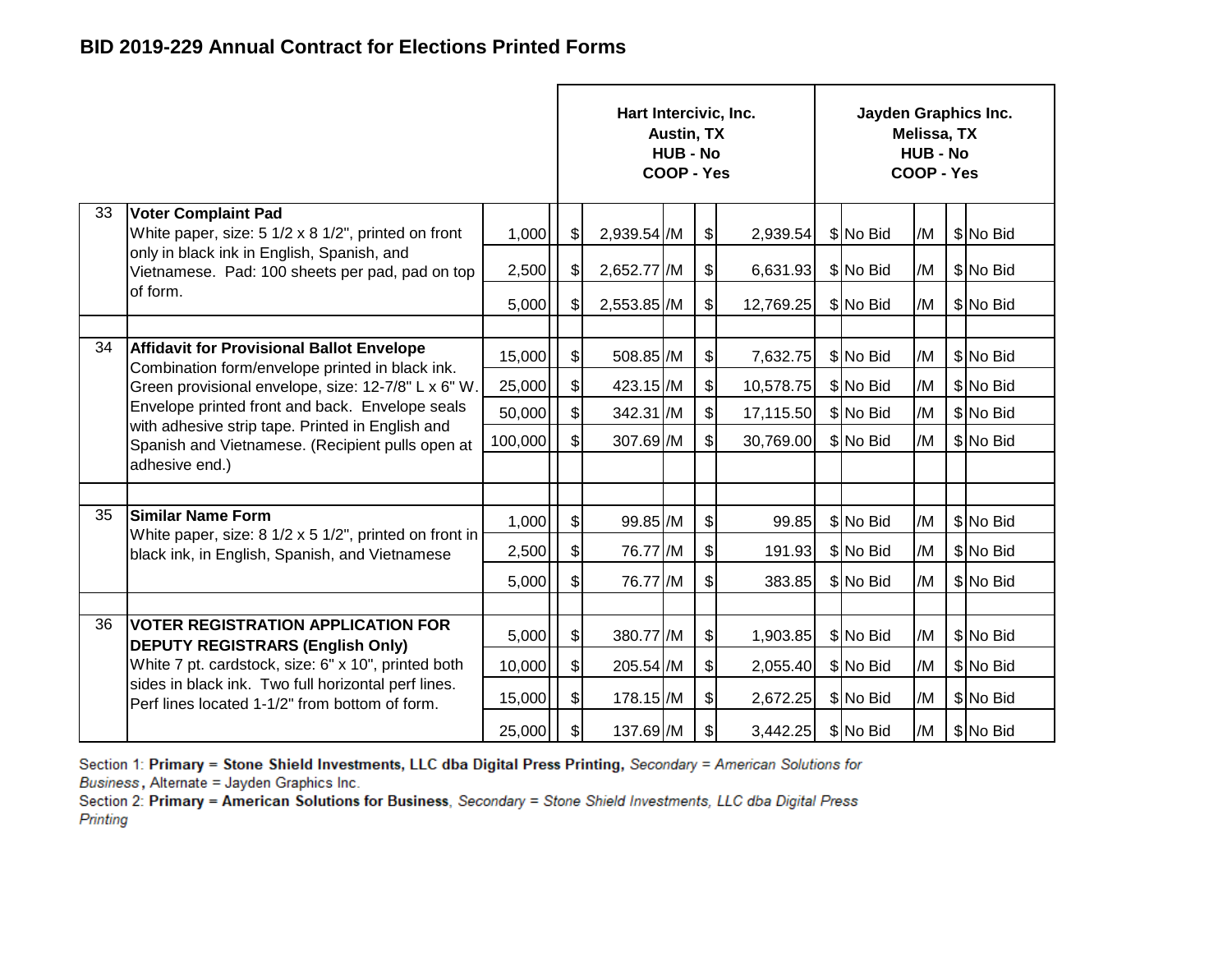|    |                                                                                                                   |             |                          | Plano, TX<br><b>HUB - No</b> |                 | <b>American Solutions for Business</b><br>COOP - Yes |                            |                          | Crowley, TX<br><b>HUB - No</b><br>COOP - Yes |                            | <b>Stone Shield Investments LLC</b><br>d/b/a Digital Press Printing |
|----|-------------------------------------------------------------------------------------------------------------------|-------------|--------------------------|------------------------------|-----------------|------------------------------------------------------|----------------------------|--------------------------|----------------------------------------------|----------------------------|---------------------------------------------------------------------|
|    |                                                                                                                   |             |                          |                              |                 |                                                      |                            |                          |                                              |                            |                                                                     |
| 37 | <b>VOTER REGISTRATION APPLICATION FOR</b><br><b>DEPUTY REGISTRARS (Spanish Only)</b>                              | $5,000$ \$  | 73.98 /M                 |                              | \$              | 369.90                                               | \$                         | $127.80$ M $\frac{1}{9}$ |                                              |                            | 639.00                                                              |
|    | White 7 pt. Cardstock, size: 6" x 10", printed both                                                               | $10,000$ \$ | 54.57 /M                 |                              | \$              | 545.70                                               | \$                         | 92.10 /M                 |                                              | $\boldsymbol{\mathcal{S}}$ | 921.00                                                              |
|    | sides in blue ink. Two full horizontal perf lines.<br>Perf lines located 1-1/2" from bottom of form.              | $15,000$ \$ | 46.29 /M                 |                              | \$              | 694.35                                               | \$                         | 79.90 /M                 |                                              | $\boldsymbol{\mathcal{S}}$ | 1,198.50                                                            |
|    |                                                                                                                   | $25,000$ \$ | $39.28$ /M               |                              | \$              | 982.00                                               | \$                         | 69.50 $/M$ \$            |                                              |                            | 1,737.50                                                            |
| 38 | <b>VOTER REGISTRATION APPLICATION FOR</b>                                                                         |             |                          |                              |                 |                                                      |                            |                          |                                              |                            |                                                                     |
|    | <b>DEPUTY REGISTRARS (Vietnamese Only)</b>                                                                        | $5,000$ \$  | $66.33$ /M $\frac{1}{9}$ |                              |                 | 331.65                                               | \$                         | 127.80 $/M$ \$           |                                              |                            | 639.00                                                              |
|    | White 7 pt. cardstock, size: 6" x 10", printed both<br>sides in black ink. Two full horizontal perf lines.        | $10,000$ \$ | $52.55$ /M               |                              | - \$            | 525.50                                               | \$                         | $92.10$ /M $\frac{1}{9}$ |                                              |                            | 921.00                                                              |
|    | Perf lines located 1-1/2" from bottom of form.                                                                    | $15,000$ \$ | 50.92 /M                 |                              | \$              | 763.80                                               | \$                         | 79.90 /M                 |                                              | $\boldsymbol{\mathcal{S}}$ | 1,198.50                                                            |
|    |                                                                                                                   | $25,000$ \$ | $42.51$ /M               |                              | \$              | 1,062.75                                             | \$                         | 69.50 $/M$ \$            |                                              |                            | 1,737.50                                                            |
| 39 | <b>STATEMENT OF RESIDENCE</b>                                                                                     | $2,000$ \$  | 83.59 /M                 |                              | $\overline{\$}$ | 167.18                                               | $\boldsymbol{\mathcal{S}}$ | 72.00 /M                 |                                              | $\boldsymbol{\mathcal{S}}$ | 144.00                                                              |
|    | Yellow #20 Paper, size 7" x 8-1/2", printed both                                                                  | $5,000$ \$  | 47.97 /M                 |                              | \$              | 239.85                                               | \$                         | 73.00 /M                 |                                              | $\boldsymbol{\mathcal{S}}$ | 365.00                                                              |
|    | sides in black ink. Printed in English and Spanish.                                                               | $10,000$ \$ | $29.09$ /M               |                              | \$              | 290.90                                               | \$                         | 56.00 /M                 |                                              | $\boldsymbol{\mathcal{S}}$ | 560.00                                                              |
|    |                                                                                                                   | $25,000$ \$ | $25.32$ /M               |                              | l \$            | 633.00                                               | \$                         | $43.00$ M                |                                              | $\boldsymbol{\mathcal{S}}$ | 1,075.00                                                            |
|    |                                                                                                                   | $50,000$ \$ | $18.63$ /M               |                              | \$              | 931.50                                               | \$                         | 34.00 /M                 |                                              | $\boldsymbol{\mathcal{S}}$ | 1,700.00                                                            |
|    |                                                                                                                   |             |                          |                              |                 |                                                      |                            |                          |                                              |                            |                                                                     |
| 40 | <b>STATEMENT OF RESIDENCE</b><br>Yellow #20 Paper, size 7" x 8-1/2", printed both                                 | $1,000$ \$  | 74.58 /M                 |                              | \$              | 74.58                                                | \$                         | 95.00 /M                 |                                              | \$                         | 95.00                                                               |
|    | sides in black ink. Printed in English and<br>Vietnamese                                                          | $2,500$ \$  | 42.31 /M                 |                              | \$              | 105.78                                               | \$                         | 71.00 /M                 |                                              | $\boldsymbol{\mathcal{S}}$ | 177.50                                                              |
|    | Section 1: Primary = Stone Shield Investments, LLC dba Digital Press Printing, Secondary = American Solutions for |             |                          |                              |                 |                                                      |                            | $1.00$ /M   \$           |                                              |                            | 365.00                                                              |

Business, Alternate = Jayden Graphics Inc.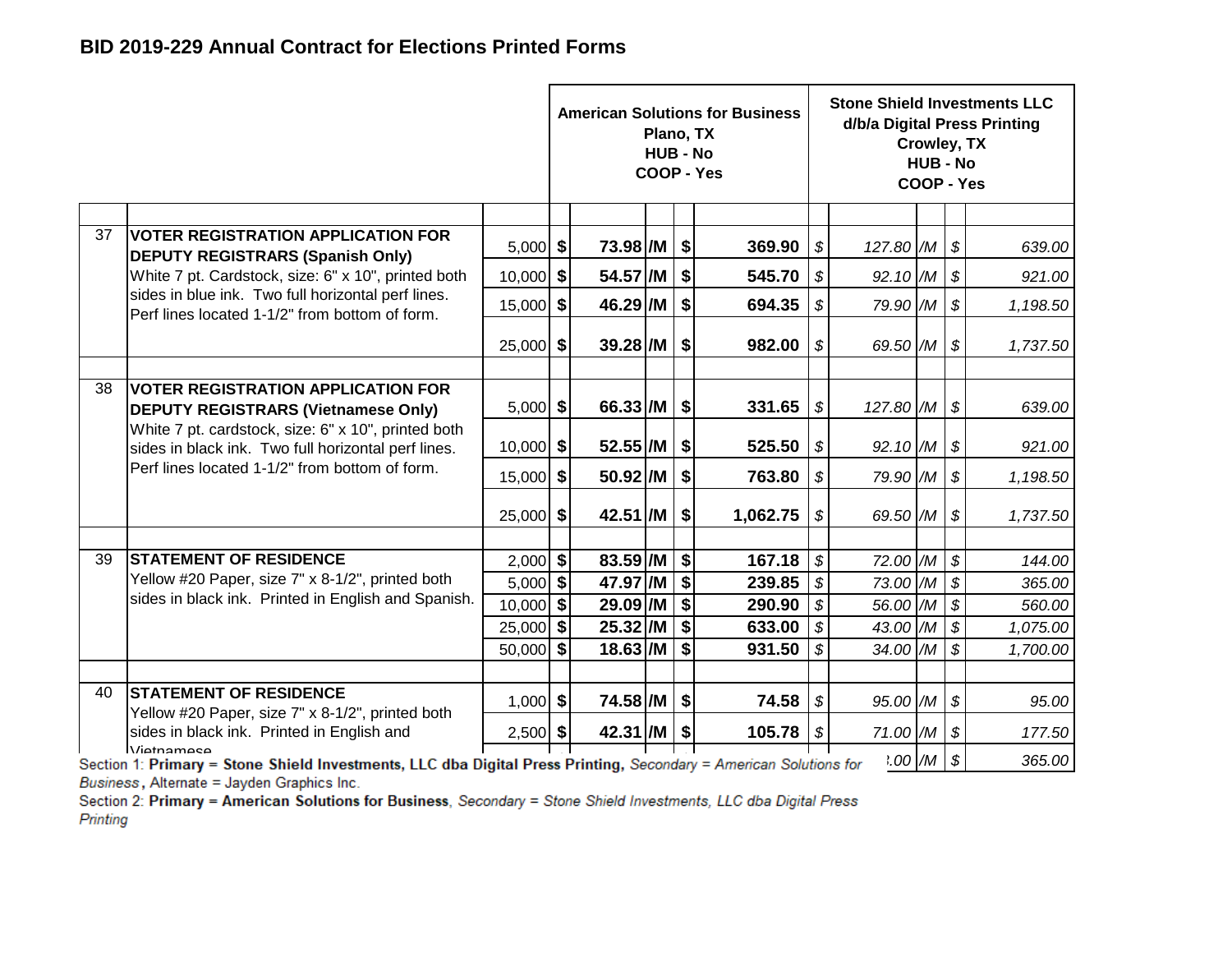|    |                                                                                                                                 |        |                              | Hart Intercivic, Inc. | <b>Austin, TX</b><br><b>HUB - No</b><br>COOP - Yes |               |          | Jayden Graphics Inc. | Melissa, TX<br><b>HUB - No</b><br>COOP - Yes |           |
|----|---------------------------------------------------------------------------------------------------------------------------------|--------|------------------------------|-----------------------|----------------------------------------------------|---------------|----------|----------------------|----------------------------------------------|-----------|
|    |                                                                                                                                 |        |                              |                       |                                                    |               |          |                      |                                              |           |
| 37 | <b>VOTER REGISTRATION APPLICATION FOR</b><br><b>DEPUTY REGISTRARS (Spanish Only)</b>                                            | 5,000  | $\mathfrak{F}$               | 380.77 /M             |                                                    | $\frac{1}{2}$ | 1,903.85 | \$No Bid             | /M                                           | \$ No Bid |
|    | White 7 pt. Cardstock, size: 6" x 10", printed both                                                                             | 10,000 | $\frac{1}{2}$                | 236.31 /M             |                                                    | $\frac{1}{2}$ | 2,363.10 | \$ No Bid            | /M                                           | \$ No Bid |
|    | sides in blue ink. Two full horizontal perf lines.<br>Perf lines located 1-1/2" from bottom of form.                            | 15,000 | $\boldsymbol{\mathsf{S}}$    | 196.30 /M             |                                                    | $\frac{1}{2}$ | 2,944.50 | \$No Bid             | /M                                           | \$ No Bid |
|    |                                                                                                                                 | 25,000 | $\mathcal{L}$                | 174.46 /M             |                                                    | $\frac{1}{2}$ | 4,361.50 | \$No Bid             | /M                                           | \$No Bid  |
|    |                                                                                                                                 |        |                              |                       |                                                    |               |          |                      |                                              |           |
| 38 | <b>VOTER REGISTRATION APPLICATION FOR</b><br><b>DEPUTY REGISTRARS (Vietnamese Only)</b>                                         | 5,000  | $\mathfrak{F}$               | 380.77 /M             |                                                    | $\frac{1}{2}$ | 1,903.85 | \$No Bid             | /M                                           | \$ No Bid |
|    | White 7 pt. cardstock, size: 6" x 10", printed both<br>sides in black ink. Two full horizontal perf lines.                      | 10,000 | $\mathcal{S}$                | 205.54 /M             |                                                    | $\frac{1}{2}$ | 2,055.40 | \$No Bid             | /M                                           | \$ No Bid |
|    | Perf lines located 1-1/2" from bottom of form.                                                                                  | 15,000 | $\frac{1}{2}$                | $178.15$ /M           |                                                    | $\mathcal{S}$ | 2,672.25 | \$No Bid             | /M                                           | \$No Bid  |
|    |                                                                                                                                 | 25,000 | $\boldsymbol{\hat{\theta}}$  | 137.69 /M             |                                                    | $\frac{1}{2}$ | 3,442.25 | \$No Bid             | /M                                           | \$No Bid  |
|    |                                                                                                                                 |        |                              |                       |                                                    |               |          |                      |                                              |           |
| 39 | <b>STATEMENT OF RESIDENCE</b>                                                                                                   | 2,000  | $\boldsymbol{\mathsf{S}}$    | 145.38 /M             |                                                    | $\frac{1}{2}$ | 290.76   | \$ No Bid            | /M                                           | \$No Bid  |
|    | Yellow #20 Paper, size 7" x 8-1/2", printed both<br>sides in black ink. Printed in English and Spanish.                         | 5,000  | $\boldsymbol{\mathsf{S}}$    | 141.54 /M             |                                                    | $\sqrt[6]{}$  | 707.70   | \$ No Bid            | /M                                           | \$ No Bid |
|    |                                                                                                                                 | 10,000 | $\left  \mathcal{L} \right $ | 133.85 /M             |                                                    | $\frac{1}{2}$ | 1,338.50 | \$No Bid             | /M                                           | \$No Bid  |
|    |                                                                                                                                 | 25,000 | $\boldsymbol{\mathsf{S}}$    | 97.54 /M              |                                                    | $\mathcal{S}$ | 2,438.50 | \$No Bid             | /M                                           | \$No Bid  |
|    |                                                                                                                                 | 50,000 | $\mathfrak{S}$               | $52.23$ /M            |                                                    | $\mathbb{S}$  | 2,611.50 | \$No Bid             | /M                                           | \$No Bid  |
|    |                                                                                                                                 |        |                              |                       |                                                    |               |          |                      |                                              |           |
| 40 | <b>STATEMENT OF RESIDENCE</b><br>Yellow #20 Paper, size 7" x 8-1/2", printed both                                               | 1,000  | $\sqrt{3}$                   | 164.62 /M             |                                                    | $\frac{1}{2}$ | 164.62   | \$No Bid             | /M                                           | \$No Bid  |
|    | sides in black ink. Printed in English and                                                                                      | 2,500  | \$                           | 141.54 /M             |                                                    | $\frac{1}{2}$ | 353.85   | \$No Bid             | /M                                           | \$No Bid  |
|    | Vietnamese<br>Section 1: Primary = Stone Shield Investments, LLC dba Digital Press Printing, Secondary = American Solutions for |        |                              |                       |                                                    |               |          |                      | /M                                           | \$ No Bid |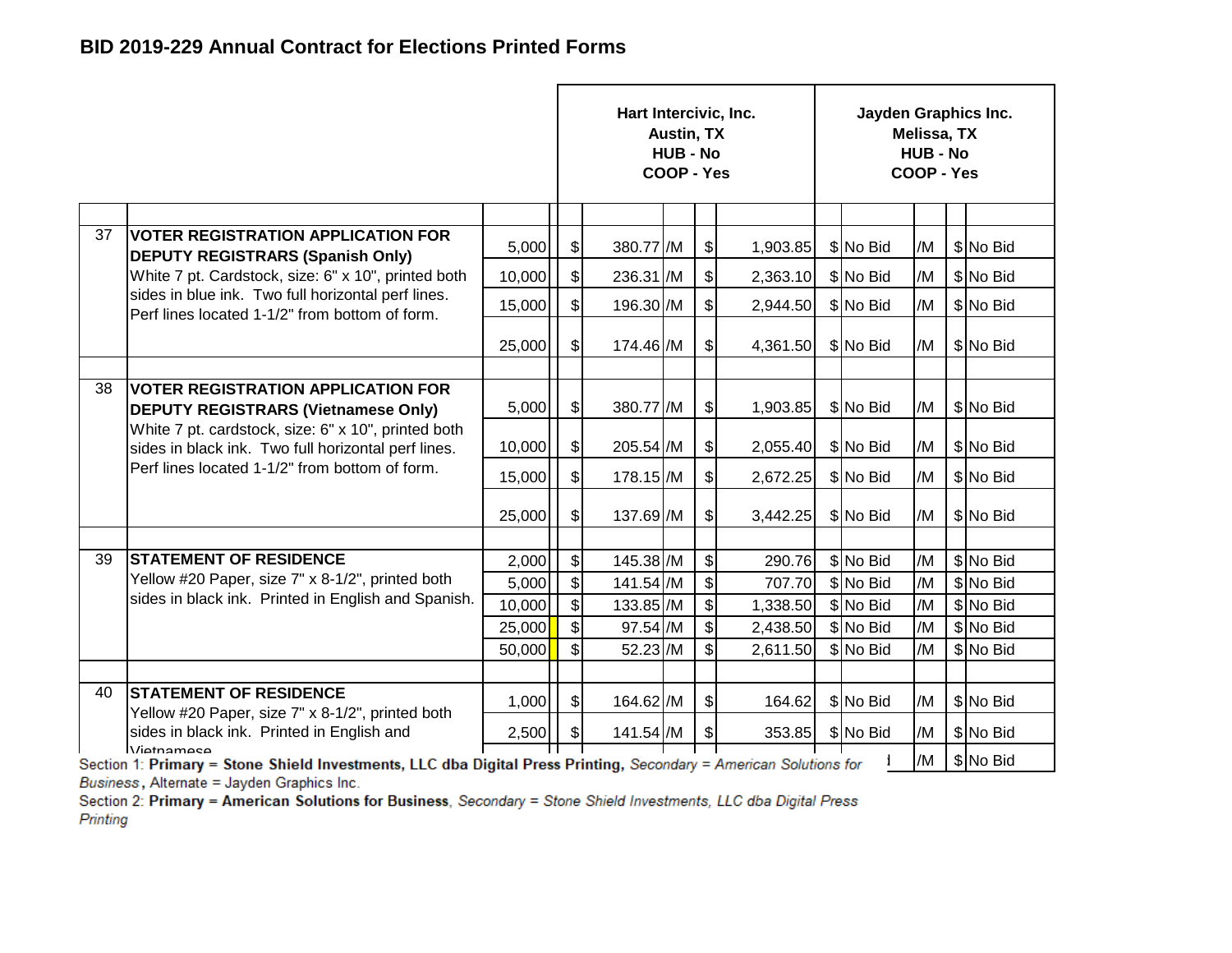|    |                                                                                                                                                                     |             |             | Plano, TX<br><b>HUB - No</b> |                           | <b>American Solutions for Business</b><br>COOP - Yes |                            |                | Crowley, TX<br><b>HUB - No</b><br>COOP - Yes |                            | <b>Stone Shield Investments LLC</b><br>d/b/a Digital Press Printing |
|----|---------------------------------------------------------------------------------------------------------------------------------------------------------------------|-------------|-------------|------------------------------|---------------------------|------------------------------------------------------|----------------------------|----------------|----------------------------------------------|----------------------------|---------------------------------------------------------------------|
|    |                                                                                                                                                                     |             |             |                              |                           |                                                      |                            |                |                                              |                            |                                                                     |
| 41 | <b>STATEMENT OF RESIDENCE</b>                                                                                                                                       | $2,000$ \$  | 130.61 /M   |                              | $\boldsymbol{\mathsf{s}}$ | 261.22                                               | $\boldsymbol{\mathcal{S}}$ | 142.50 /M      |                                              | $\boldsymbol{\mathcal{F}}$ | 285.00                                                              |
|    | 7 pt. yellow cardstock, size: 6" x 8", printed both                                                                                                                 | $5,000$ \$  | 69.46 /M    |                              | \$                        | 347.30                                               | $\boldsymbol{\mathcal{S}}$ | 95.80 /M       |                                              | $\boldsymbol{\mathcal{S}}$ | 479.00                                                              |
|    | sides in black ink. One full horizontal perf line.<br>Printed in English and Spanish.                                                                               | $10,000$ \$ | 61.01 /M    |                              | \$                        | 610.10                                               | \$                         | 94.20 /M       |                                              | $\boldsymbol{\mathcal{S}}$ | 942.00                                                              |
|    |                                                                                                                                                                     | $25,000$ \$ | 50.06 /M    |                              | \$                        | 1,251.50                                             | \$                         | 66.60 /M       |                                              | $\boldsymbol{\mathcal{S}}$ | 1,665.00                                                            |
|    |                                                                                                                                                                     | $50,000$ \$ | 44.23 /M    |                              | \$                        | 2,211.50                                             | $\boldsymbol{\mathcal{S}}$ | $52.12$ /M     |                                              | $\boldsymbol{\mathcal{S}}$ | 2,606.00                                                            |
|    |                                                                                                                                                                     |             |             |                              |                           |                                                      |                            |                |                                              |                            |                                                                     |
| 42 | <b>STATEMENT OF RESIDENCE</b>                                                                                                                                       | $1,000$ \$  | 127.40 /M   |                              | \$                        | 127.40                                               | $\boldsymbol{\mathcal{S}}$ | 112.00 $/M$ \$ |                                              |                            | 112.00                                                              |
|    | 7 pt. yellow cardstock, size: 6" x 8", printed both<br>sides in black ink. One full horizontal perf line.                                                           | $2,500$ \$  | 86.24 / M   |                              | \$                        | 215.60                                               | \$                         | 68.80 M \$     |                                              |                            | 172.00                                                              |
|    | Printed in English and Vietnamese.                                                                                                                                  | $5,000$ \$  | 70.94 /M    |                              | \$                        | 354.70                                               | \$                         | 53.80 $/M$ \$  |                                              |                            | 269.00                                                              |
|    |                                                                                                                                                                     |             |             |                              |                           |                                                      |                            |                |                                              |                            |                                                                     |
| 43 | <b>VOTER REGISTRATION APPLICATION</b><br>(ENGLISH ONLY)                                                                                                             | $5,000$ \$  | $116.90$ /M |                              | \$                        | 584.50                                               | $\boldsymbol{\mathcal{S}}$ | 159.00 /M      |                                              | $\boldsymbol{\mathcal{S}}$ | 795.00                                                              |
|    | 67# Vellum Bristol (white) 8 pt. cardstock, Flat                                                                                                                    | $10,000$ \$ | $91.69$ /M  |                              | \$                        | 916.90                                               | \$                         | 109.30 /M      |                                              | $\boldsymbol{\mathcal{S}}$ | 1,093.00                                                            |
|    | size: 6" x 9 1/2", printed both sides in black ink, No<br>Bleed, Finish size folds to 6" x 4" (double                                                               | $25,000$ \$ | 70.75 /M    |                              | \$                        | 1,768.75                                             | $\mathcal{S}$              | 79.80 /M       |                                              | $\boldsymbol{\mathcal{S}}$ | 1,995.00                                                            |
|    | postcard), with 1 $\frac{1}{2}$ " fold at top and another 5 $\frac{1}{2}$ "                                                                                         | $50,000$ \$ | 59.40 /M    |                              | \$                        | 2,970.00                                             | $\boldsymbol{\mathcal{S}}$ | 68.70 /M       |                                              | $\boldsymbol{\mathcal{S}}$ | 3,435.00                                                            |
|    | from top, 1/2" glue strip located at top inside card,<br>Score card at 1 1/2" from top and 5 1/2" from top of<br>form (at folds). Printed with Business Reply Mail. |             |             |                              |                           |                                                      |                            |                |                                              |                            |                                                                     |
|    | Includes intelligent bar code.                                                                                                                                      |             |             |                              |                           |                                                      |                            |                |                                              |                            |                                                                     |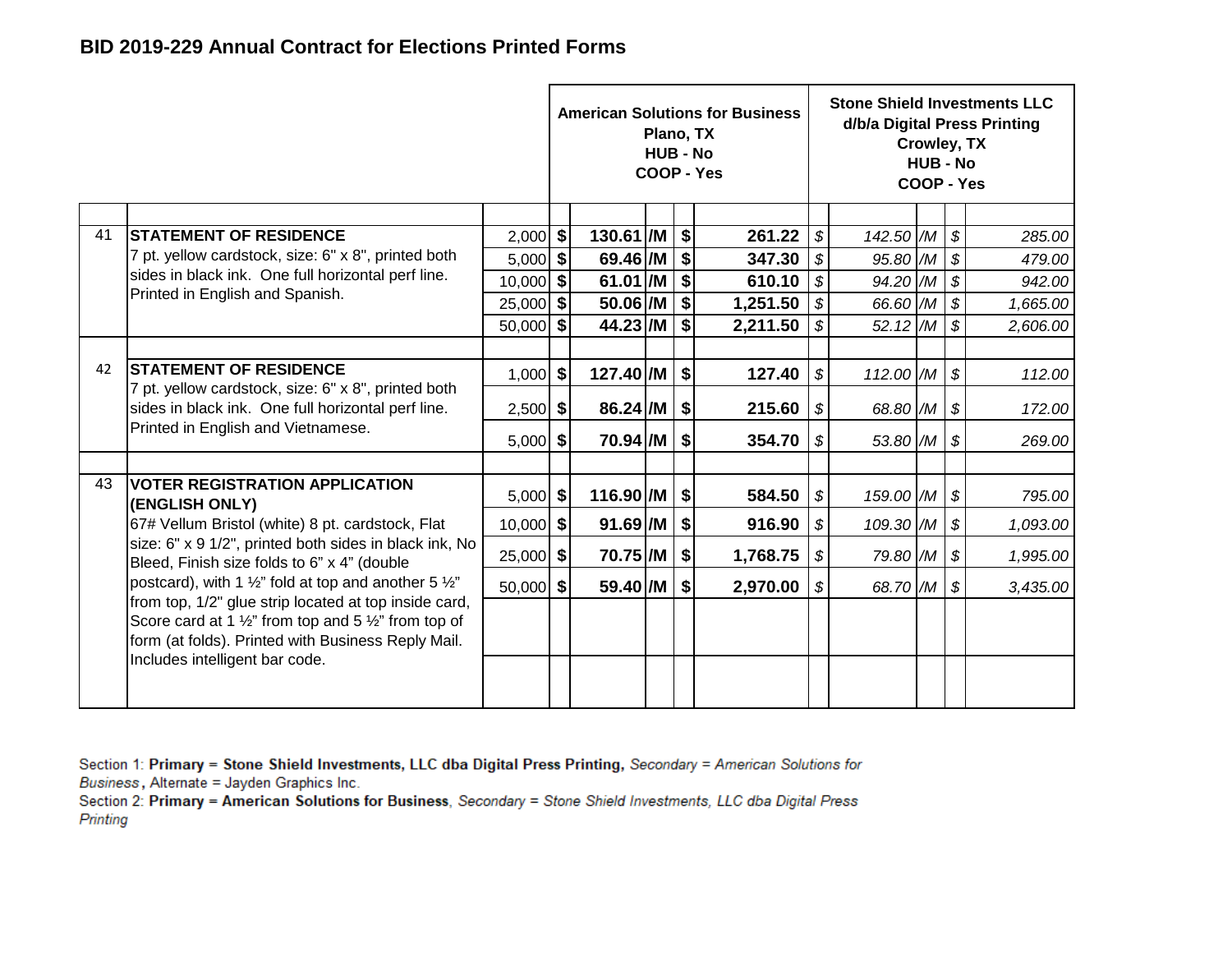|    |                                                                                                                                                                                           |        |                              | Hart Intercivic, Inc. | <b>Austin, TX</b><br><b>HUB - No</b><br>COOP - Yes |                             |          | Jayden Graphics Inc. | Melissa, TX<br><b>HUB - No</b><br>COOP - Yes |           |
|----|-------------------------------------------------------------------------------------------------------------------------------------------------------------------------------------------|--------|------------------------------|-----------------------|----------------------------------------------------|-----------------------------|----------|----------------------|----------------------------------------------|-----------|
|    |                                                                                                                                                                                           |        |                              |                       |                                                    |                             |          |                      |                                              |           |
| 41 | <b>ISTATEMENT OF RESIDENCE</b>                                                                                                                                                            | 2,000  | \$                           | 254.77 /M             |                                                    | $\boldsymbol{\hat{\theta}}$ | 509.54   | \$ No Bid            | /M                                           | \$ No Bid |
|    | 7 pt. yellow cardstock, size: 6" x 8", printed both                                                                                                                                       | 5,000  | $\left  \mathcal{L} \right $ | 250.92 /M             |                                                    | $\frac{1}{2}$               | 1,254.60 | \$ No Bid            | /M                                           | \$ No Bid |
|    | sides in black ink. One full horizontal perf line.                                                                                                                                        | 10,000 | $\frac{1}{2}$                | 219.23 /M             |                                                    | $\frac{1}{2}$               | 2,192.30 | \$ No Bid            | /M                                           | \$ No Bid |
|    | Printed in English and Spanish.                                                                                                                                                           | 25,000 | $\frac{1}{2}$                | 156.92 /M             |                                                    | $\frac{1}{2}$               | 3,923.00 | \$No Bid             | /M                                           | \$ No Bid |
|    |                                                                                                                                                                                           | 50,000 | $\mathcal{S}$                | 116.92 /M             |                                                    | $\frac{1}{2}$               | 5,846.00 | \$ No Bid            | /M                                           | \$ No Bid |
|    |                                                                                                                                                                                           |        |                              |                       |                                                    |                             |          |                      |                                              |           |
| 42 | <b>STATEMENT OF RESIDENCE</b>                                                                                                                                                             | 1,000  | $\boldsymbol{\mathsf{S}}$    | 274.00 /M             |                                                    | $\boldsymbol{\mathsf{S}}$   | 274.00   | \$ No Bid            | /M                                           | \$ No Bid |
|    | 7 pt. yellow cardstock, size: 6" x 8", printed both<br>sides in black ink. One full horizontal perf line.                                                                                 | 2,500  | $\mathcal{S}$                | 250.92 /M             |                                                    | $\frac{1}{2}$               | 627.30   | \$ No Bid            | /M                                           | \$No Bid  |
|    | Printed in English and Vietnamese.                                                                                                                                                        | 5,000  | $\mathcal{S}$                | 250.92 /M             |                                                    | $\frac{1}{2}$               | 1,254.60 | \$ No Bid            | /M                                           | \$ No Bid |
|    |                                                                                                                                                                                           |        |                              |                       |                                                    |                             |          |                      |                                              |           |
| 43 | <b>IVOTER REGISTRATION APPLICATION</b><br>(ENGLISH ONLY)                                                                                                                                  | 5,000  | $\mathcal{S}$                | 267.38 /M             |                                                    | $\frac{1}{2}$               | 1,336.90 | \$ No Bid            | /M                                           | \$No Bid  |
|    | 67# Vellum Bristol (white) 8 pt. cardstock, Flat                                                                                                                                          | 10,000 | $\boldsymbol{\mathsf{S}}$    | 200.00 /M             |                                                    | $\frac{1}{2}$               | 2,000.00 | \$ No Bid            | /M                                           | \$ No Bid |
|    | size: 6" x 9 1/2", printed both sides in black ink, No<br>Bleed, Finish size folds to 6" x 4" (double                                                                                     | 25,000 | $\frac{1}{2}$                | 168.92 / M            |                                                    | $\frac{1}{2}$               | 4,223.00 | \$No Bid             | /M                                           | \$No Bid  |
|    | postcard), with 1 $\frac{1}{2}$ " fold at top and another 5 $\frac{1}{2}$ "                                                                                                               | 50,000 | $\mathsf{s}$                 | 150.00 /M             |                                                    | $\mathbb{S}$                | 7,500.00 | \$No Bid             | /M                                           | \$ No Bid |
|    | from top, 1/2" glue strip located at top inside card,<br>Score card at 1 $\frac{1}{2}$ " from top and 5 $\frac{1}{2}$ " from top of<br>form (at folds). Printed with Business Reply Mail. |        |                              |                       |                                                    |                             |          |                      |                                              |           |
|    | Includes intelligent bar code.                                                                                                                                                            |        |                              |                       |                                                    |                             |          |                      |                                              |           |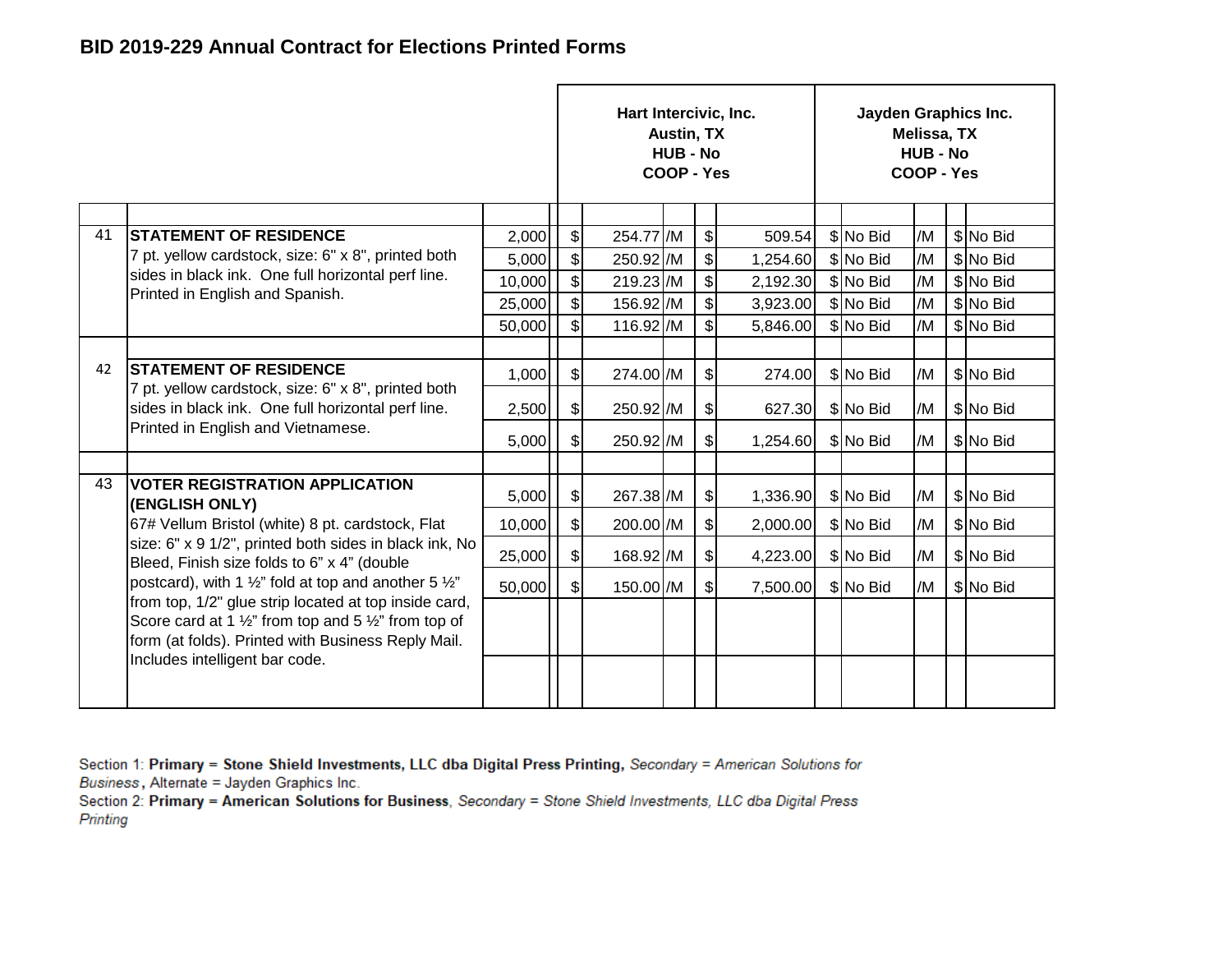|    |                                                                                                                                                                                                                             |             |                    | Plano, TX<br><b>HUB - No</b> |               | <b>American Solutions for Business</b><br>COOP - Yes |                            |                | Crowley, TX<br><b>HUB - No</b><br>COOP - Yes |                            | <b>Stone Shield Investments LLC</b><br>d/b/a Digital Press Printing |
|----|-----------------------------------------------------------------------------------------------------------------------------------------------------------------------------------------------------------------------------|-------------|--------------------|------------------------------|---------------|------------------------------------------------------|----------------------------|----------------|----------------------------------------------|----------------------------|---------------------------------------------------------------------|
|    |                                                                                                                                                                                                                             |             |                    |                              |               |                                                      |                            |                |                                              |                            |                                                                     |
| 44 | <b>VOTER REGISTRATION APPLICATION</b><br>(SPANISH ONLY)                                                                                                                                                                     | $1,000$ \$  | $309.40$ /M        |                              | \$            | 309.40                                               | $\mathcal{L}$              | 529.00 /M      |                                              | \$                         | 529.00                                                              |
|    | 67# Vellum Bristol (white) 8 pt. cardstock, Flat                                                                                                                                                                            | $5,000$ \$  | $102.87$ /M        |                              | \$            | 514.35                                               | \$                         | 159.00 /M   \$ |                                              |                            | 795.00                                                              |
|    | size: 6" x 9 1/2", printed both sides in black ink, No<br>Bleed, Finish size folds to 6" x 4" (double                                                                                                                       | $15,000$ \$ | 76.60 /M           |                              | $\frac{1}{2}$ | 1,149.00                                             | \$                         | 93.00 /M       |                                              | $\boldsymbol{\mathcal{S}}$ | 1,395.00                                                            |
|    | postcard), with 1 $\frac{1}{2}$ " fold at top and another 5 $\frac{1}{2}$ "                                                                                                                                                 | $25,000$ \$ | $61.24$ /M         |                              | \$            | 1,531.00                                             | $\boldsymbol{\mathcal{S}}$ | 79.80 /M       |                                              | $\boldsymbol{\mathcal{F}}$ | 1,995.00                                                            |
|    | from top, 1/2" glue strip located at top inside card,<br>Score card at 1 $\frac{1}{2}$ " from top and 5 $\frac{1}{2}$ " from top of<br>form (at folds). Printed with Business Reply Mail.<br>Includes intelligent bar code. |             |                    |                              |               |                                                      |                            |                |                                              |                            |                                                                     |
|    |                                                                                                                                                                                                                             |             |                    |                              |               |                                                      |                            |                |                                              |                            |                                                                     |
|    |                                                                                                                                                                                                                             |             |                    |                              |               |                                                      |                            |                |                                              |                            |                                                                     |
| 45 | <b>VOTER REGISTRATION APPLICATION</b><br>(VIETNAMESE ONLY)                                                                                                                                                                  | $1,000$ \$  | $267.18$ /M $ $ \$ |                              |               | 267.18                                               | $\boldsymbol{\mathcal{S}}$ | 529.00 /M \$   |                                              |                            | 529.00                                                              |
|    | 67# Vellum Bristol (white) 8 pt. cardstock, Flat                                                                                                                                                                            | $5,000$ \$  | $107.08$ /M        |                              | \$            | 535.40                                               | \$                         | 159.00 /M   \$ |                                              |                            | 795.00                                                              |
|    | size: 6" x 9 1/2", printed both sides in black ink, No<br>Bleed, Finish size folds to 6" x 4" (double                                                                                                                       | $15,000$ \$ | 81.06 /M           |                              | \$            | 1,215.90                                             | $\boldsymbol{\mathcal{S}}$ | 93.00 /M       |                                              | $\boldsymbol{\mathcal{F}}$ | 1,395.00                                                            |
|    | postcard), with 1 $\frac{1}{2}$ " fold at top and another 5 $\frac{1}{2}$ "<br>from top, 1/2" glue strip located at top inside card,                                                                                        | $25,000$ \$ | $63.79$ /M         |                              | $ $ \$        | 1,594.75                                             | \$                         | 79.80 M \$     |                                              |                            | 1,995.00                                                            |
|    | Score card at 1 $\frac{1}{2}$ " from top and 5 $\frac{1}{2}$ " from top of<br>form (at folds). Printed with Business Reply Mail.                                                                                            |             |                    |                              |               |                                                      |                            |                |                                              |                            |                                                                     |
|    | Includes intelligent bar code.                                                                                                                                                                                              |             |                    |                              |               |                                                      |                            |                |                                              |                            |                                                                     |
|    |                                                                                                                                                                                                                             |             |                    |                              |               |                                                      |                            |                |                                              |                            |                                                                     |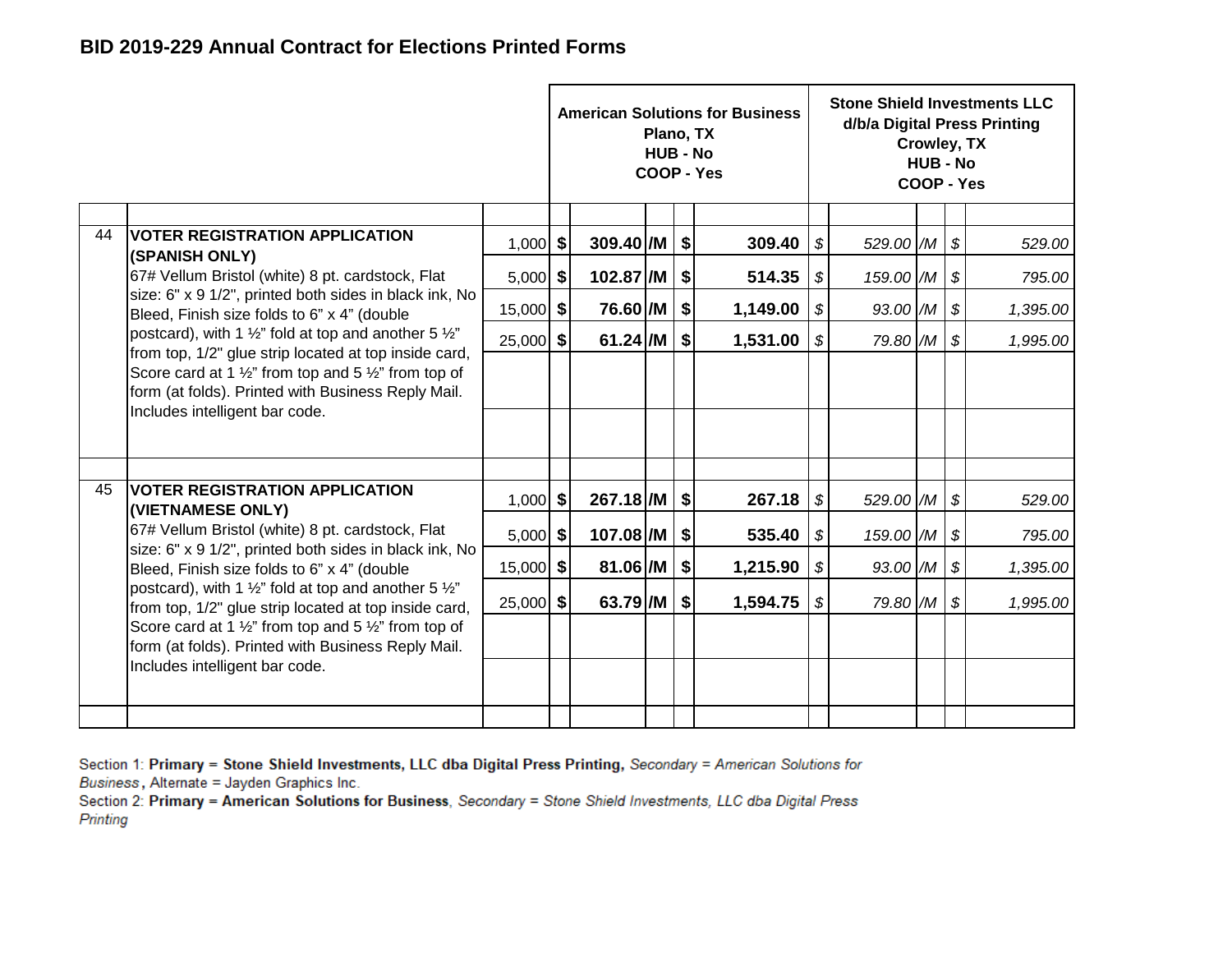|    |                                                                                                                                      |        |                              | Hart Intercivic, Inc. | Austin, TX<br><b>HUB - No</b><br>COOP - Yes |               |          | Jayden Graphics Inc. | Melissa, TX<br><b>HUB - No</b><br>COOP - Yes |           |
|----|--------------------------------------------------------------------------------------------------------------------------------------|--------|------------------------------|-----------------------|---------------------------------------------|---------------|----------|----------------------|----------------------------------------------|-----------|
|    |                                                                                                                                      |        |                              |                       |                                             |               |          |                      |                                              |           |
| 44 | <b>VOTER REGISTRATION APPLICATION</b>                                                                                                | 1,000  | $\frac{1}{2}$                | 673.85 /M             |                                             | \$            | 673.85   | \$No Bid             | /M                                           | \$No Bid  |
|    | (SPANISH ONLY)<br>67# Vellum Bristol (white) 8 pt. cardstock, Flat                                                                   | 5,000  | $\frac{1}{2}$                | 267.38 /M             |                                             | $\mathcal{S}$ | 1,336.90 | \$ No Bid            | /M                                           | \$No Bid  |
|    | size: 6" x 9 1/2", printed both sides in black ink, No<br>Bleed, Finish size folds to 6" x 4" (double                                | 15,000 | $\frac{1}{2}$                | 184.62 /M             |                                             | $\frac{1}{2}$ | 2,769.30 | \$No Bid             | /M                                           | \$ No Bid |
|    | postcard), with 1 $\frac{1}{2}$ " fold at top and another 5 $\frac{1}{2}$ "<br>from top, 1/2" glue strip located at top inside card, | 25,000 | $\mathsf{s}$                 | 168.92 /M             |                                             | $\mathcal{S}$ | 4,223.00 | \$No Bid             | /M                                           | \$ No Bid |
|    | Score card at 1 $\frac{1}{2}$ " from top and 5 $\frac{1}{2}$ " from top of<br>form (at folds). Printed with Business Reply Mail.     |        |                              |                       |                                             |               |          |                      |                                              |           |
|    | Includes intelligent bar code.                                                                                                       |        |                              |                       |                                             |               |          |                      |                                              |           |
|    |                                                                                                                                      |        |                              |                       |                                             |               |          |                      |                                              |           |
| 45 | VOTER REGISTRATION APPLICATION<br>(VIETNAMESE ONLY)                                                                                  | 1,000  | $\left  \mathcal{L} \right $ | 673.85 /M             |                                             | \$            | 673.85   | \$No Bid             | /M                                           | \$No Bid  |
|    | 67# Vellum Bristol (white) 8 pt. cardstock, Flat                                                                                     | 5,000  | $\frac{1}{2}$                | 267.38 /M             |                                             | $\frac{1}{2}$ | 1,336.90 | \$No Bid             | /M                                           | \$No Bid  |
|    | size: 6" x 9 1/2", printed both sides in black ink, No<br>Bleed, Finish size folds to 6" x 4" (double                                | 15,000 | $\boldsymbol{\mathsf{S}}$    | 184.62 /M             |                                             | $\mathcal{S}$ | 2,769.30 | \$No Bid             | /M                                           | \$No Bid  |
|    | postcard), with 1 $\frac{1}{2}$ " fold at top and another 5 $\frac{1}{2}$ "<br>from top, 1/2" glue strip located at top inside card, | 25,000 | $\mathcal{S}$                | 168.92 /M             |                                             | $\mathcal{S}$ | 4,223.00 | \$No Bid             | /M                                           | \$No Bid  |
|    | Score card at 1 $\frac{1}{2}$ " from top and 5 $\frac{1}{2}$ " from top of<br>form (at folds). Printed with Business Reply Mail.     |        |                              |                       |                                             |               |          |                      |                                              |           |
|    | Includes intelligent bar code.                                                                                                       |        |                              |                       |                                             |               |          |                      |                                              |           |
|    |                                                                                                                                      |        |                              |                       |                                             |               |          |                      |                                              |           |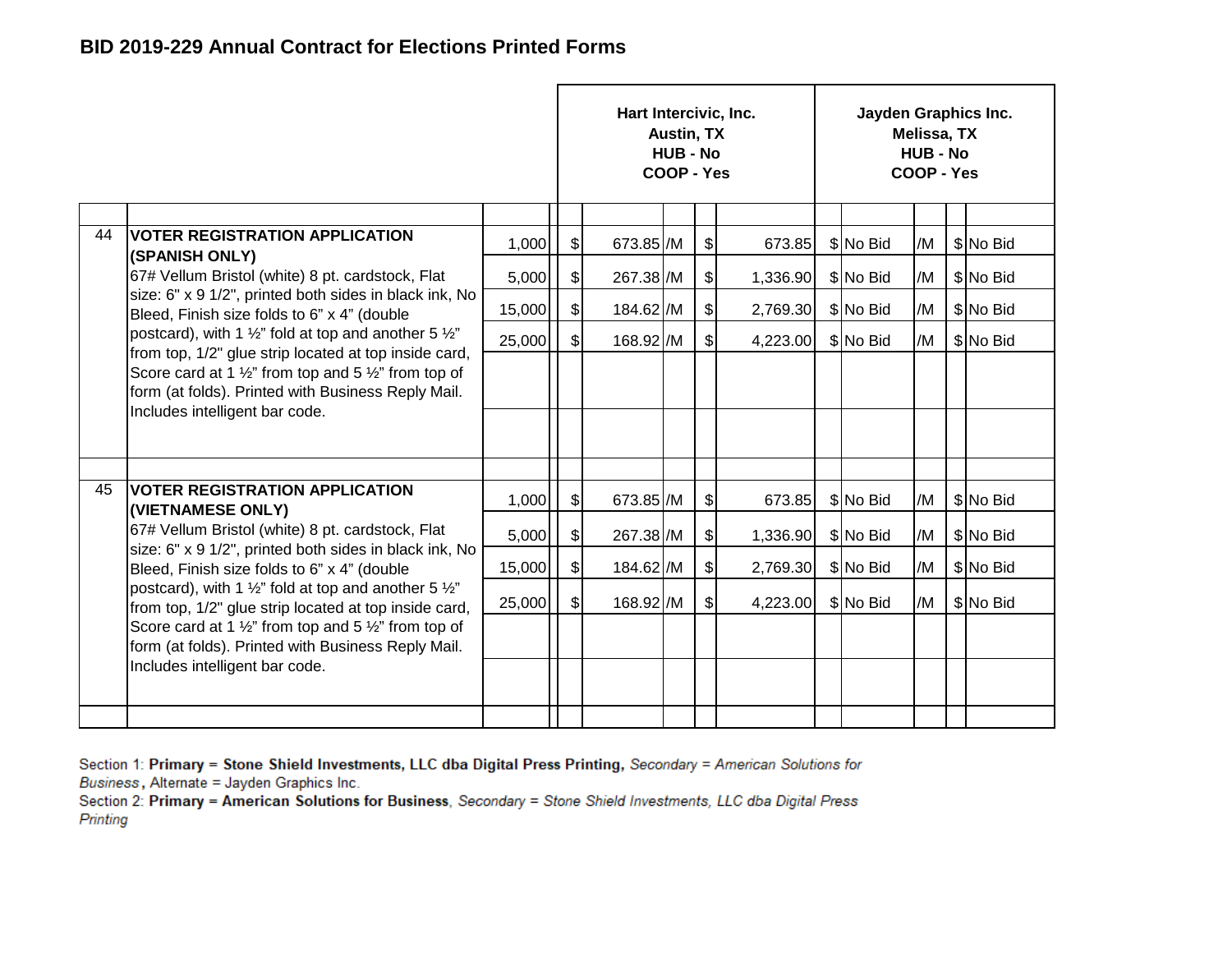|    |                                                                                                                                                                                        |             |                                             |                        | Plano, TX<br><b>HUB - No</b> |    | <b>American Solutions for Business</b><br>COOP - Yes |                            |                           | Crowley, TX<br><b>HUB - No</b><br>COOP - Yes |                            | <b>Stone Shield Investments LLC</b><br>d/b/a Digital Press Printing |
|----|----------------------------------------------------------------------------------------------------------------------------------------------------------------------------------------|-------------|---------------------------------------------|------------------------|------------------------------|----|------------------------------------------------------|----------------------------|---------------------------|----------------------------------------------|----------------------------|---------------------------------------------------------------------|
| 46 | Application for Ballot by Mail (English Only)                                                                                                                                          | $2,500$ \$  |                                             | $150.25$ /M $\vert$ \$ |                              |    | 375.63                                               | $\boldsymbol{\mathcal{S}}$ | 239.60 $/M$ $\vert$ \$    |                                              |                            | 599.00                                                              |
|    | White 8pt. Cardstock. Size: 11" x 9", printed on<br>both sides in black ink, printed in six-point type,                                                                                | $5,000$ \$  |                                             | $114.98$ /M            |                              | \$ | 574.90                                               | \$                         | 167.00 /M                 |                                              | $\boldsymbol{\mathcal{S}}$ | 835.00                                                              |
|    | fold line or lightly score at 4-1/4" from the top, fold                                                                                                                                | $10,000$ \$ |                                             | $99.05$ /M             |                              | \$ | 990.50                                               | \$                         | 129.90 /M                 |                                              | $\boldsymbol{\mathcal{S}}$ | 1,299.00                                                            |
|    | line or lightly scored 5/8" from the bottom with 1/2"<br>permanent PS tape as per sample. Includes<br>intelligent bar code, FIM code and Official Election<br>Mail Logo (with screen). | $15,000$ \$ |                                             | $80.89$ /M             |                              | \$ | 1,213.35                                             | \$                         | 113.20 $/M$ $\frac{1}{9}$ |                                              |                            | 1,698.00                                                            |
|    |                                                                                                                                                                                        |             |                                             |                        |                              |    |                                                      |                            |                           |                                              |                            |                                                                     |
| 47 | Application for Ballot by Mail (Spanish Only)<br>White 8pt. Cardstock, size 11" x 9", printed on both                                                                                  | $2,500$ \$  |                                             | 150.25 /M              |                              | \$ | 375.63                                               | \$                         | 239.60 /M                 |                                              | $\boldsymbol{\mathcal{F}}$ | 599.00                                                              |
|    | sides in black ink, printed in six-point type, fold line                                                                                                                               | $5,000$ \$  |                                             | $114.98$ /M            |                              | \$ | 574.90                                               | $\boldsymbol{\mathcal{S}}$ | 167.00 /M                 |                                              | $\boldsymbol{\mathcal{S}}$ | 835.00                                                              |
|    | or lightly score at 4-1/4" from the top, fold line or<br>lightly scored 5/8" from the bottom with 1/2"                                                                                 | $10,000$ \$ |                                             | $99.05$ /M             |                              | \$ | 990.50                                               | \$                         | 129.90 /M                 |                                              | $\boldsymbol{\mathcal{S}}$ | 1,299.00                                                            |
|    | permanent PS tape as per sample. Includes<br>intelligent bar code, FIM code and Official Election<br>Mail Logo (with screen).                                                          | $15,000$ \$ |                                             | $80.89$ /M             |                              | \$ | 1,213.35                                             | $\boldsymbol{\mathcal{S}}$ | $113.20$ $/M$             |                                              | $\boldsymbol{\mathcal{S}}$ | 1,698.00                                                            |
|    |                                                                                                                                                                                        |             |                                             |                        |                              |    |                                                      |                            |                           |                                              |                            |                                                                     |
| 48 | <b>Wheelchair Accessible Sign</b>                                                                                                                                                      | $1,000$ \$  |                                             | 409.40 /M              |                              | \$ | 409.40                                               | $\boldsymbol{\mathcal{S}}$ | 659.00 /M                 |                                              | $\boldsymbol{\mathcal{S}}$ | 659.00                                                              |
|    | White cardstock, 11" x 8 1/2", black ink only,<br>printed on the front. Laminated.                                                                                                     | $2,500$ \$  |                                             | $359.85$ /M            |                              | \$ | 899.63                                               | $\boldsymbol{\mathcal{S}}$ | 501.60 /M                 |                                              | $\boldsymbol{\mathcal{S}}$ | 1,254.00                                                            |
|    |                                                                                                                                                                                        |             | $305.65$ /M<br>\$<br>$5,000$ \$<br>1,528.25 |                        |                              |    |                                                      | \$                         | 439.80 /M                 |                                              | $\boldsymbol{\mathcal{S}}$ | 2,199.00                                                            |
|    |                                                                                                                                                                                        |             |                                             |                        |                              |    |                                                      |                            |                           |                                              |                            |                                                                     |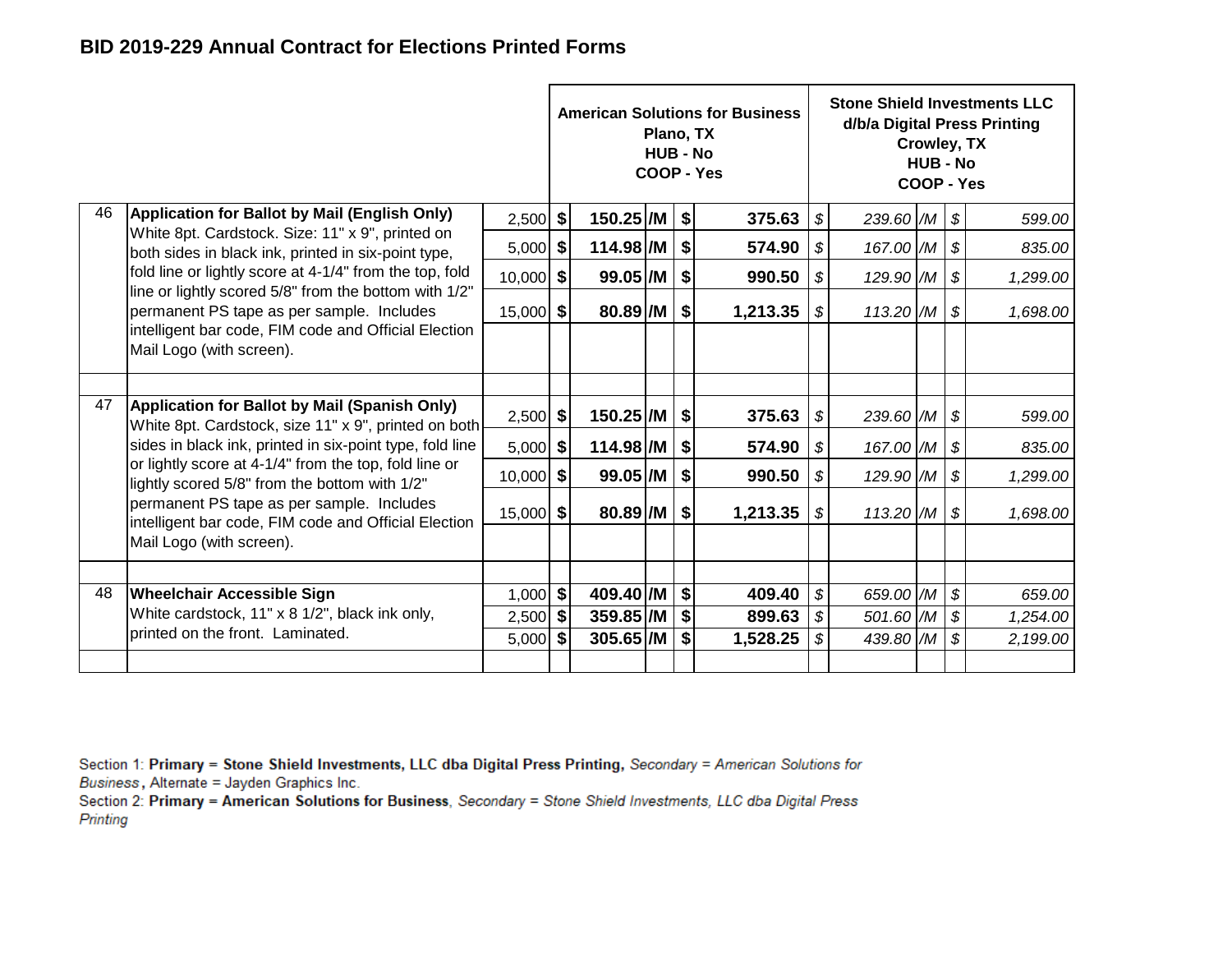|    |                                                                                                         |        |                              | Hart Intercivic, Inc. | Austin, TX<br><b>HUB - No</b><br>COOP - Yes |                |          | Jayden Graphics Inc. | Melissa, TX<br><b>HUB - No</b><br>COOP - Yes |           |
|----|---------------------------------------------------------------------------------------------------------|--------|------------------------------|-----------------------|---------------------------------------------|----------------|----------|----------------------|----------------------------------------------|-----------|
| 46 | <b>Application for Ballot by Mail (English Only)</b>                                                    | 2,500  | $\frac{1}{2}$                | 321.85 /M             |                                             | $\frac{1}{2}$  | 804.63   | \$No Bid             | /M                                           | \$No Bid  |
|    | White 8pt. Cardstock. Size: 11" x 9", printed on<br>both sides in black ink, printed in six-point type, | 5,000  | $\frac{1}{2}$                | 255.69 /M             |                                             | $\frac{1}{2}$  | 1,278.45 | \$ No Bid            | /M                                           | \$No Bid  |
|    | fold line or lightly score at 4-1/4" from the top, fold                                                 | 10,000 | $\frac{1}{2}$                | 210.62 /M             |                                             | $\frac{1}{2}$  | 2,106.20 | \$ No Bid            | /M                                           | \$ No Bid |
|    | line or lightly scored 5/8" from the bottom with 1/2"<br>permanent PS tape as per sample. Includes      | 15,000 | $\mathcal{L}$                | 187.08 /M             |                                             | $\frac{1}{2}$  | 2,806.20 | \$ No Bid            | /M                                           | \$No Bid  |
|    | intelligent bar code, FIM code and Official Election<br>Mail Logo (with screen).                        |        |                              |                       |                                             |                |          |                      |                                              |           |
|    |                                                                                                         |        |                              |                       |                                             |                |          |                      |                                              |           |
| 47 | Application for Ballot by Mail (Spanish Only)<br>White 8pt. Cardstock, size 11" x 9", printed on both   | 2,500  | \$                           | 321.85 /M             |                                             | $\frac{1}{2}$  | 804.63   | \$ No Bid            | /M                                           | \$No Bid  |
|    | sides in black ink, printed in six-point type, fold line                                                | 5,000  | $\left  \mathcal{L} \right $ | 255.69 /M             |                                             | $\frac{1}{2}$  | 1,278.45 | \$No Bid             | /M                                           | \$No Bid  |
|    | or lightly score at 4-1/4" from the top, fold line or<br>lightly scored 5/8" from the bottom with 1/2"  | 10,000 | $\mathcal{S}$                | 210.62 /M             |                                             | $\frac{1}{2}$  | 2,106.20 | \$No Bid             | /M                                           | \$ No Bid |
|    | permanent PS tape as per sample. Includes<br>intelligent bar code, FIM code and Official Election       | 15,000 | $\mathfrak{g}$               | 187.08 /M             |                                             | $\frac{1}{2}$  | 2,806.20 | \$ No Bid            | /M                                           | \$No Bid  |
|    | Mail Logo (with screen).                                                                                |        |                              |                       |                                             |                |          |                      |                                              |           |
|    |                                                                                                         |        |                              |                       |                                             |                |          |                      |                                              |           |
| 48 | <b>Wheelchair Accessible Sign</b>                                                                       | 1,000  | $\frac{1}{2}$                | 872.62 /M             |                                             | $$\mathbb{S}$$ | 872.62   | \$No Bid             | /M                                           | \$ No Bid |
|    | White cardstock, 11" x 8 1/2", black ink only,                                                          | 2,500  | $\frac{1}{2}$                | 756.92 /M             |                                             | $\frac{1}{2}$  | 1,892.30 | \$ No Bid            | /M                                           | \$ No Bid |
|    | printed on the front. Laminated.                                                                        | 5,000  | $\mathfrak{S}$               | 690.92 /M             |                                             | \$             | 3,454.60 | \$No Bid             | /M                                           | \$ No Bid |
|    |                                                                                                         |        |                              |                       |                                             |                |          |                      |                                              |           |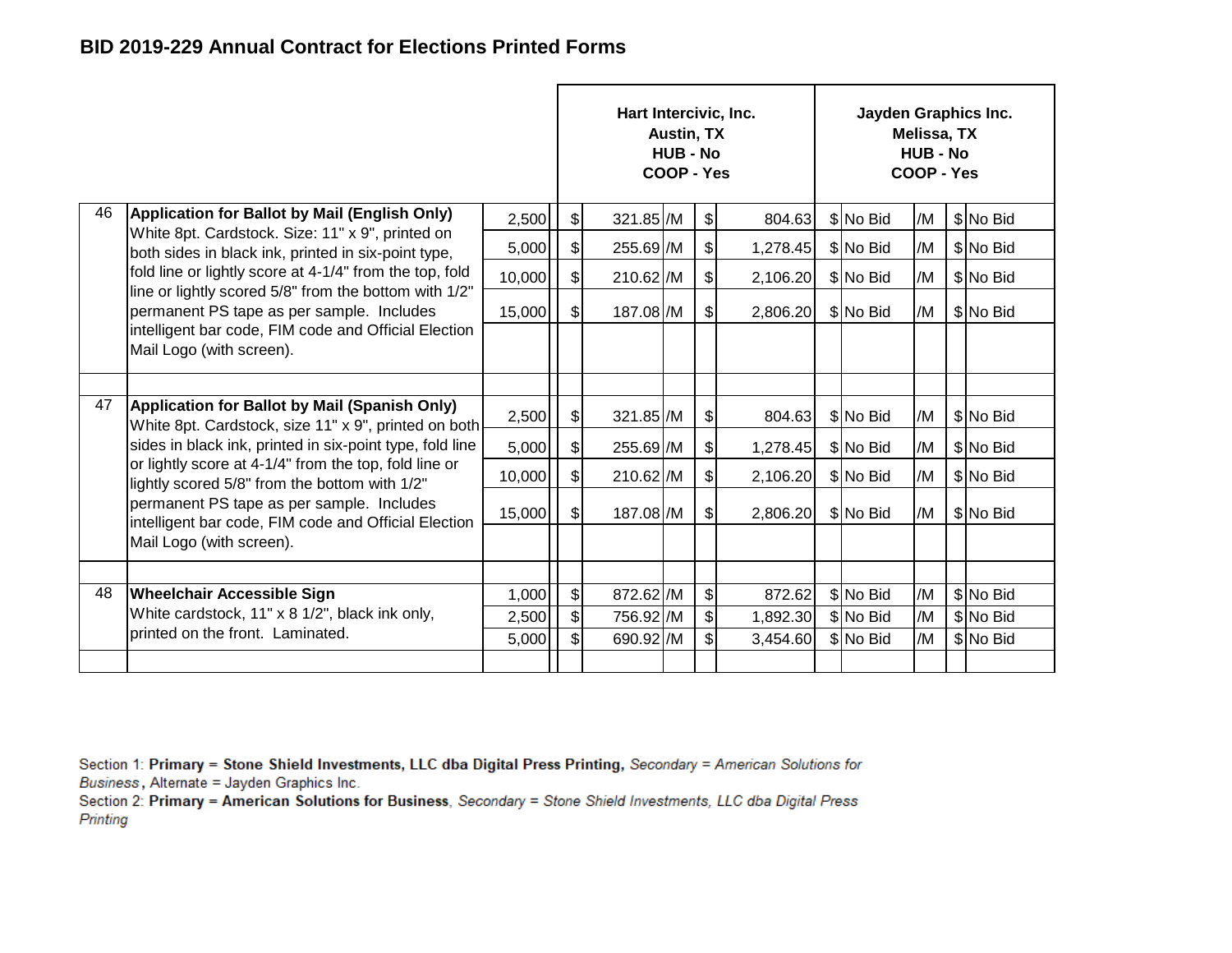|    |                                                                                                       |             |                           | Plano, TX<br><b>HUB - No</b> | <b>American Solutions for Business</b><br>COOP - Yes |                                                         |                | Crowley, TX<br><b>HUB - No</b><br>COOP - Yes |                            | <b>Stone Shield Investments LLC</b><br>d/b/a Digital Press Printing |
|----|-------------------------------------------------------------------------------------------------------|-------------|---------------------------|------------------------------|------------------------------------------------------|---------------------------------------------------------|----------------|----------------------------------------------|----------------------------|---------------------------------------------------------------------|
| 49 | <b>Document Transfer Form</b><br>3 part carbonless form (white, canary, pink), size: 8                | $2,500$ \$  | $114.64$ /M $\vert$ \$    |                              | 286.60                                               | $\boldsymbol{\mathcal{S}}$                              | 195.60 /M   \$ |                                              |                            | 489.00                                                              |
|    | 1/2" x 11", printed on front only in black ink. No                                                    | $5,000$ \$  | $92.51$ /M                |                              | \$<br>462.55                                         | \$                                                      | 156.00 /M      |                                              | \$                         | 780.00                                                              |
|    | stub, glued on 8-1/2".                                                                                | $10,000$ \$ | 68.92 /M                  |                              | \$<br>689.20                                         | $\boldsymbol{\mathcal{S}}$                              | 137.10 /M      |                                              | $\boldsymbol{\mathcal{S}}$ | 1,371.00                                                            |
|    |                                                                                                       |             |                           |                              |                                                      |                                                         |                |                                              |                            |                                                                     |
| 50 | Provisional Reconciliation and Transfer Form<br>3 part carbonless form (white, pink, canary), size: 8 | $2,500$ \$  | $117.34$ /M $\vert$ \$    |                              | 293.35                                               | \$                                                      | 195.60 /M \$   |                                              |                            | 489.00                                                              |
|    | 1/2" x 11", printed on front only in black ink. No<br>stub, glued on 8-1/2".                          | $5,000$ \$  | 83.50 /M                  |                              | \$<br>417.50                                         | \$                                                      | 156.00 /M      |                                              | $\boldsymbol{\mathcal{S}}$ | 780.00                                                              |
|    |                                                                                                       | $10,000$ \$ | 68.92 /M                  |                              | \$<br>689.20                                         | $\boldsymbol{\mathcal{S}}$                              | 137.10 /M      |                                              | \$                         | 1,371.00                                                            |
|    |                                                                                                       |             |                           |                              |                                                      |                                                         |                |                                              |                            |                                                                     |
| 51 | <b>Statement of Compensation and Oaths</b><br>White, size 11" x 8-1/2", printed on front in black     | $1,000$ \$  | $131.89$ /M $\frac{1}{9}$ |                              | 131.89                                               | $\sqrt{S}$                                              | 78.00 /M       |                                              | \$                         | 78.00                                                               |
|    | and red ink. Sections include yellow highlight.                                                       | $3,000$ \$  | 71.82 /M                  |                              | \$<br>215.46                                         | \$                                                      | 46.30 /M       |                                              | \$                         | 138.90                                                              |
|    |                                                                                                       | $5,000$ \$  | 53.88 /M                  |                              | \$<br>269.40                                         | \$                                                      | 43.00 /M       |                                              | \$                         | 215.00                                                              |
|    |                                                                                                       |             |                           |                              |                                                      |                                                         |                |                                              |                            |                                                                     |
| 52 | Sign: PHOTO ID REQUIRED (English Only)                                                                | $1,000$ \$  | 289.45 /M                 |                              | \$<br>289.45                                         | $\mathcal{S}$<br>$\boldsymbol{\mathcal{S}}$<br>78.00 /M |                |                                              |                            | 78.00                                                               |
|    | 6pt white stock 8 1/2" x 11", printed on front in<br>black, red, blue ink. Printed in English.        | $3,000$ \$  | 126.51 /M                 |                              | \$<br>379.53                                         | \$                                                      | 46.30 /M       |                                              | $\boldsymbol{\mathcal{S}}$ | 138.90                                                              |
|    |                                                                                                       | $5,000$ \$  | $97.43$ /M                |                              | \$<br>487.15                                         | $\boldsymbol{\mathcal{S}}$                              | 43.00 /M       |                                              | $\boldsymbol{\mathcal{S}}$ | 215.00                                                              |
|    |                                                                                                       |             |                           |                              |                                                      |                                                         |                |                                              |                            |                                                                     |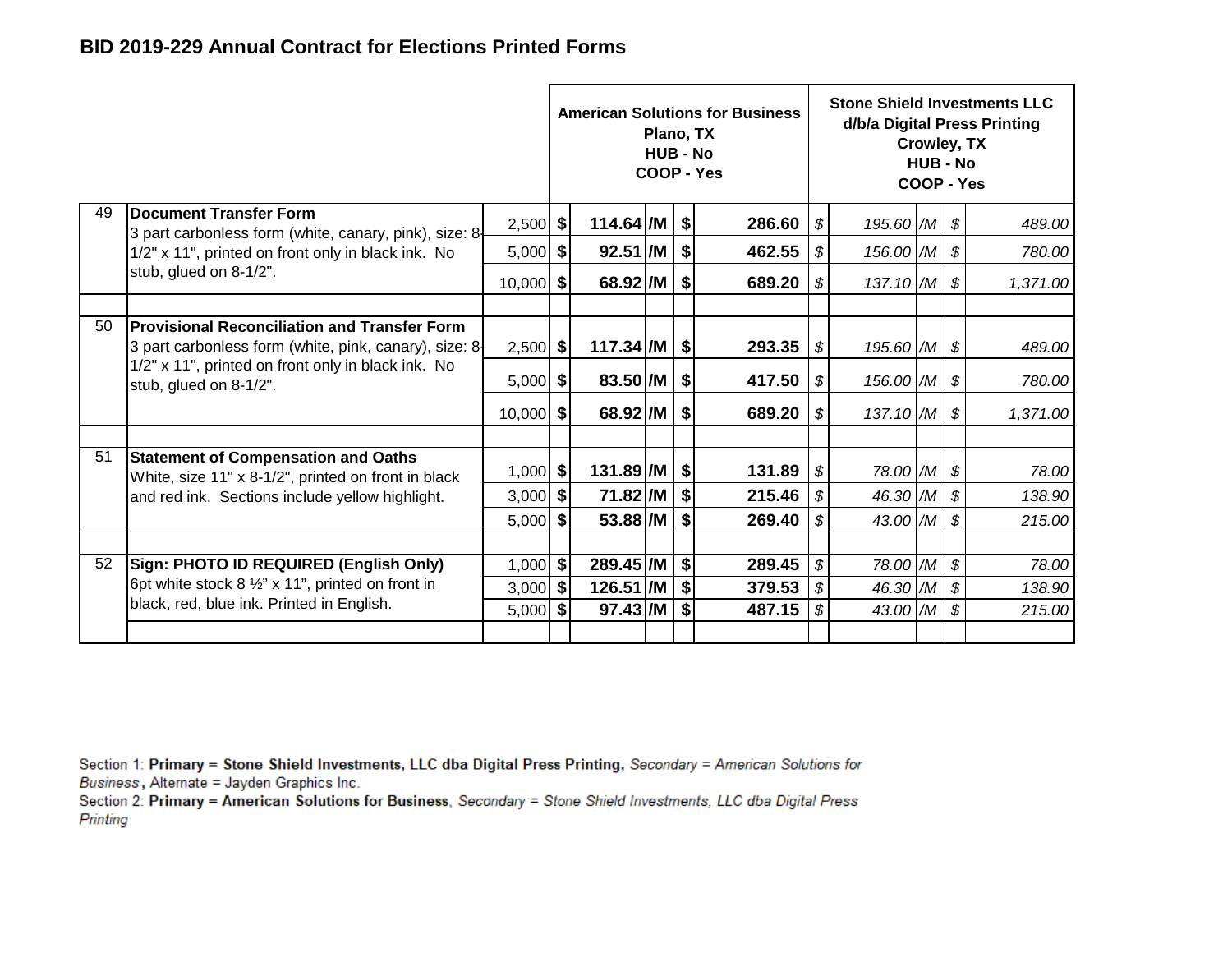|    |                                                                                                              |        |                           | Hart Intercivic, Inc. | <b>Austin, TX</b><br><b>HUB - No</b><br>COOP - Yes |                            |          | Jayden Graphics Inc. | Melissa, TX<br><b>HUB - No</b><br>COOP - Yes |           |
|----|--------------------------------------------------------------------------------------------------------------|--------|---------------------------|-----------------------|----------------------------------------------------|----------------------------|----------|----------------------|----------------------------------------------|-----------|
| 49 | <b>IDocument Transfer Form</b><br>3 part carbonless form (white, canary, pink), size: 8                      | 2,500  | $\mathcal{S}$             | 280.77 /M             |                                                    | \$                         | 701.93   | \$No Bid             | /M                                           | \$No Bid  |
|    | 1/2" x 11", printed on front only in black ink. No                                                           | 5,000  | $\frac{1}{2}$             | 199.08 /M             |                                                    | \$                         | 995.40   | \$ No Bid            | /M                                           | \$No Bid  |
|    | stub, glued on 8-1/2".                                                                                       | 10,000 | $\frac{1}{2}$             | 152.15 /M             |                                                    | $\frac{1}{2}$              | 1,521.50 | \$ No Bid            | /M                                           | \$ No Bid |
|    |                                                                                                              |        |                           |                       |                                                    |                            |          |                      |                                              |           |
| 50 | <b>Provisional Reconciliation and Transfer Form</b><br>3 part carbonless form (white, pink, canary), size: 8 | 2,500  | $\frac{1}{2}$             | 280.77 /M             |                                                    | $\frac{1}{2}$              | 701.93   | \$ No Bid            | /M                                           | \$No Bid  |
|    | 1/2" x 11", printed on front only in black ink. No<br>stub, glued on 8-1/2".                                 | 5,000  | $\frac{1}{2}$             | 199.08 /M             |                                                    | \$                         | 995.40   | \$ No Bid            | /M                                           | \$No Bid  |
|    |                                                                                                              | 10,000 | $\frac{1}{2}$             | 152.15 /M             |                                                    | \$                         | 1,521.50 | \$No Bid             | /M                                           | \$ No Bid |
|    |                                                                                                              |        |                           |                       |                                                    |                            |          |                      |                                              |           |
| 51 | <b>Statement of Compensation and Oaths</b><br>White, size 11" x 8-1/2", printed on front in black            | 1,000  | $\frac{1}{2}$             | 265.08 /M             |                                                    | $\frac{1}{2}$              | 265.08   | \$ No Bid            | /M                                           | \$No Bid  |
|    | and red ink. Sections include yellow highlight.                                                              | 3,000  | $\frac{1}{2}$             | 239.38 /M             |                                                    | $\boldsymbol{\mathsf{\$}}$ | 718.14   | \$No Bid             | /M                                           | \$ No Bid |
|    |                                                                                                              | 5,000  | $\mathsf{s}$              | 242.00 /M             |                                                    | \$                         | 1,210.00 | \$No Bid             | /M                                           | \$ No Bid |
|    |                                                                                                              |        |                           |                       |                                                    |                            |          |                      |                                              |           |
| 52 | Sign: PHOTO ID REQUIRED (English Only)                                                                       | 1,000  | $\boldsymbol{\mathsf{S}}$ | 205.38 /M             |                                                    | $\frac{1}{2}$              | 205.38   | \$No Bid             | /M                                           | \$ No Bid |
|    | 6pt white stock $8\frac{1}{2}$ " x 11", printed on front in                                                  | 3,000  | $\frac{1}{2}$             | 182.31 /M             |                                                    | \$                         | 546.93   | \$No Bid             | /M                                           | \$ No Bid |
|    | black, red, blue ink. Printed in English.                                                                    | 5,000  | $\mathbb{S}$              | 179.69 / M            |                                                    | \$                         | 898.45   | \$No Bid             | /M                                           | \$ No Bid |
|    |                                                                                                              |        |                           |                       |                                                    |                            |          |                      |                                              |           |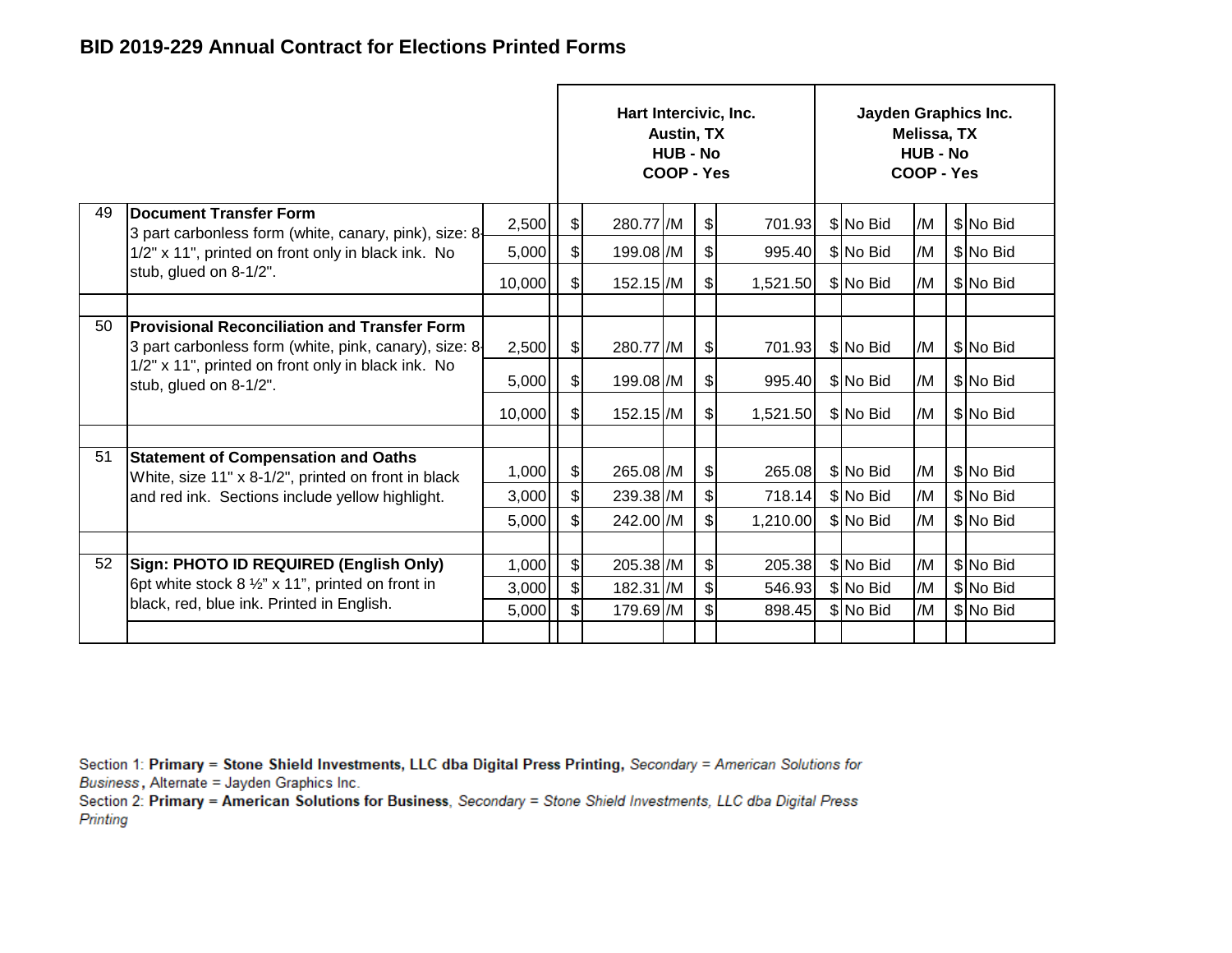|    |                                                                                                   |             |                        | Plano, TX<br><b>HUB - No</b> |            | <b>American Solutions for Business</b><br>COOP - Yes |                            |               | Crowley, TX<br><b>HUB - No</b><br>COOP - Yes |                            | <b>Stone Shield Investments LLC</b><br>d/b/a Digital Press Printing |
|----|---------------------------------------------------------------------------------------------------|-------------|------------------------|------------------------------|------------|------------------------------------------------------|----------------------------|---------------|----------------------------------------------|----------------------------|---------------------------------------------------------------------|
| 53 | Sign: PHOTO ID REQUIRED (Spanish and<br><b>Vietnamese)</b>                                        | $1,000$ \$  | 300.21 /M   \$         |                              |            | 300.21                                               | \$                         | 78.00 /M \$   |                                              |                            | 78.00                                                               |
|    | 6pt white stock 8 1/2" x 11", printed on front in<br>black, red, blue ink. Printed in Spanish and | $2,500$ \$  | $147.50$ /M $ $ \$     |                              |            | 368.75                                               | \$                         | 46.00 /M \$   |                                              |                            | 115.00                                                              |
|    | Vietnamese.                                                                                       | $5,000$ \$  | $95.02$ /M $\mid$ \$   |                              |            | 475.10                                               | $\mathcal{S}$              | 43.00 $/M$ \$ |                                              |                            | 215.00                                                              |
| 54 | Notice to Provisional Voter<br>Paper 20# white bond, size: 8-1/2" x 11", printed                  | $2,500$ \$  | $55.14$ /M   \$        |                              |            | 137.85                                               | $\sqrt{s}$                 | 46.00 /M   \$ |                                              |                            | 115.00                                                              |
|    | on front only in black ink. Printed in English,<br>Spanish and Vietnamese                         | $5,000$ \$  | 37.97 /M               |                              | \$         | 189.85                                               | $\mathcal{S}$              | $35.40$ /M    |                                              | $\boldsymbol{\mathcal{S}}$ | 177.00                                                              |
|    |                                                                                                   | $10,000$ \$ | 29.95 /M               |                              | \$         | 299.50                                               | \$                         | 27.80 /M      |                                              | $\mathcal{S}$              | 278.00                                                              |
| 55 | <b>List of Provisional Voters</b><br>2 part carbonless paper (white, pink), size: 8-1/2" x        | $1,000$ \$  | $147.63$ /M $\vert$ \$ |                              |            | 147.63                                               | l \$                       | 294.00 /M     |                                              | \$                         | 294.00                                                              |
|    | 11", printed on front only in black ink. No stub,                                                 | $2,500$ \$  | $86.42$ /M             |                              | \$         | 216.05                                               | $\boldsymbol{\mathcal{S}}$ | 175.20 /M     |                                              | $\boldsymbol{\mathcal{S}}$ | 438.00                                                              |
|    | glued on 8-1/2".                                                                                  | $5,000$ \$  | 71.03 /M               |                              | \$         | 355.15                                               | -\$                        | 115.00 /M     |                                              | $\boldsymbol{\mathcal{S}}$ | 575.00                                                              |
| 56 |                                                                                                   |             |                        |                              |            |                                                      |                            |               |                                              |                            |                                                                     |
|    | <b>Register of Spoiled Ballots</b><br>Paper: 20# white bond, size: 8-1/2" x 11", printed          | $1,000$ \$  | 87.46 /M               |                              | \$         | 87.46                                                | <b>S</b>                   | 67.00 $/M$ \$ |                                              |                            | 67.00                                                               |
|    | on front in black ink. Printed in English and                                                     | $3,000$ \$  | $38.49$ /M             |                              | $\sqrt{3}$ | 115.47                                               | \$                         | 45.00 /M      |                                              | $\boldsymbol{\mathcal{S}}$ | 135.00                                                              |
|    | Spanish                                                                                           | $5,000$ \$  | 31.20/M                |                              | \$         | 156.00                                               | \$                         | $35.40$ $/M$  |                                              | $\boldsymbol{\mathcal{S}}$ | 177.00                                                              |
|    |                                                                                                   |             |                        |                              |            |                                                      |                            |               |                                              |                            |                                                                     |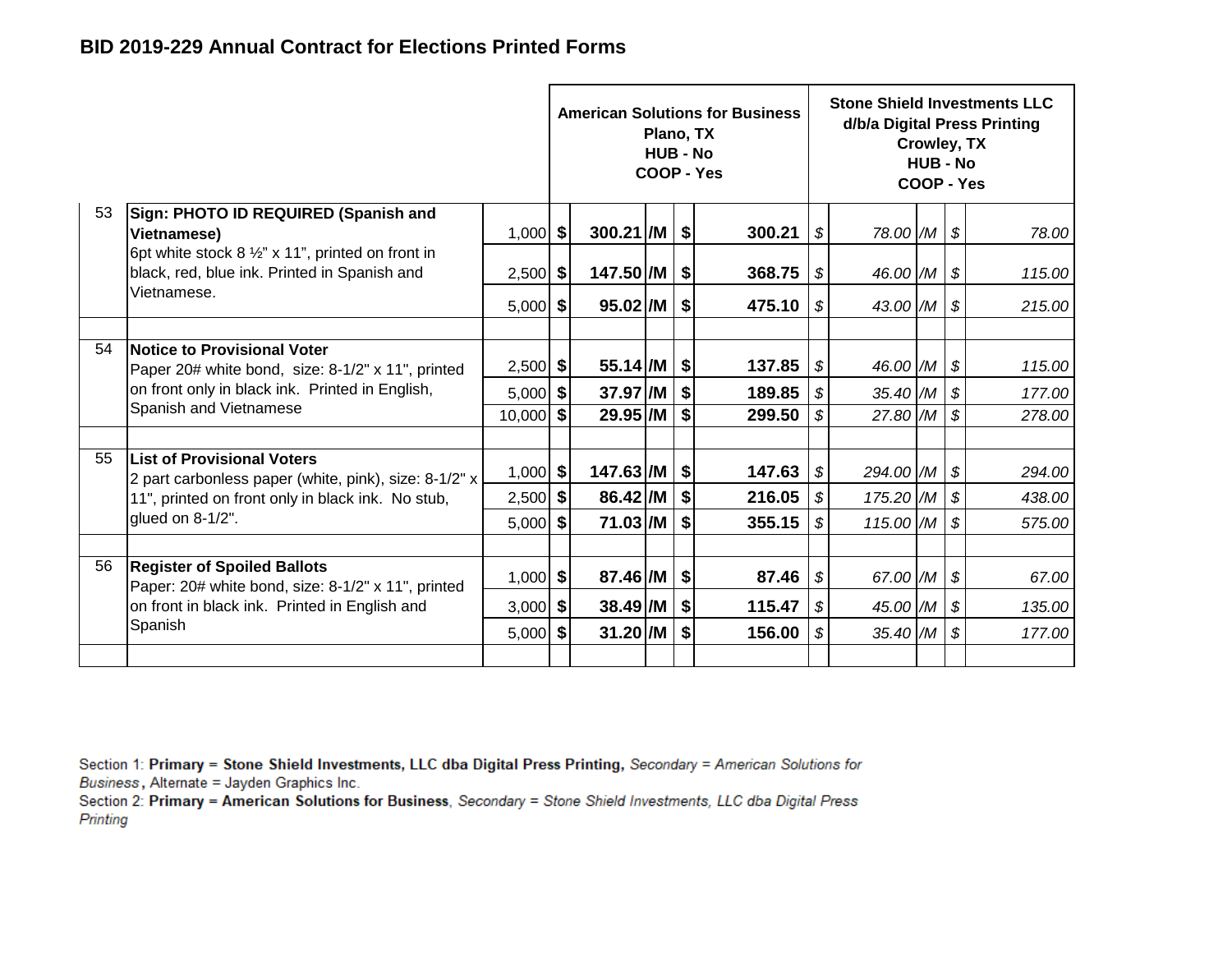|    |                                                                                                             |        |                | Hart Intercivic, Inc. | Austin, TX<br>HUB - No<br>COOP - Yes |                             |        | Jayden Graphics Inc. | Melissa, TX<br><b>HUB - No</b><br>COOP - Yes |           |
|----|-------------------------------------------------------------------------------------------------------------|--------|----------------|-----------------------|--------------------------------------|-----------------------------|--------|----------------------|----------------------------------------------|-----------|
| 53 | Sign: PHOTO ID REQUIRED (Spanish and<br><b>Vietnamese)</b>                                                  | 1,000  | \$             | 205.38 /M             |                                      | $\frac{1}{2}$               | 205.38 | \$No Bid             | /M                                           | \$No Bid  |
|    | 6pt white stock $8\frac{1}{2}$ " x 11", printed on front in<br>black, red, blue ink. Printed in Spanish and | 2,500  | \$             | 182.31 /M             |                                      | $\boldsymbol{\hat{\theta}}$ | 455.78 | \$ No Bid            | /M                                           | \$No Bid  |
|    | Vietnamese.                                                                                                 | 5,000  | \$             | 182.31 /M             |                                      | \$                          | 911.55 | \$ No Bid            | /M                                           | \$ No Bid |
|    |                                                                                                             |        |                |                       |                                      |                             |        |                      |                                              |           |
| 54 | Notice to Provisional Voter<br>Paper 20# white bond, size: 8-1/2" x 11", printed                            | 2,500  | \$             | 96.31 /M              |                                      | $\frac{1}{2}$               | 240.78 | \$ No Bid            | /M                                           | \$No Bid  |
|    | on front only in black ink. Printed in English,                                                             | 5,000  | \$             | 96.31 /M              |                                      | $\frac{1}{2}$               | 481.55 | \$No Bid             | /M                                           | \$No Bid  |
|    | Spanish and Vietnamese                                                                                      | 10,000 | $\mathfrak{S}$ | 88.62 /M              |                                      | $\mathbb{S}$                | 886.20 | \$No Bid             | /M                                           | \$ No Bid |
|    |                                                                                                             |        |                |                       |                                      |                             |        |                      |                                              |           |
| 55 | <b>List of Provisional Voters</b><br>2 part carbonless paper (white, pink), size: 8-1/2" x                  | 1,000  | $\frac{1}{2}$  | 462.92 / M            |                                      | $\mathcal{S}$               | 462.92 | \$ No Bid            | /M                                           | \$ No Bid |
|    | 11", printed on front only in black ink. No stub,                                                           | 2,500  | $\frac{1}{2}$  | 230.15 /M             |                                      | \$                          | 575.38 | \$ No Bid            | /M                                           | \$ No Bid |
|    | glued on 8-1/2".                                                                                            | 5,000  | $\mathfrak{S}$ | 154.15 /M             |                                      | $\mathfrak{S}$              | 770.75 | \$ No Bid            | /M                                           | \$No Bid  |
|    |                                                                                                             |        |                |                       |                                      |                             |        |                      |                                              |           |
| 56 | <b>Register of Spoiled Ballots</b><br>Paper: 20# white bond, size: 8-1/2" x 11", printed                    | 1,000  | \$             | 119.38 /M             |                                      | $\frac{1}{2}$               | 119.38 | \$ No Bid            | /M                                           | \$ No Bid |
|    | on front in black ink. Printed in English and                                                               | 3,000  | $\frac{1}{2}$  | 96.31 /M              |                                      | $\frac{1}{2}$               | 288.93 | \$ No Bid            | /M                                           | \$No Bid  |
|    | Spanish                                                                                                     | 5,000  | \$             | $93.69$ /M            |                                      | \$                          | 468.45 | \$No Bid             | /M                                           | \$No Bid  |
|    |                                                                                                             |        |                |                       |                                      |                             |        |                      |                                              |           |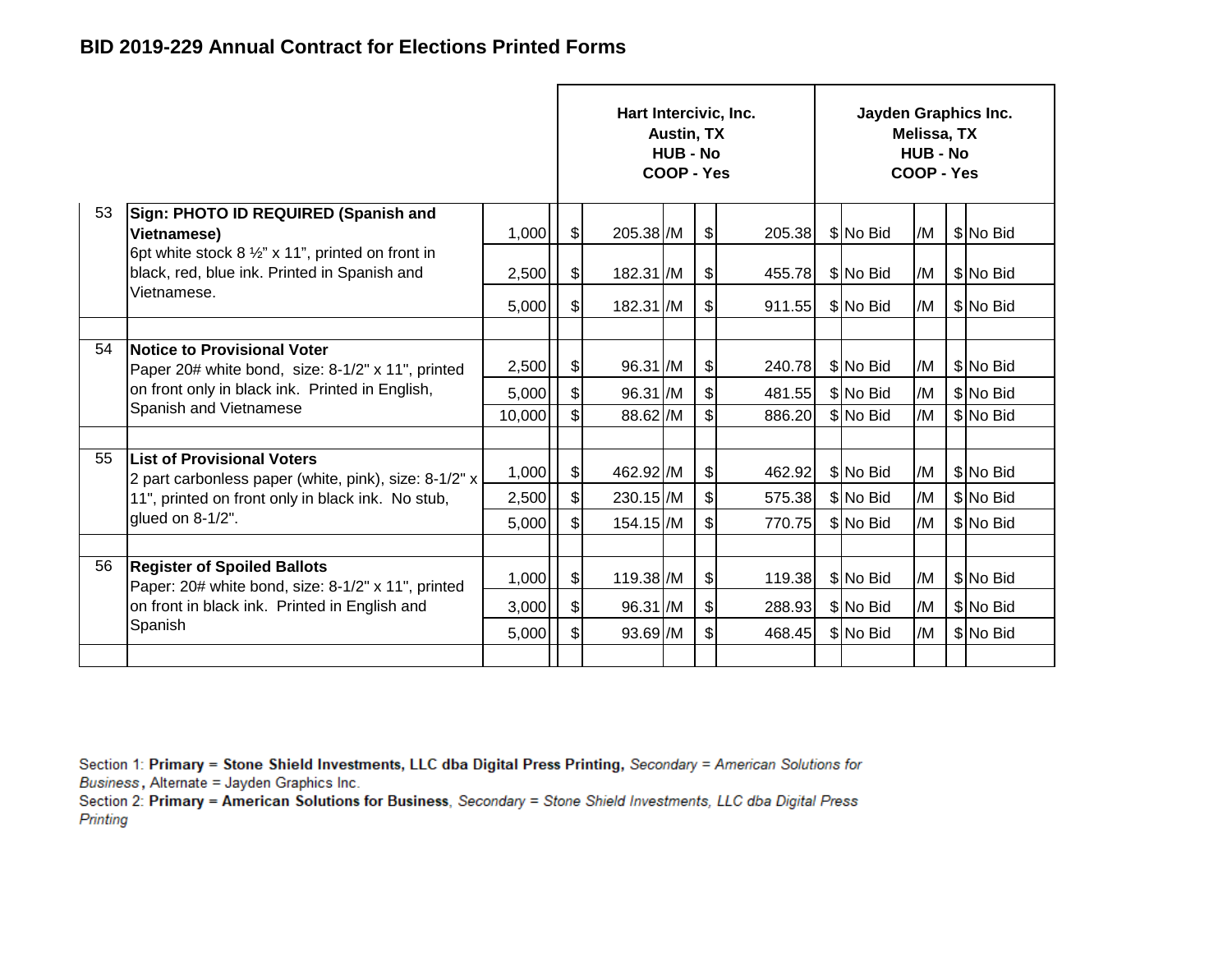|    |                                                                                                        |                          |                                       |                          | Plano, TX<br><b>HUB - No</b> |                   | <b>American Solutions for Business</b><br>COOP - Yes |                                  |                      | Crowley, TX<br><b>HUB - No</b><br>COOP - Yes |                                  | <b>Stone Shield Investments LLC</b><br>d/b/a Digital Press Printing |
|----|--------------------------------------------------------------------------------------------------------|--------------------------|---------------------------------------|--------------------------|------------------------------|-------------------|------------------------------------------------------|----------------------------------|----------------------|----------------------------------------------|----------------------------------|---------------------------------------------------------------------|
| 57 | <b>Instructions for Spoiled Ballot</b>                                                                 | 1,000                    | $\vert$                               | $52.63$ /M               |                              | \$                | 52.63                                                | \$                               | 67.00 /M             |                                              | $\boldsymbol{\mathcal{S}}$       | 67.00                                                               |
|    | White Paper, 8 1/2" x 11". Printed on front side                                                       | $2,500$ \$               |                                       | 33.60/M                  |                              | $\frac{1}{2}$     | 84.00                                                | $\boldsymbol{\mathcal{S}}$       | 45.00 /M             |                                              | $\boldsymbol{\mathcal{S}}$       | 112.50                                                              |
|    | only in black ink.                                                                                     | $5,000$ \$               |                                       | 29.76 /M                 |                              | \$                | 148.80                                               | \$                               | 35.40 /M             |                                              | $\boldsymbol{\mathcal{S}}$       | 177.00                                                              |
| 58 | <b>Oaths</b><br>Paper: 20# white bond, size: 8 1/2" x 11", printed                                     | $1,000$ \$               |                                       | 75.89 /M                 |                              | $\sqrt{2}$        | 75.89                                                | $\boldsymbol{\mathcal{S}}$       | 97.00 /M             |                                              | $\boldsymbol{\mathcal{S}}$       | 97.00                                                               |
|    | on front and back in black ink. Printed in English,                                                    | $3,000$ \$               | 136.53<br>45.51 /M<br>\$              |                          |                              |                   |                                                      | \$                               | 61.60 /M             |                                              | $\boldsymbol{\mathcal{S}}$       | 184.80                                                              |
|    | Spanish and Vietnamese.                                                                                | $5,000$ \$               |                                       | $37.15$ /M $\frac{1}{9}$ |                              |                   | 185.75                                               | \$                               | 50.40 /M             |                                              | $\boldsymbol{\mathcal{S}}$       | 252.00                                                              |
| 59 | Sign: NOTICE OF TOTAL NUMBER OF<br><b>VOTERS</b><br>White 9 pt. cardstock, size: 8 1/2" x 11", printed | $1,000$ \$               |                                       | 101.72 /M<br>80.57 /M    |                              | $\sqrt{2}$        | 101.72<br>241.71                                     | $\sqrt{3}$                       | 77.00 /M             |                                              | \$                               | 77.00                                                               |
|    | one side in black ink. Printed in English, Spanish<br>and Vietnamese.                                  | $3,000$ \$<br>$5,000$ \$ |                                       | $63.94$ /M               |                              | \$<br>\$          | 319.70                                               | $\boldsymbol{\mathcal{S}}$<br>\$ | 48.00 /M<br>37.00 /M |                                              | $\boldsymbol{\mathcal{S}}$<br>\$ | 144.00<br>185.00                                                    |
| 60 | <b>Statement of Officer Instructions</b>                                                               | $1,000$ \$               |                                       | $112.46$ /M              |                              | $\sqrt{2}$        | 112.46                                               | $\boldsymbol{\mathcal{S}}$       | 77.00 /M             |                                              | $\boldsymbol{\mathcal{S}}$       | 77.00                                                               |
|    | White paper, size: 8 1/2" x 11". Printed on front                                                      | $2,500$ \$               |                                       | $64.19$ /M               |                              | \$                | 160.48                                               | $\boldsymbol{\mathcal{S}}$       | 62.00 /M             |                                              | $\boldsymbol{\mathcal{S}}$       | 155.00                                                              |
|    | only, in black and red ink.                                                                            | 5,000                    | \$                                    | 44.19 /M                 |                              | \$                | 220.95                                               | \$                               | 39.40 /M             |                                              | \$                               | 197.00                                                              |
| 61 | <b>Statement of Officer Form</b>                                                                       |                          | 50.55 /M<br>\$<br>50.55<br>$1,000$ \$ |                          |                              |                   |                                                      | $\boldsymbol{\mathcal{S}}$       | 67.00 /M             |                                              | \$                               | 67.00                                                               |
|    | White paper, size: 8 1/2" x 11". Printed on front                                                      | $2,500$ \$               |                                       | $34.40$ /M               |                              | $\boldsymbol{\$}$ | 86.00                                                | $\boldsymbol{\mathcal{F}}$       | 54.00 /M             |                                              | $\boldsymbol{\mathcal{S}}$       | 135.00                                                              |
|    | only, in black ink.                                                                                    | 5,000                    | $27.50$ /M<br>\$<br>\$                |                          |                              |                   | 137.50                                               | $\mathcal{S}$                    | 35.40 /M             |                                              | $\boldsymbol{\mathcal{S}}$       | 177.00                                                              |
|    |                                                                                                        |                          |                                       |                          |                              |                   |                                                      |                                  |                      |                                              |                                  |                                                                     |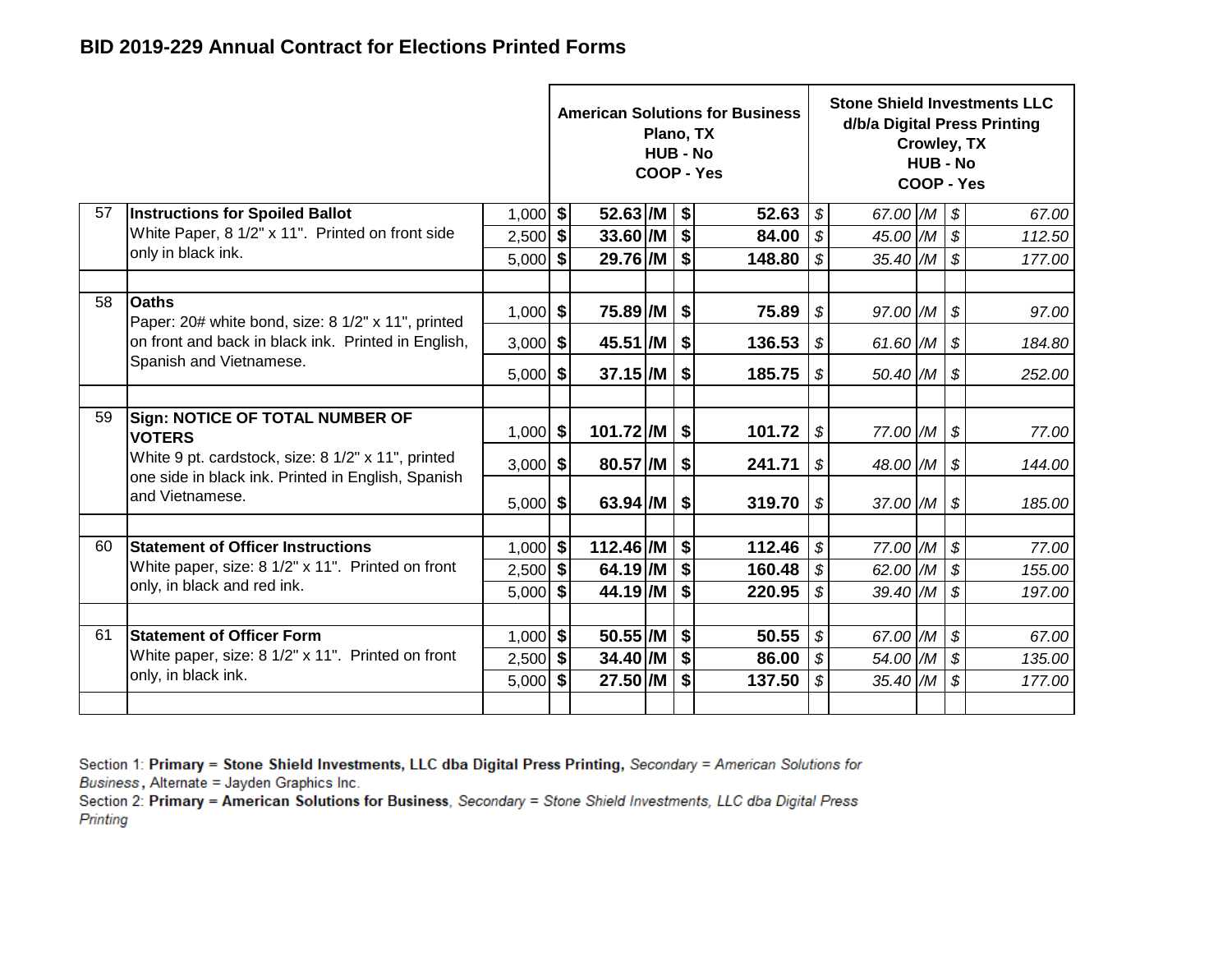|    |                                                                                                          |       |                              | Hart Intercivic, Inc. | <b>Austin, TX</b><br><b>HUB - No</b><br>COOP - Yes |                           |        | Jayden Graphics Inc. | Melissa, TX<br><b>HUB - No</b><br>COOP - Yes |           |
|----|----------------------------------------------------------------------------------------------------------|-------|------------------------------|-----------------------|----------------------------------------------------|---------------------------|--------|----------------------|----------------------------------------------|-----------|
| 57 | <b>Instructions for Spoiled Ballot</b>                                                                   | 1,000 | $\left  \mathcal{L} \right $ | 119.38 /M             |                                                    | \$                        | 119.38 | \$No Bid             | /M                                           | \$ No Bid |
|    | White Paper, 8 1/2" x 11". Printed on front side                                                         | 2,500 | $\mathbb S$                  | 96.30 /M              |                                                    | $\boldsymbol{\mathsf{S}}$ | 240.75 | \$No Bid             | /M                                           | \$ No Bid |
|    | only in black ink.                                                                                       | 5,000 | \$                           | 96.30 /M              |                                                    | \$                        | 481.50 | \$No Bid             | /M                                           | \$ No Bid |
|    |                                                                                                          |       |                              |                       |                                                    |                           |        |                      |                                              |           |
| 58 | <b>Oaths</b><br>Paper: 20# white bond, size: 8 1/2" x 11", printed                                       | 1,000 | $\boldsymbol{\mathsf{S}}$    | 128.15 /M             |                                                    | $\frac{1}{2}$             | 128.15 | \$ No Bid            | /M                                           | \$ No Bid |
|    | on front and back in black ink. Printed in English,                                                      | 3,000 | \$                           | 105.08 /M             |                                                    | $\frac{1}{2}$             | 315.24 | \$No Bid             | /M                                           | \$No Bid  |
|    | Spanish and Vietnamese.                                                                                  | 5,000 | \$                           | 102.46 /M             |                                                    | \$                        | 512.30 | \$No Bid             | /M                                           | \$ No Bid |
|    |                                                                                                          |       |                              |                       |                                                    |                           |        |                      |                                              |           |
| 59 | <b>Sign: NOTICE OF TOTAL NUMBER OF</b><br><b>VOTERS</b>                                                  | 1,000 | $\left  \mathcal{S} \right $ | 179.08 /M             |                                                    | \$                        | 179.08 | \$ No Bid            | /M                                           | \$No Bid  |
|    | White 9 pt. cardstock, size: 8 1/2" x 11", printed<br>one side in black ink. Printed in English, Spanish | 3,000 | $\frac{1}{2}$                | 156.00 /M             |                                                    | \$                        | 468.00 | \$ No Bid            | /M                                           | \$No Bid  |
|    | and Vietnamese.                                                                                          | 5,000 | $\mathcal{S}$                | 153.38 /M             |                                                    | $\frac{1}{2}$             | 766.90 | \$ No Bid            | /M                                           | \$No Bid  |
|    |                                                                                                          |       |                              |                       |                                                    |                           |        |                      |                                              |           |
| 60 | <b>Statement of Officer Instructions</b>                                                                 | 1,000 | $\frac{1}{2}$                | 205.38 /M             |                                                    | $\frac{1}{2}$             | 205.38 | \$ No Bid            | /M                                           | \$ No Bid |
|    | White paper, size: 8 1/2" x 11". Printed on front                                                        | 2,500 | $\mathcal{S}$                | 182.31 /M             |                                                    | \$                        | 455.78 | \$ No Bid            | /M                                           | \$ No Bid |
|    | only, in black and red ink.                                                                              | 5,000 | \$                           | 182.31 /M             |                                                    | \$                        | 911.55 | \$No Bid             | /M                                           | \$ No Bid |
|    |                                                                                                          |       |                              |                       |                                                    |                           |        |                      |                                              |           |
| 61 | <b>Statement of Officer Form</b>                                                                         | 1,000 | $\frac{1}{2}$                | 119.38 /M             |                                                    | $\boldsymbol{\mathsf{S}}$ | 119.38 | \$No Bid             | /M                                           | \$ No Bid |
|    | White paper, size: 8 1/2" x 11". Printed on front                                                        | 2,500 | \$                           | 96.31 /M              |                                                    | $\boldsymbol{\$}$         | 240.78 | \$No Bid             | /M                                           | \$ No Bid |
|    | only, in black ink.                                                                                      | 5,000 | $\mathfrak{S}$               | 96.31 /M              |                                                    | \$                        | 481.55 | \$No Bid             | /M                                           | \$ No Bid |
|    |                                                                                                          |       |                              |                       |                                                    |                           |        |                      |                                              |           |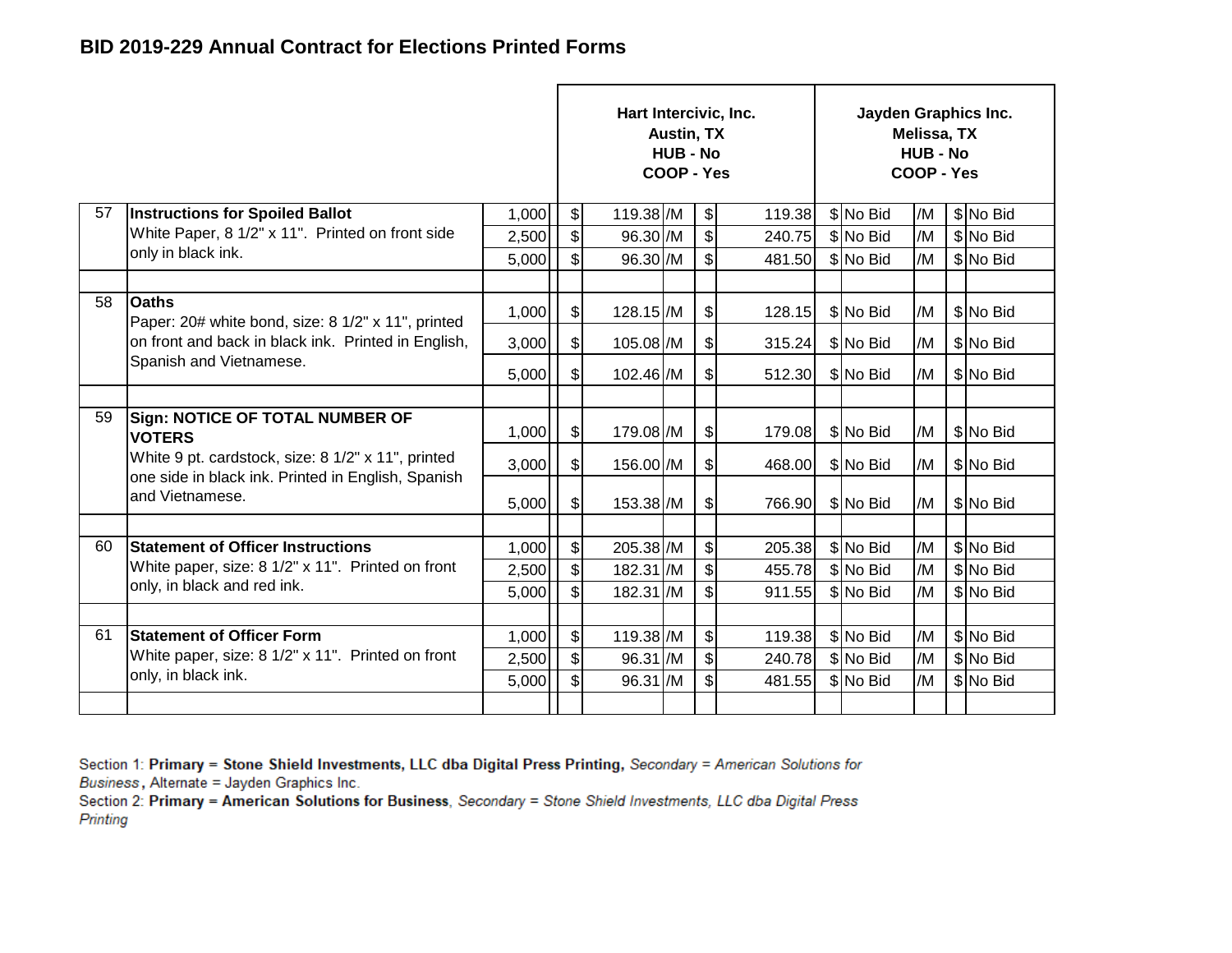|    |                                                                            |                          |                           | Plano, TX<br><b>HUB - No</b> |                         | <b>American Solutions for Business</b><br>COOP - Yes |                            |                           | Crowley, TX<br><b>HUB - No</b><br>COOP - Yes |                            | <b>Stone Shield Investments LLC</b><br>d/b/a Digital Press Printing |
|----|----------------------------------------------------------------------------|--------------------------|---------------------------|------------------------------|-------------------------|------------------------------------------------------|----------------------------|---------------------------|----------------------------------------------|----------------------------|---------------------------------------------------------------------|
| 62 | <b>Provisional Ballot Checklist</b>                                        | $1,000$ \$               | $60.82$ /M $\frac{1}{9}$  |                              |                         | 60.82                                                | \$                         | 67.00 $/M$ \$             |                                              |                            | 67.00                                                               |
|    | White paper, size: 8 1/2" x 11". Printed on front                          | $2,500$ \$               | $40.11$ /M $\frac{1}{9}$  |                              |                         | 100.28                                               | \$                         | $54.00$ $/M$ \$           |                                              |                            | 135.00                                                              |
|    | only, in black ink.                                                        | $5,000$ \$               | $32.83$ /M $\frac{1}{9}$  |                              |                         | 164.15                                               | $\mathcal{S}$              | $35.40$ /M $\frac{1}{9}$  |                                              |                            | 177.00                                                              |
|    |                                                                            |                          |                           |                              |                         |                                                      |                            |                           |                                              |                            |                                                                     |
| 63 | <b>Statement of Injury Form</b>                                            | $1,000$ \$               | $100.10$ /M $ $ \$        |                              |                         | 100.10                                               | \$                         | $179.00$ /M $\frac{1}{9}$ |                                              |                            | 179.00                                                              |
|    | Size: 8 1/2" x 11", 2 part carbonless form (white                          | $2,500$ \$               | 80.93 /M                  |                              | $\sqrt{3}$              | 202.33                                               | \$                         | $155.60$ /M $\$$          |                                              |                            | 389.00                                                              |
|    | and canary). Printed on front only, black ink. No<br>stub, glued on 8/12". |                          |                           |                              |                         |                                                      |                            |                           |                                              |                            |                                                                     |
|    |                                                                            | $5,000$ \$               | $60.69$ /M                |                              | $\vert$ \$              | 303.45                                               | \$                         | $114.60$ /M $\$$          |                                              |                            | 573.00                                                              |
| 64 | <b>Pollwatcher Guidebook</b>                                               |                          | 656.59 /M $ $ \$          |                              |                         | 656.59                                               | \$                         | 1050.00 /M                |                                              | $\mathcal{S}$              |                                                                     |
|    | Booklet, size: 8 1/2" x 11", stapled at the top left                       | $1,000$ \$<br>$2,500$ \$ | 494.88 /M \$              |                              |                         | 1,237.20                                             | \$                         | 840.00 /M \$              |                                              |                            | 1,050.00                                                            |
|    | corner, printed front and back in black ink.                               | $5,000$ \$               | 420.00 /M                 |                              | $\overline{\mathbf{3}}$ | 2,100.00                                             | \$                         | 780.00 /M \$              |                                              |                            | 2,100.00<br>3,900.00                                                |
|    |                                                                            |                          |                           |                              |                         |                                                      |                            |                           |                                              |                            |                                                                     |
| 65 | <b>SOS Election Judges and Clerks Handbook</b>                             | $1,000$ \$               | 1212.00 /M $ $ \$         |                              |                         | 1,212.00                                             | \$                         | 2875.00 /M                |                                              | $\boldsymbol{\mathcal{S}}$ | 2,875.00                                                            |
|    | Booklet, size: 8 1/2" x 11", stapled at the top left                       | $2,500$ \$               | 792.00 /M \$              |                              |                         | 1,980.00                                             | $\boldsymbol{\mathcal{S}}$ | 1958.00 /M \$             |                                              |                            | 4,895.00                                                            |
|    | corner, printed front and back in black ink.                               | $5,000$ \$               | $723.36$ /M $\frac{1}{5}$ |                              |                         | 3,616.80                                             | \$                         | 1862.00 /M \$             |                                              |                            | 9,310.00                                                            |
|    |                                                                            |                          |                           |                              |                         |                                                      |                            |                           |                                              |                            |                                                                     |
| 66 | <b>Election Inspector Handbook</b>                                         | $1,000$ \$               | 660.60 /M   \$            |                              |                         | 660.60                                               | \$                         | 1170.00 /M                |                                              | $\sqrt{s}$                 | 1,170.00                                                            |
|    | Booklet, size: 8 1/2" x 11", stapled at the top left                       | $2,500$ \$               | $533.76$ /M $ $ \$        |                              |                         | 1,334.40                                             | $\boldsymbol{\mathcal{S}}$ | $954.00$ /M $\frac{1}{9}$ |                                              |                            | 2,385.00                                                            |
|    | corner, printed front and back in black ink.                               | $5,000$ \$               | $444.00$ /M $\frac{1}{5}$ |                              |                         | 2,220.00                                             | \$                         | 859.00 /M \$              |                                              |                            | 4,295.00                                                            |
|    |                                                                            |                          |                           |                              |                         |                                                      |                            |                           |                                              |                            |                                                                     |
| 67 | <b>Providing ID Booklet</b>                                                | $1,000$ \$               | $805.81$ /M $\frac{1}{9}$ |                              |                         | 805.81                                               | \$                         | 2190.00 /M                |                                              | \$                         | 2,190.00                                                            |
|    | Booklet, size: 11" x 8 1/2", stapled at the top left                       | $2,500$ \$               | 664.05 /M \$              |                              |                         | 1,660.13                                             | \$                         | 1940.00 /M \$             |                                              |                            | 4,850.00                                                            |
|    | corner, printed front and back in color ink.                               | $5,000$ \$               | 573.40 /M                 |                              | $\overline{\bullet}$    | 2,867.00                                             | \$                         | 1920.00 /M \$             |                                              |                            | 9,600.00                                                            |
|    |                                                                            |                          |                           |                              |                         |                                                      |                            |                           |                                              |                            |                                                                     |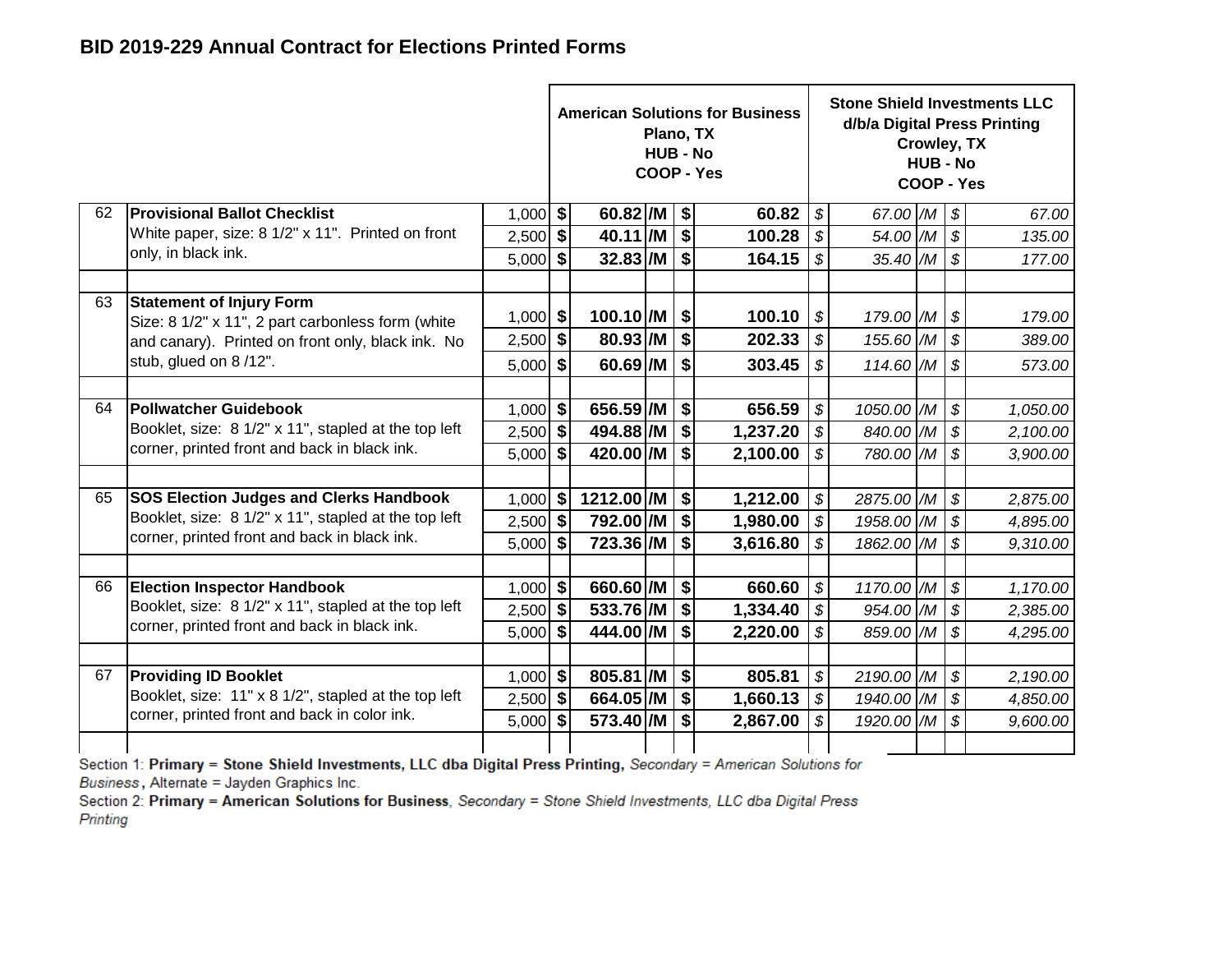|    |                                                                                      |       |                              | Hart Intercivic, Inc. | Austin, TX<br><b>HUB - No</b><br>COOP - Yes |                              |           | Jayden Graphics Inc. | Melissa, TX<br><b>HUB - No</b><br>COOP - Yes |           |
|----|--------------------------------------------------------------------------------------|-------|------------------------------|-----------------------|---------------------------------------------|------------------------------|-----------|----------------------|----------------------------------------------|-----------|
| 62 | <b>Provisional Ballot Checklist</b>                                                  | 1,000 | $\mathcal{S}$                | 119.38 /M             |                                             | $\frac{1}{2}$                | 119.38    | \$No Bid             | /M                                           | \$ No Bid |
|    | White paper, size: 8 1/2" x 11". Printed on front                                    | 2,500 | $\boldsymbol{\mathsf{S}}$    | 96.31 /M              |                                             | \$                           | 240.78    | \$No Bid             | /M                                           | \$ No Bid |
|    | only, in black ink.                                                                  | 5,000 | \$                           | 96.31 /M              |                                             | \$                           | 481.55    | \$No Bid             | /M                                           | \$ No Bid |
|    |                                                                                      |       |                              |                       |                                             |                              |           |                      |                                              |           |
| 63 | <b>Statement of Injury Form</b><br>Size: 8 1/2" x 11", 2 part carbonless form (white | 1,000 | \$                           | 462.92 / M            |                                             | $\frac{1}{2}$                | 462.92    | \$ No Bid            | /M                                           | \$ No Bid |
|    | and canary). Printed on front only, black ink. No                                    | 2,500 | \$                           | 230.15 /M             |                                             | \$                           | 575.38    | \$No Bid             | /M                                           | \$ No Bid |
|    | stub, glued on 8/12".                                                                | 5,000 | \$                           | 154.15 /M             |                                             | \$                           | 770.75    | \$No Bid             | /M                                           | \$ No Bid |
|    |                                                                                      |       |                              |                       |                                             |                              |           |                      |                                              |           |
| 64 | <b>Pollwatcher Guidebook</b>                                                         | 1,000 | $\frac{1}{2}$                | 925.69 /M             |                                             | $\frac{1}{2}$                | 925.69    | \$No Bid             | /M                                           | \$ No Bid |
|    | Booklet, size: 8 1/2" x 11", stapled at the top left                                 | 2,500 | $\boldsymbol{\mathsf{S}}$    | 902.62 /M             |                                             | $\left  \mathcal{L} \right $ | 2,256.55  | \$ No Bid            | /M                                           | \$No Bid  |
|    | corner, printed front and back in black ink.                                         | 5,000 | $\mathsf{s}$                 | 902.62 /M             |                                             | \$                           | 4,513.10  | \$No Bid             | /M                                           | \$ No Bid |
|    |                                                                                      |       |                              |                       |                                             |                              |           |                      |                                              |           |
| 65 | <b>SOS Election Judges and Clerks Handbook</b>                                       | 1,000 | $\left  \mathcal{S} \right $ | 3,183.85 /M           |                                             | $\frac{1}{2}$                | 3,183.85  | \$No Bid             | /M                                           | \$ No Bid |
|    | Booklet, size: 8 1/2" x 11", stapled at the top left                                 | 2,500 | $\boldsymbol{\mathsf{S}}$    | 3,160.77 /M           |                                             | $\left  \mathcal{L} \right $ | 7,901.93  | \$ No Bid            | /M                                           | \$ No Bid |
|    | corner, printed front and back in black ink.                                         | 5,000 | $\mathsf{s}$                 | 3,160.77 /M           |                                             | \$                           | 15,803.85 | \$No Bid             | /M                                           | \$ No Bid |
|    |                                                                                      |       |                              |                       |                                             |                              |           |                      |                                              |           |
| 66 | <b>Election Inspector Handbook</b>                                                   | 1,000 | $\frac{1}{2}$                | 1,071.38 /M           |                                             | $\frac{1}{2}$                | 1,071.38  | \$No Bid             | /M                                           | \$ No Bid |
|    | Booklet, size: 8 1/2" x 11", stapled at the top left                                 | 2,500 | $\boldsymbol{\mathsf{S}}$    | 1,048.31 /M           |                                             | $\frac{1}{2}$                | 2,620.78  | \$No Bid             | /M                                           | \$ No Bid |
|    | corner, printed front and back in black ink.                                         | 5,000 | $\mathcal{S}$                | 1,048.31 /M           |                                             | \$                           | 5,241.55  | \$ No Bid            | /M                                           | \$ No Bid |
|    |                                                                                      |       |                              |                       |                                             |                              |           |                      |                                              |           |
| 67 | <b>Providing ID Booklet</b>                                                          | 1,000 | $\boldsymbol{\mathsf{S}}$    | 998.62 /M             |                                             | \$                           | 998.62    | \$No Bid             | /M                                           | \$ No Bid |
|    | Booklet, size: 11" x 8 1/2", stapled at the top left                                 | 2,500 | $\left  \mathcal{L} \right $ | 975.54 /M             |                                             | $\frac{1}{2}$                | 2,438.85  | \$ No Bid            | /M                                           | \$ No Bid |
|    | corner, printed front and back in color ink.                                         | 5,000 | $\mathfrak{S}$               | 975.54 /M             |                                             | \$                           | 4,877.70  | \$No Bid             | /M                                           | \$ No Bid |
|    |                                                                                      |       |                              |                       |                                             |                              |           |                      |                                              |           |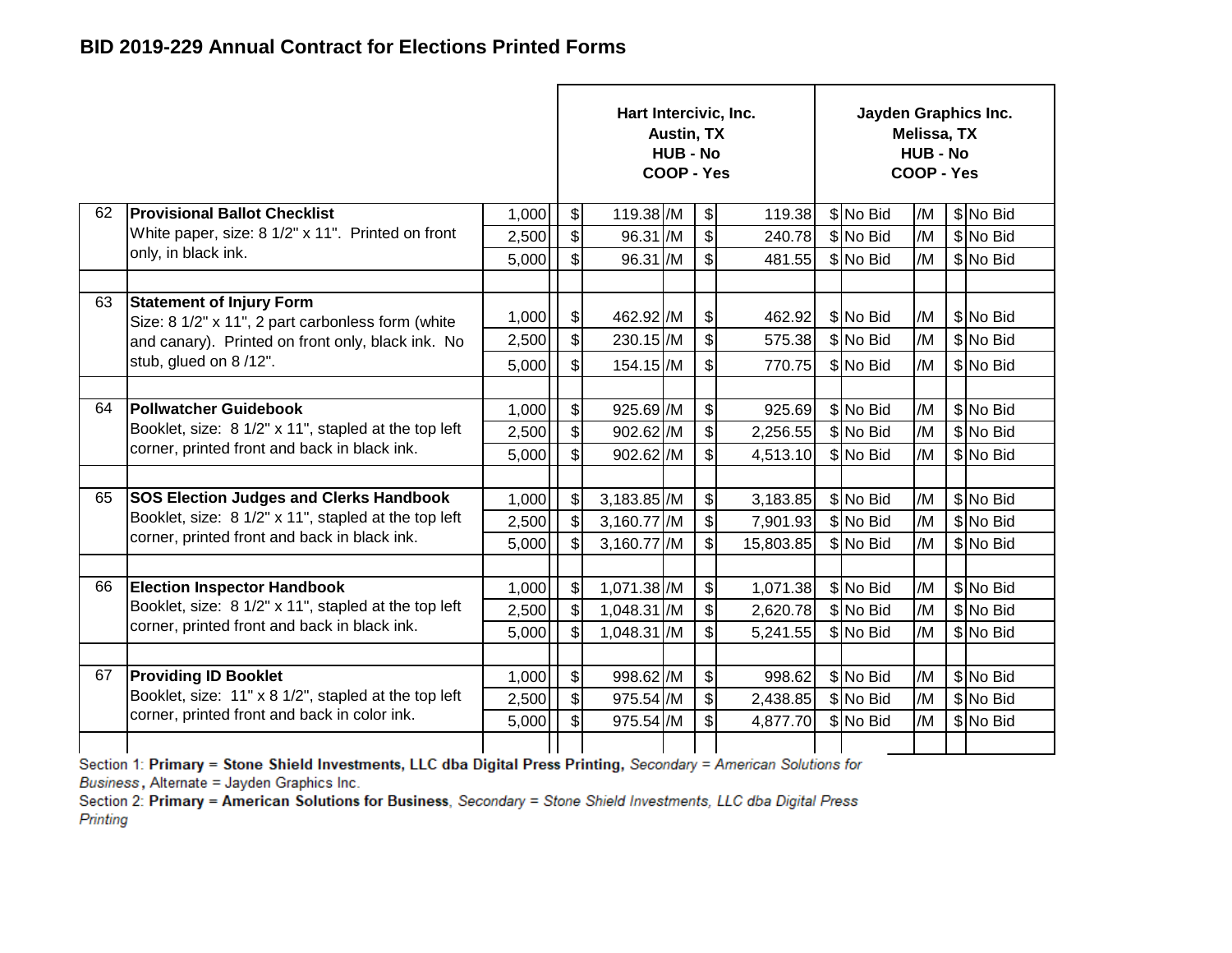|    |                                                                                                              |                          |                       | Plano, TX<br><b>HUB - No</b> |          | <b>American Solutions for Business</b><br>COOP - Yes |                                  |                      | Crowley, TX<br><b>HUB - No</b><br>COOP - Yes |                                                          | <b>Stone Shield Investments LLC</b><br>d/b/a Digital Press Printing |
|----|--------------------------------------------------------------------------------------------------------------|--------------------------|-----------------------|------------------------------|----------|------------------------------------------------------|----------------------------------|----------------------|----------------------------------------------|----------------------------------------------------------|---------------------------------------------------------------------|
| 68 | <b>Standard Affidavit</b>                                                                                    |                          |                       |                              |          |                                                      |                                  |                      |                                              |                                                          |                                                                     |
|    | 3 part carbonless paper (white, canary, pink), size:<br>8-1/2" x 11", printed on front in black ink (English | $1,000$ \$               | $158.92$ /M           |                              | \$       | 158.92                                               | \$                               | 167.00 /M            |                                              | \$                                                       | 167.00                                                              |
|    | and Spanish). No stub, glued on 8-1/2".                                                                      | $3,000$ \$               | $126.50$ /M $\mid$ \$ |                              |          | 379.50                                               | \$                               | 186.00 /M            |                                              | \$                                                       | 558.00                                                              |
|    |                                                                                                              | $5,000$ \$               | $92.51$ /M            |                              | \$       | 462.55                                               | $\boldsymbol{\mathcal{S}}$       | 156.00 /M            |                                              | $\boldsymbol{\mathcal{S}}$                               | 780.00                                                              |
|    |                                                                                                              |                          |                       |                              |          |                                                      |                                  |                      |                                              |                                                          |                                                                     |
| 69 | <b>Request to Cancel Application for Ballot by</b><br><b>Mail</b>                                            | $5,000$ \$               | $81.49$ /M $\mid$ \$  |                              |          | 407.45                                               | \$                               | 73.80 /M             |                                              | \$                                                       | 369.00                                                              |
|    | Paper 20# white bond, size: 8-1/2" x 14", printed<br>both sides in black, red and yellow ink. Front          | $10,000$ \$              | 55.40 /M              |                              | \$       | 554.00                                               | \$                               | 77.90 /M             |                                              | \$                                                       | 779.00                                                              |
|    | printed in English and Spanish, back printed in<br>Vietnamese.                                               | $15,000$ \$              | $49.62$ /M $\vert$ \$ |                              |          | 744.30                                               | \$                               | 65.20 /M             |                                              | \$                                                       | 978.00                                                              |
|    |                                                                                                              |                          |                       |                              |          |                                                      |                                  |                      |                                              |                                                          |                                                                     |
| 70 | <b>Registration Omissions List</b><br>20# white bond size: 14" x 8-1/2". Printed front                       | $1,000$ \$<br>$3,000$ \$ | 87.91 /M<br>54.29 /M  |                              | \$<br>\$ | 87.91<br>162.87                                      | \$<br>$\boldsymbol{\mathcal{S}}$ | 105.00 /M            |                                              | $\boldsymbol{\mathcal{S}}$                               | 105.00                                                              |
|    | and back in black ink. English and Spanish.                                                                  | $5,000$ \$               | 46.25 /M              |                              | \$       | 231.25                                               | \$                               | 98.00 /M<br>77.00 /M |                                              | $\boldsymbol{\mathcal{S}}$<br>$\boldsymbol{\mathcal{S}}$ | 294.00<br>385.00                                                    |
|    |                                                                                                              |                          |                       |                              |          |                                                      |                                  |                      |                                              |                                                          |                                                                     |
| 71 | Notice of Required Identification<br>Size: 8 1/2" x 14, white paper, printed front and                       | $1,000$ \$               | 75.79 /M              |                              | \$       | 75.79                                                | $\boldsymbol{\mathcal{S}}$       | 105.00 /M            |                                              | $\boldsymbol{\mathcal{S}}$                               | 105.00                                                              |
|    | back, in black ink, in English, Spanish and                                                                  | $2,500$ \$               | 54.38 /M              |                              | \$       | 135.95                                               | $\boldsymbol{\mathcal{S}}$       | 99.60 /M             |                                              | $\boldsymbol{\mathcal{S}}$                               | 249.00                                                              |
|    | Vietnamese.                                                                                                  | $5,000$ \$               | 46.25 /M              |                              | \$       | 231.25                                               | \$                               | 77.00 /M             |                                              | $\boldsymbol{\mathcal{S}}$                               | 385.00                                                              |
|    |                                                                                                              |                          |                       |                              |          |                                                      |                                  |                      |                                              |                                                          |                                                                     |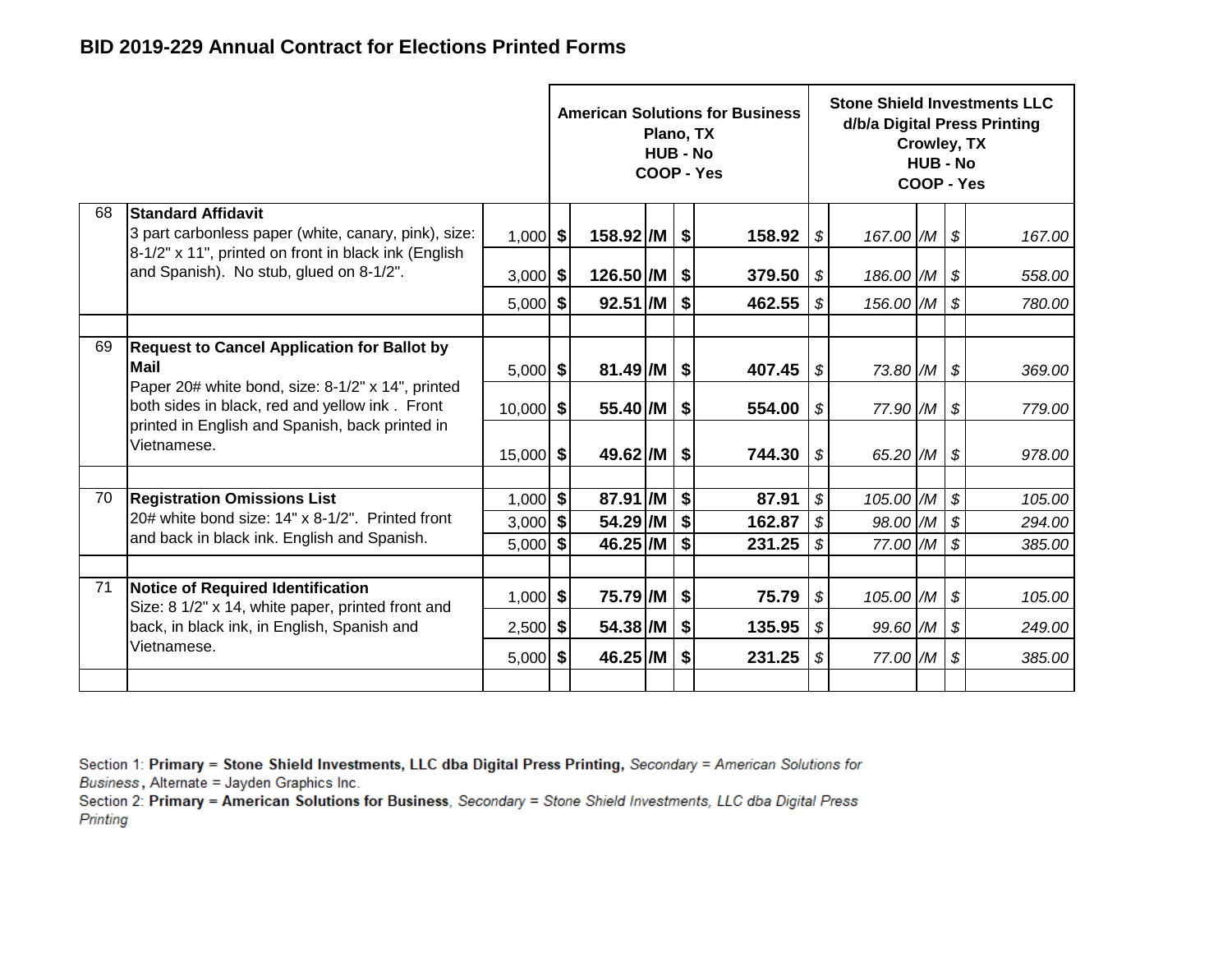|    |                                                                                                     |        |                              | Hart Intercivic, Inc. | <b>Austin, TX</b><br><b>HUB - No</b><br>COOP - Yes |                           |          | Jayden Graphics Inc. | Melissa, TX<br><b>HUB - No</b><br>COOP - Yes |           |
|----|-----------------------------------------------------------------------------------------------------|--------|------------------------------|-----------------------|----------------------------------------------------|---------------------------|----------|----------------------|----------------------------------------------|-----------|
| 68 | <b>Standard Affidavit</b><br>3 part carbonless paper (white, canary, pink), size:                   | 1,000  | \$                           | 497.08 /M             |                                                    | $\frac{1}{2}$             | 497.08   | \$No Bid             | /M                                           | \$No Bid  |
|    | 8-1/2" x 11", printed on front in black ink (English<br>and Spanish). No stub, glued on 8-1/2".     | 3,000  | $\mathcal{S}$                | 278.31 /M             |                                                    | $\frac{1}{2}$             | 834.93   | \$No Bid             | /M                                           | \$No Bid  |
|    |                                                                                                     | 5,000  | $\boldsymbol{\mathsf{S}}$    | 199.08 /M             |                                                    | $\mathbb{S}$              | 995.40   | \$No Bid             | /M                                           | \$No Bid  |
|    |                                                                                                     |        |                              |                       |                                                    |                           |          |                      |                                              |           |
| 69 | <b>Request to Cancel Application for Ballot by</b><br><b>Mail</b>                                   | 5,000  | \$                           | 380.77 /M             |                                                    | $\frac{1}{2}$             | 1,903.85 | \$ No Bid            | /M                                           | \$ No Bid |
|    | Paper 20# white bond, size: 8-1/2" x 14", printed<br>both sides in black, red and yellow ink. Front | 10,000 | \$                           | 219.23 /M             |                                                    | $\frac{1}{2}$             | 2,192.30 | \$No Bid             | /M                                           | \$ No Bid |
|    | printed in English and Spanish, back printed in<br>Vietnamese.                                      | 15,000 | $\boldsymbol{\mathsf{S}}$    | 158.92 / M            |                                                    | $\mathcal{S}$             | 2,383.80 | \$ No Bid            | /M                                           | \$ No Bid |
|    |                                                                                                     |        |                              |                       |                                                    |                           |          |                      |                                              |           |
| 70 | <b>Registration Omissions List</b>                                                                  | 1,000  | $\boldsymbol{\mathsf{S}}$    | 166.00 /M             |                                                    | $\boldsymbol{\mathsf{S}}$ | 166.00   | \$No Bid             | /M                                           | \$No Bid  |
|    | 20# white bond size: 14" x 8-1/2". Printed front<br>and back in black ink. English and Spanish.     | 3,000  | $\left  \mathcal{L} \right $ | 142.92 /M             |                                                    | $\boldsymbol{\mathsf{S}}$ | 428.76   | \$No Bid             | /M                                           | \$No Bid  |
|    |                                                                                                     | 5,000  | $\mathbb S$                  | 140.31 /M             |                                                    | $\mathbb{S}$              | 701.55   | \$No Bid             | /M                                           | \$No Bid  |
|    |                                                                                                     |        |                              |                       |                                                    |                           |          |                      |                                              |           |
| 71 | Notice of Required Identification<br>Size: 8 1/2" x 14, white paper, printed front and              | 1,000  | \$                           | 166.00 /M             |                                                    | $\frac{1}{2}$             | 166.00   | \$ No Bid            | /M                                           | \$ No Bid |
|    | back, in black ink, in English, Spanish and                                                         | 2,500  | $\frac{1}{2}$                | 142.92 /M             |                                                    | $\frac{1}{2}$             | 357.30   | \$No Bid             | /M                                           | \$No Bid  |
|    | Vietnamese.                                                                                         | 5,000  | $\frac{1}{2}$                | 142.92 /M             |                                                    | $\mathcal{S}$             | 714.60   | \$No Bid             | /M                                           | \$No Bid  |
|    |                                                                                                     |        |                              |                       |                                                    |                           |          |                      |                                              |           |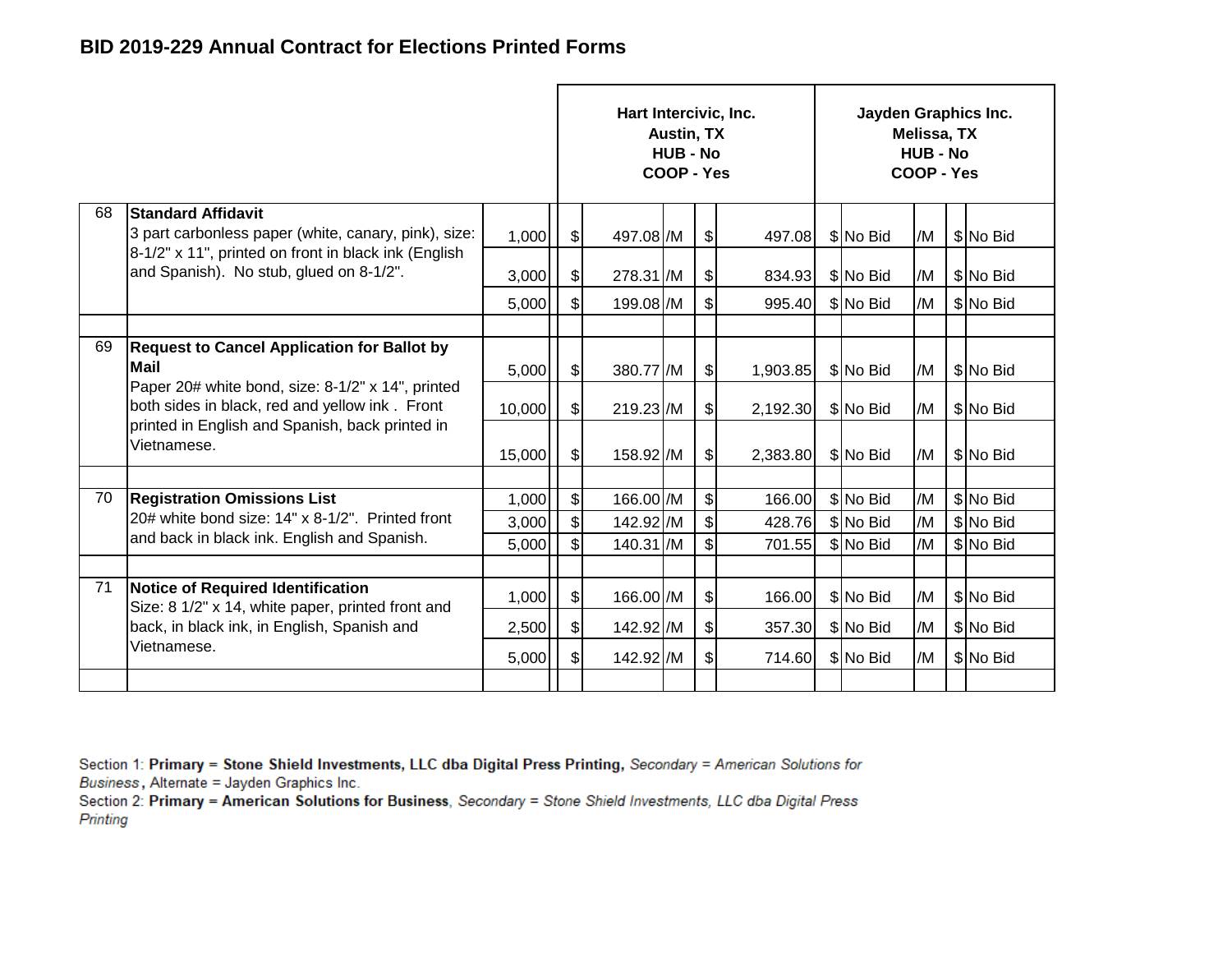|    |                                                                                                                         |            |                           | Plano, TX<br><b>HUB - No</b> | <b>American Solutions for Business</b><br>COOP - Yes |                            |            | <b>Stone Shield Investments LLC</b><br>d/b/a Digital Press Printing<br>Crowley, TX<br><b>HUB - No</b><br>COOP - Yes<br>396.00 $/M$ \$<br>201.00 /M<br>$\boldsymbol{\mathcal{S}}$<br>$158.80$ /M $\frac{1}{9}$<br>396.00 /M \$<br>201.00 /M<br>\$<br>158.80 /M<br>\$<br>1098.00 /M<br>$\boldsymbol{\mathcal{S}}$<br>753.00 /M<br>\$ |                            |          |  |  |  |  |
|----|-------------------------------------------------------------------------------------------------------------------------|------------|---------------------------|------------------------------|------------------------------------------------------|----------------------------|------------|------------------------------------------------------------------------------------------------------------------------------------------------------------------------------------------------------------------------------------------------------------------------------------------------------------------------------------|----------------------------|----------|--|--|--|--|
| 72 | <b>Register of Official Ballots</b><br>3 part carbonless paper, continuous tractor feed                                 | $1,000$ \$ | $245.34$ /M $\vert$ \$    |                              | 245.34                                               | $\sqrt{s}$                 |            |                                                                                                                                                                                                                                                                                                                                    |                            | 396.00   |  |  |  |  |
|    | paper (white, canary, pink). Size with stubs: 9-1/2"<br>x 14", without stubs 8-1/2" x 14". Printed on front             | $3,000$ \$ | $142.44$ /M               |                              | \$<br>427.32                                         | \$                         |            |                                                                                                                                                                                                                                                                                                                                    |                            | 603.00   |  |  |  |  |
|    | in black ink.                                                                                                           | $5,000$ \$ | $123.28$ /M $\frac{1}{9}$ |                              | 616.40                                               | \$                         |            |                                                                                                                                                                                                                                                                                                                                    |                            | 794.00   |  |  |  |  |
| 73 | <b>Register of Official Seals and Proper</b><br><b>Installation</b><br>3 part carbonless paper, continuous tractor feed | $1,000$ \$ | 245.34 /M   \$            |                              | 245.34                                               | $\sqrt{3}$                 |            |                                                                                                                                                                                                                                                                                                                                    |                            | 396.00   |  |  |  |  |
|    | paper (white, canary, pink), size with stubs: 9-1/2"<br>x 14", without stubs 8-1/2" x 14", printed on front in          | $3,000$ \$ | $142.44$ /M               |                              | \$<br>427.32                                         | \$                         |            |                                                                                                                                                                                                                                                                                                                                    |                            | 603.00   |  |  |  |  |
|    | black ink.                                                                                                              | $5,000$ \$ | $123.28$ /M               |                              | \$<br>616.40                                         | $\sqrt{s}$                 |            |                                                                                                                                                                                                                                                                                                                                    |                            | 794.00   |  |  |  |  |
| 74 | <b>Sign: DISTANCE MARKER</b><br>White cardstock, size: 8 1/2" x 14", printed one                                        | $500$ \$   | $245.34$ /M $\frac{1}{9}$ |                              | 122.67                                               | \$                         |            |                                                                                                                                                                                                                                                                                                                                    |                            | 549.00   |  |  |  |  |
|    | side in black ink, printed in English, Spanish and                                                                      | $1,000$ \$ | 142.44 /M                 |                              | \$<br>142.44                                         | $\sqrt{\$}$                |            |                                                                                                                                                                                                                                                                                                                                    |                            | 753.00   |  |  |  |  |
|    | Vietnamese. LAMINATED. (3 ml).                                                                                          | $2,500$ \$ | 123.28 /M                 |                              | \$<br>308.20                                         | $\boldsymbol{\mathcal{S}}$ | 615.60 /M  |                                                                                                                                                                                                                                                                                                                                    | $\boldsymbol{\mathcal{S}}$ | 1,539.00 |  |  |  |  |
| 75 | <b>Sign: EARLY VOTING POLLING PLACE</b>                                                                                 |            |                           |                              |                                                      |                            |            |                                                                                                                                                                                                                                                                                                                                    |                            |          |  |  |  |  |
|    | White 8 pt. cardstock, size: 8 1/2" x 14", printed                                                                      | 500 \$     | 749.76 /M   \$            |                              | 374.88                                               | \$                         | 1098.00 /M |                                                                                                                                                                                                                                                                                                                                    | $\boldsymbol{\mathcal{S}}$ | 549.00   |  |  |  |  |
|    | one side in black ink. Printed in English, Spanish<br>and Vietnamese, LAMINATED 3 ml.                                   | $1,000$ \$ | 647.40 /M                 |                              | \$<br>647.40                                         | \$                         | 753.00 /M  |                                                                                                                                                                                                                                                                                                                                    | $\boldsymbol{\mathcal{S}}$ | 753.00   |  |  |  |  |
|    |                                                                                                                         | $2,500$ \$ | 534.04 /M                 |                              | \$<br>1,335.10                                       | \$                         | 615.60 /M  |                                                                                                                                                                                                                                                                                                                                    | $\boldsymbol{\mathcal{S}}$ | 1,539.00 |  |  |  |  |
|    |                                                                                                                         |            |                           |                              |                                                      |                            |            |                                                                                                                                                                                                                                                                                                                                    |                            |          |  |  |  |  |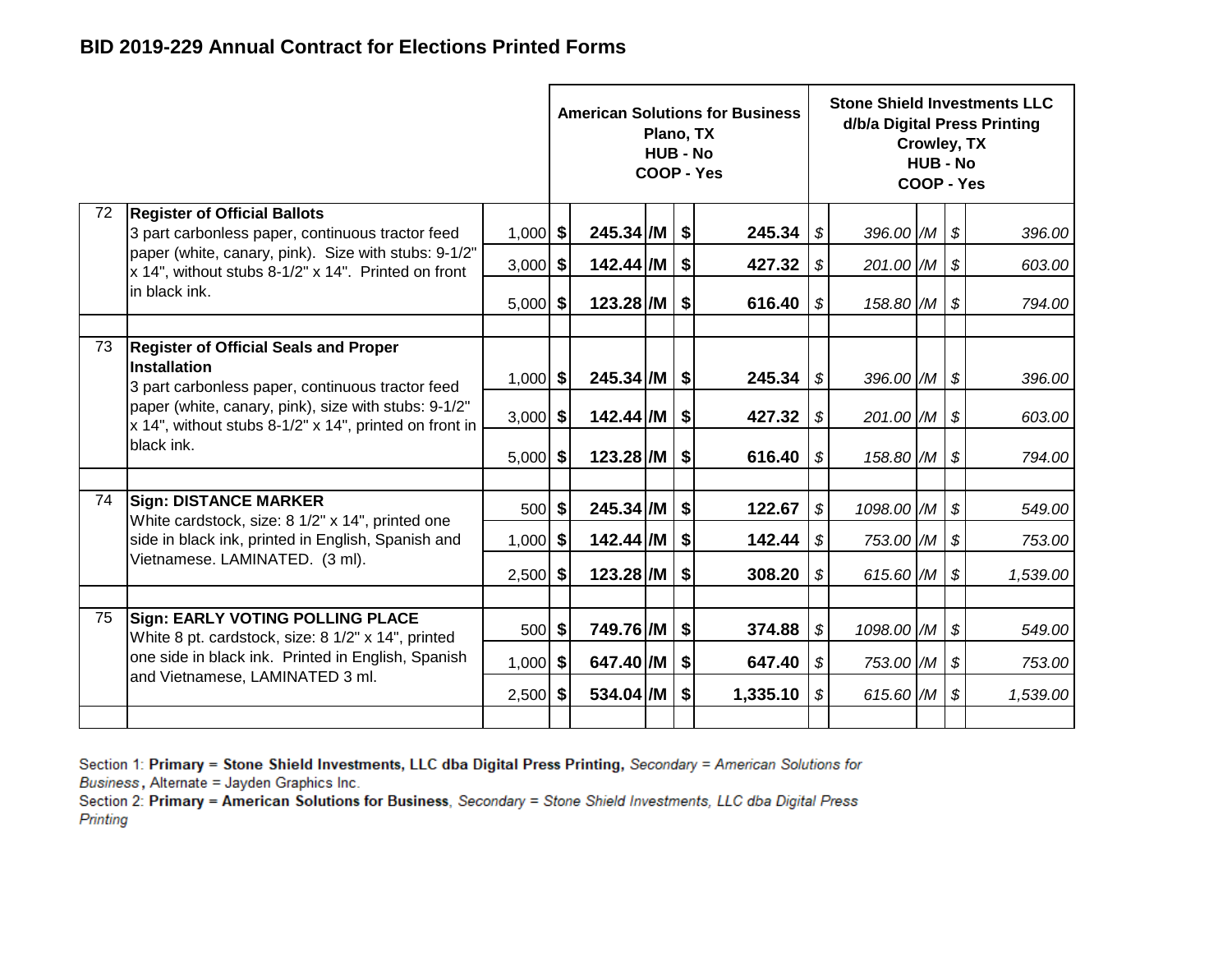|    |                                                                                                                         |       |                              | Hart Intercivic, Inc. | <b>Austin, TX</b><br><b>HUB - No</b><br>COOP - Yes |               |          | Jayden Graphics Inc. | Melissa, TX<br><b>HUB - No</b><br><b>COOP - Yes</b> |           |
|----|-------------------------------------------------------------------------------------------------------------------------|-------|------------------------------|-----------------------|----------------------------------------------------|---------------|----------|----------------------|-----------------------------------------------------|-----------|
| 72 | <b>Register of Official Ballots</b><br>3 part carbonless paper, continuous tractor feed                                 | 1,000 | $\boldsymbol{\hat{\theta}}$  | 544.46 /M             |                                                    | $\frac{1}{2}$ | 544.46   | \$No Bid             | /M                                                  | \$No Bid  |
|    | paper (white, canary, pink). Size with stubs: 9-1/2"<br>x 14", without stubs 8-1/2" x 14". Printed on front             | 3,000 | $\frac{1}{2}$                | 274.15 /M             |                                                    | $\mathcal{S}$ | 822.45   | \$No Bid             | /M                                                  | \$No Bid  |
|    | in black ink.                                                                                                           | 5,000 | $\left  \mathcal{S} \right $ | 227.85 /M             |                                                    | $\mathcal{S}$ | 1,139.25 | \$No Bid             | /M                                                  | \$ No Bid |
| 73 | <b>Register of Official Seals and Proper</b><br><b>Installation</b><br>3 part carbonless paper, continuous tractor feed | 1,000 | $\mathcal{L}$                | 544.46 /M             |                                                    | $\frac{1}{2}$ | 544.46   | \$ No Bid            | /M                                                  | \$No Bid  |
|    | paper (white, canary, pink), size with stubs: 9-1/2"<br>x 14", without stubs 8-1/2" x 14", printed on front in          | 3,000 | $\mathbb{S}$                 | 274.15 /M             |                                                    | $\frac{1}{2}$ | 822.45   | \$No Bid             | /M                                                  | \$ No Bid |
|    | black ink.                                                                                                              | 5,000 | $\mathfrak{L}$               | 227.85 / M            |                                                    | $\mathcal{L}$ | 1,139.25 | \$ No Bid            | /M                                                  | \$No Bid  |
|    |                                                                                                                         |       |                              |                       |                                                    |               |          |                      |                                                     |           |
| 74 | <b>Sign: DISTANCE MARKER</b><br>White cardstock, size: 8 1/2" x 14", printed one                                        | 500   | $\mathfrak{g}$               | 1,560.00 /M           |                                                    | $\mathcal{L}$ | 780.00   | \$ No Bid            | /M                                                  | \$ No Bid |
|    | side in black ink, printed in English, Spanish and                                                                      | 1,000 | $\mathcal{S}$                | 1,301.69 /M           |                                                    | $\frac{1}{2}$ | 1,301.69 | \$No Bid             | /M                                                  | \$No Bid  |
|    | Vietnamese. LAMINATED. (3 ml).                                                                                          | 2,500 | $\mathcal{S}$                | 1,190.77 /M           |                                                    | $\frac{1}{2}$ | 2,976.93 | \$No Bid             | /M                                                  | \$No Bid  |
|    |                                                                                                                         |       |                              |                       |                                                    |               |          |                      |                                                     |           |
| 75 | <b>Sign: EARLY VOTING POLLING PLACE</b><br>White 8 pt. cardstock, size: 8 1/2" x 14", printed                           | 500   | $\frac{1}{2}$                | 1,560.00 /M           |                                                    | $\mathcal{S}$ | 780.00   | \$No Bid             | /M                                                  | \$No Bid  |
|    | one side in black ink. Printed in English, Spanish                                                                      | 1,000 | $\mathcal{S}$                | 1,301.69 /M           |                                                    | $\mathcal{L}$ | 1,301.69 | \$No Bid             | /M                                                  | \$No Bid  |
|    | and Vietnamese, LAMINATED 3 ml.                                                                                         | 2,500 | $\mathcal{S}$                | 1,190.77 /M           |                                                    | $\mathcal{S}$ | 2,976.93 | \$No Bid             | /M                                                  | \$No Bid  |
|    |                                                                                                                         |       |                              |                       |                                                    |               |          |                      |                                                     |           |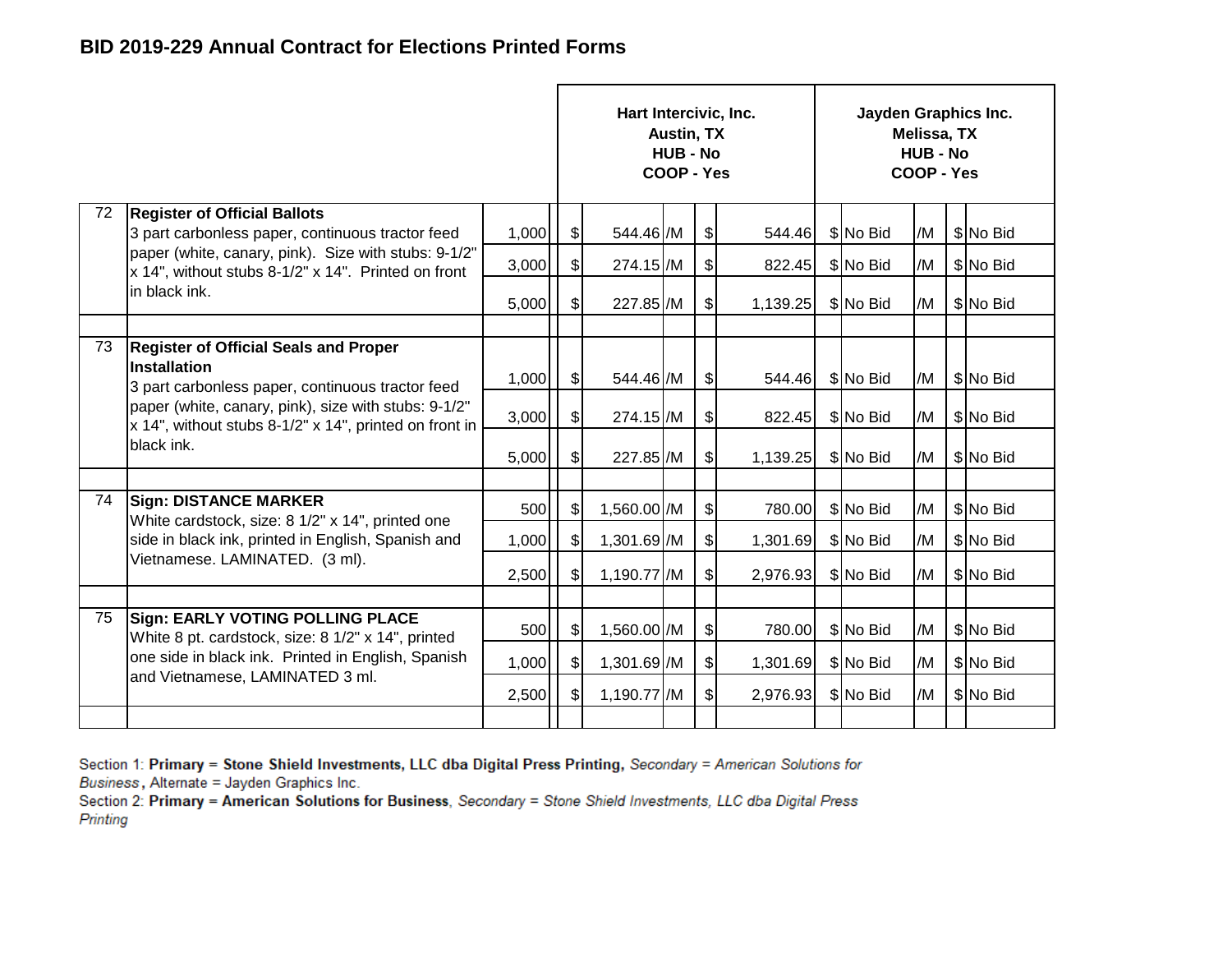|    |                                                                                         |            |                        | Plano, TX<br><b>HUB - No</b> | <b>American Solutions for Business</b><br>COOP - Yes |                            |                           | Crowley, TX<br><b>HUB - No</b><br>COOP - Yes | <b>Stone Shield Investments LLC</b><br>d/b/a Digital Press Printing |
|----|-----------------------------------------------------------------------------------------|------------|------------------------|------------------------------|------------------------------------------------------|----------------------------|---------------------------|----------------------------------------------|---------------------------------------------------------------------|
| 76 | <b>Language Assistance</b><br>Size: 8 1/2" x 14", White paper, printed on front,        | $1,000$ \$ | $644.16$ /M $\vert$ \$ |                              | 644.16 $ $ \$                                        |                            | 753.00 /M   \$            |                                              | 753.00                                                              |
|    | black ink. Printed in English, Spanish and                                              | $2,500$ \$ | 526.24 /M              |                              | 1,315.60                                             | $\sqrt{3}$                 | 603.60 /M   \$            |                                              | 1,509.00                                                            |
|    | Vietnamese. Laminated 3 ml.                                                             | $5,000$ \$ | 491.14 /M              |                              | \$<br>2,455.70                                       | \$                         | 540.00 /M                 |                                              | \$<br>2,700.00                                                      |
|    |                                                                                         |            |                        |                              |                                                      |                            |                           |                                              |                                                                     |
| 77 | <b>Hand Sanitizer</b><br>Size: 8 1/2" x 14", White paper, printed on front,             | $1,000$ \$ | 637.56 /M              |                              | \$<br>637.56                                         | $\boldsymbol{\mathcal{S}}$ | 753.00 /M                 |                                              | \$<br>753.00                                                        |
|    | black ink. Printed in English, Spanish and                                              | $2,500$ \$ | 526.24 /M              |                              | \$<br>1,315.60                                       | \$                         | 603.60 $/M$ $\vert$ \$    |                                              | 1,509.00                                                            |
|    | Vietnamese. Laminated 3 ml.                                                             | $5,000$ \$ | 495.04 /M              |                              | \$<br>2,475.20                                       | $\mathcal{S}$              | 540.00 /M                 |                                              | \$<br>2,700.00                                                      |
| 78 | <b>Ballot Secrecy Insert</b>                                                            |            |                        |                              |                                                      |                            |                           |                                              |                                                                     |
|    | Size: 8 1/2" x 27", folded at 12". White paper,                                         | $1,000$ \$ | 329.96 /M              |                              | \$<br>329.96                                         | $\sqrt{s}$                 | 535.00 /M                 |                                              | \$<br>535.00                                                        |
|    | printed on front and back, black ink. Printed in                                        | $2,500$ \$ | 278.77 /M              |                              | \$<br>696.93                                         | $\mathcal{S}$              | $266.00$ /M $\frac{1}{9}$ |                                              | 665.00                                                              |
|    | English, Spanish and Vietnamese.                                                        | $5,000$ \$ | 262.51 /M              |                              | \$<br>1,312.55                                       | $\boldsymbol{\mathcal{S}}$ | $171.00$ $/M$ $\sqrt$     |                                              | 855.00                                                              |
|    |                                                                                         |            |                        |                              |                                                      |                            |                           |                                              |                                                                     |
| 79 | <b>Sign: NO PUBLIC RESTROOM</b><br>White paper, size: 14" x 8 1/2", printed one side in | $1,000$ \$ | 644.16 /M              |                              | \$<br>644.16                                         | $\sqrt{s}$                 | 753.00 /M                 |                                              | \$<br>753.00                                                        |
|    | black ink. Printed in English, Spanish and                                              | $3,000$ \$ | 522.16 /M              |                              | \$<br>1,566.48                                       | \$                         | 503.00 $/M$ \$            |                                              | 1,509.00                                                            |
|    | Vietnamese. LAMINATED. (3 ml).                                                          | $5,000$ \$ | 495.04 /M              |                              | \$<br>2,475.20                                       | $\boldsymbol{\mathcal{S}}$ | 540.00 /M \$              |                                              | 2,700.00                                                            |
|    |                                                                                         |            |                        |                              |                                                      |                            |                           |                                              |                                                                     |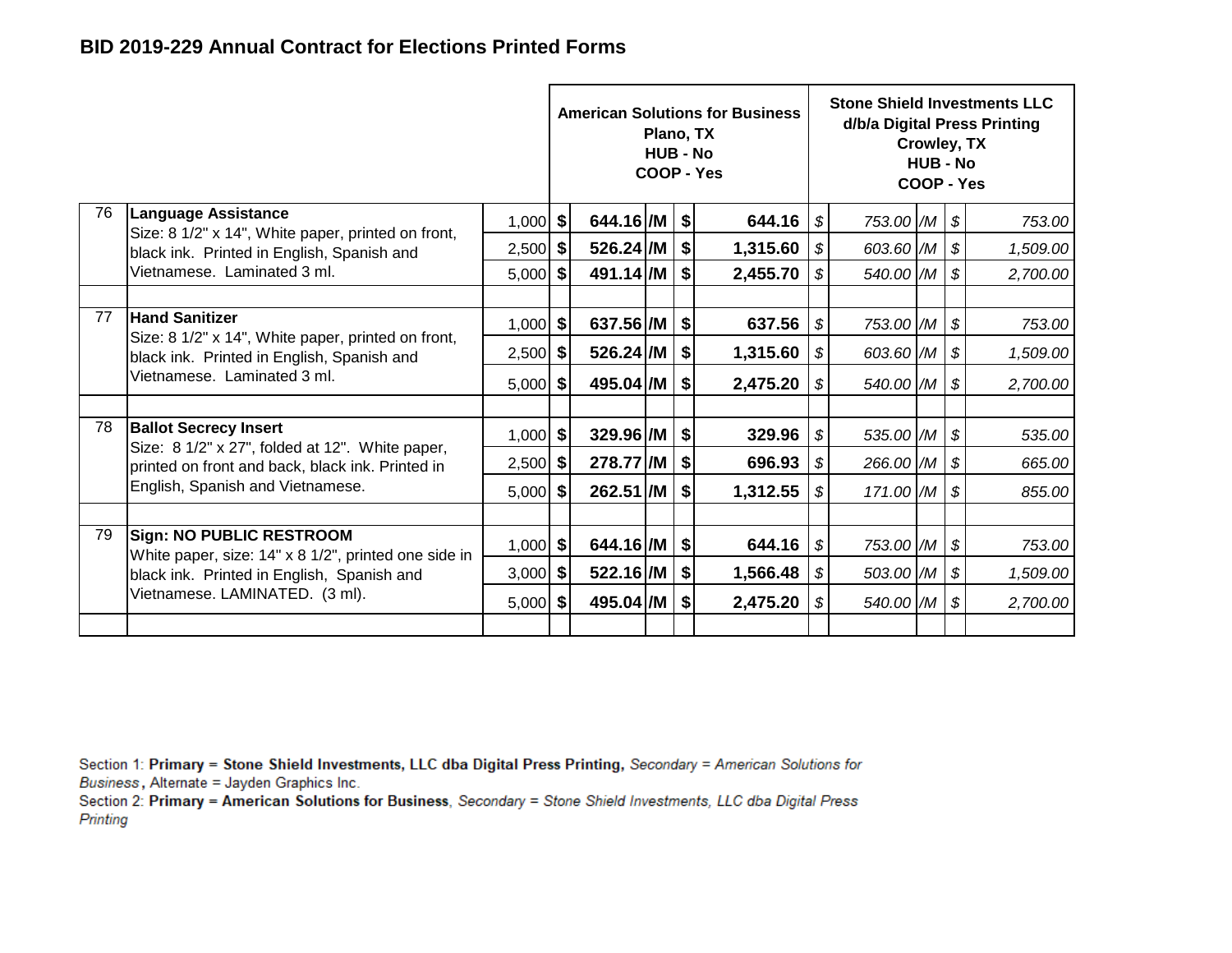|    |                                                                                                  |       |                | Hart Intercivic, Inc. | Austin, TX<br><b>HUB - No</b><br>COOP - Yes |               |          | Jayden Graphics Inc. | Melissa, TX<br><b>HUB - No</b><br>COOP - Yes |           |
|----|--------------------------------------------------------------------------------------------------|-------|----------------|-----------------------|---------------------------------------------|---------------|----------|----------------------|----------------------------------------------|-----------|
| 76 | <b>Language Assistance</b><br>Size: 8 1/2" x 14", White paper, printed on front,                 | 1,000 | \$             | 1,078.31 /M           |                                             | $\frac{1}{2}$ | 1,078.31 | \$ No Bid            | /M                                           | \$ No Bid |
|    | black ink. Printed in English, Spanish and                                                       | 2,500 | $\$\$          | 967.23 /M             |                                             | $\mathcal{S}$ | 2,418.08 | \$No Bid             | /M                                           | \$ No Bid |
|    | Vietnamese. Laminated 3 ml.                                                                      | 5,000 | $\mathfrak{S}$ | 901.38 /M             |                                             | $\mathbb{S}$  | 4,506.90 | \$No Bid             | /M                                           | \$ No Bid |
|    |                                                                                                  |       |                |                       |                                             |               |          |                      |                                              |           |
| 77 | <b>Hand Sanitizer</b>                                                                            | 1,000 | \$             | 1,078.31 /M           |                                             | $\frac{1}{2}$ | 1,078.31 | \$ No Bid            | /M                                           | \$ No Bid |
|    | Size: 8 1/2" x 14", White paper, printed on front,<br>black ink. Printed in English, Spanish and | 2,500 | $\mathcal{S}$  | 967.23 /M             |                                             | $\frac{1}{2}$ | 2,418.08 | \$ No Bid            | /M                                           | \$ No Bid |
|    | Vietnamese. Laminated 3 ml.                                                                      | 5,000 | $\mathcal{S}$  | 901.38 /M             |                                             | \$            | 4,506.90 | \$ No Bid            | /M                                           | \$No Bid  |
|    |                                                                                                  |       |                |                       |                                             |               |          |                      |                                              |           |
| 78 | <b>Ballot Secrecy Insert</b><br>Size: 8 1/2" x 27", folded at 12". White paper,                  | 1,000 | $\mathcal{S}$  | 845.08 /M             |                                             | $\frac{1}{2}$ | 845.08   | \$ No Bid            | /M                                           | \$No Bid  |
|    | printed on front and back, black ink. Printed in                                                 | 2,500 | \$             | 444.00 /M             |                                             | $\frac{1}{2}$ | 1,110.00 | \$No Bid             | /M                                           | \$No Bid  |
|    | English, Spanish and Vietnamese.                                                                 | 5,000 | \$             | $312.15$ /M           |                                             | \$            | 1,560.75 | \$No Bid             | /M                                           | \$ No Bid |
|    |                                                                                                  |       |                |                       |                                             |               |          |                      |                                              |           |
| 79 | <b>Sign: NO PUBLIC RESTROOM</b><br>White paper, size: 14" x 8 1/2", printed one side in          | 1,000 | $\mathcal{S}$  | 1,078.31 /M           |                                             | $\frac{1}{2}$ | 1,078.31 | \$No Bid             | /M                                           | \$No Bid  |
|    | black ink. Printed in English, Spanish and                                                       | 3,000 | $\frac{1}{2}$  | 964.77 /M             |                                             | $\frac{1}{2}$ | 2,894.31 | \$ No Bid            | /M                                           | \$No Bid  |
|    | Vietnamese. LAMINATED. (3 ml).                                                                   | 5,000 | $\frac{1}{2}$  | 901.38 /M             |                                             | $\frac{1}{2}$ | 4,506.90 | \$No Bid             | /M                                           | \$No Bid  |
|    |                                                                                                  |       |                |                       |                                             |               |          |                      |                                              |           |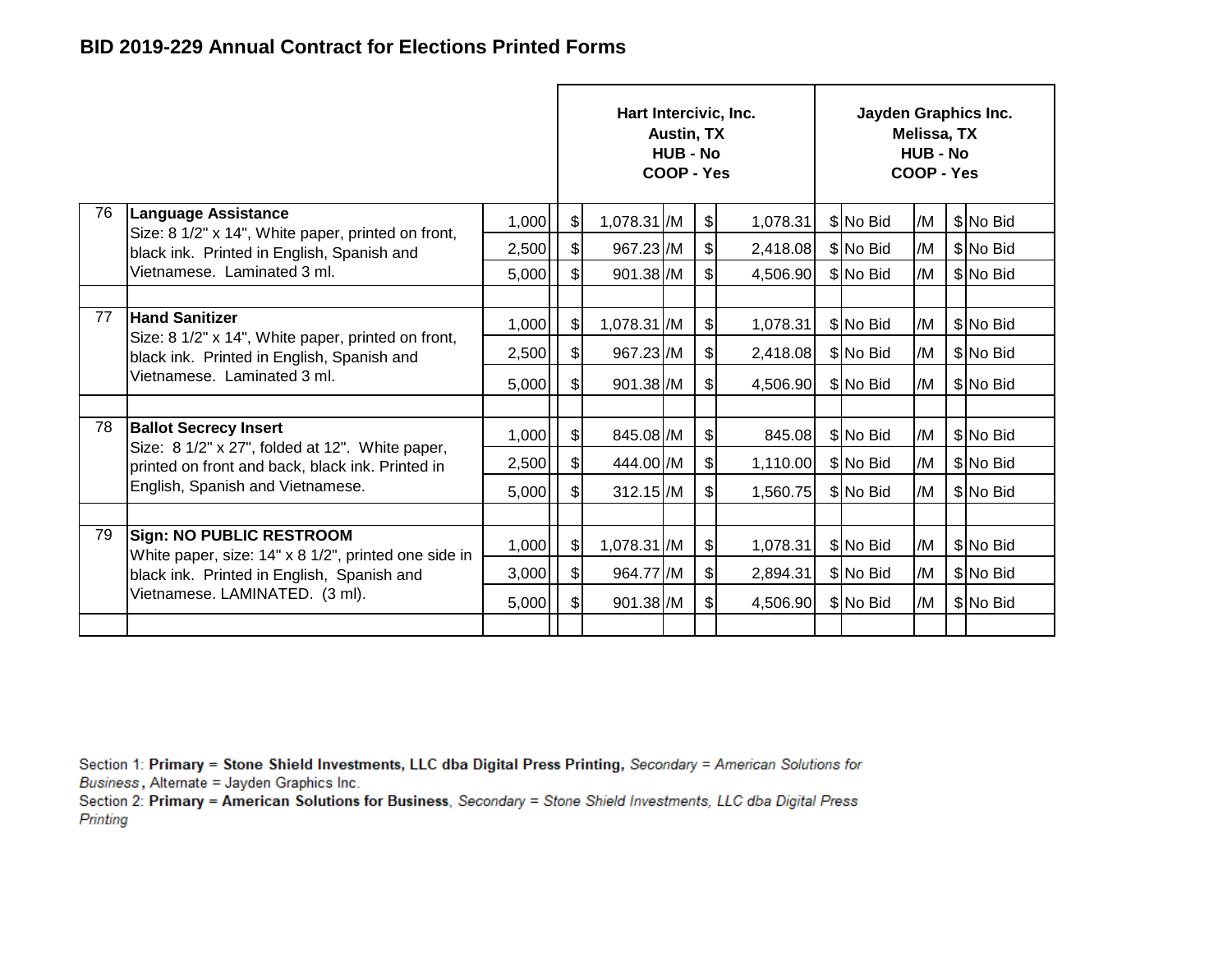|    |                                                                                                       |            |                           | Plano, TX<br><b>HUB - No</b> |    | <b>American Solutions for Business</b><br><b>COOP - Yes</b> |                            |                           | Crowley, TX<br><b>HUB - No</b><br>COOP - Yes |                            | <b>Stone Shield Investments LLC</b><br>d/b/a Digital Press Printing |
|----|-------------------------------------------------------------------------------------------------------|------------|---------------------------|------------------------------|----|-------------------------------------------------------------|----------------------------|---------------------------|----------------------------------------------|----------------------------|---------------------------------------------------------------------|
| 80 | Sign: VOTER INFORMATION/IDENTIFICATION<br><b>IS REQUIRED FOR VOTING</b>                               | $500$ \$   | $879.20$ /M $\frac{1}{9}$ |                              |    | 439.60                                                      | $\boldsymbol{\mathcal{S}}$ | 1578.00 /M \ \$           |                                              |                            | 789.00                                                              |
|    | White 9 pt. cardstock, size: 11" x 17", printed in                                                    | $1,000$ \$ | 767.20 / M                |                              | \$ | 767.20                                                      | \$                         | 955.00 /M                 |                                              | $\boldsymbol{\mathcal{S}}$ | 955.00                                                              |
|    | black ink. Front printed in English. LAMINATED.<br>$(3 \text{ ml})$ .                                 | $2,500$ \$ | 665.26 /M                 |                              | \$ | 1,663.15                                                    | $\boldsymbol{\mathcal{S}}$ | 766.00 /M                 |                                              | $\boldsymbol{\mathcal{S}}$ | 1,915.00                                                            |
|    |                                                                                                       | $5,000$ \$ | 610.16 /M                 |                              | \$ | 3,050.80                                                    | \$                         | 671.80 /M                 |                                              | $\boldsymbol{\mathcal{S}}$ | 3,359.00                                                            |
|    |                                                                                                       |            |                           |                              |    |                                                             |                            |                           |                                              |                            |                                                                     |
| 81 | <b>Sign: VOTER INFORMATION / IDENTIFICATION</b><br><b>IS REQUIRED FOR VOTING</b>                      | 500        | \$<br>910.60 /M           |                              | \$ | 455.30                                                      | $\boldsymbol{\mathcal{S}}$ | 1578.00 /M                |                                              | $\boldsymbol{\mathcal{S}}$ | 789.00                                                              |
|    | White 9 pt. cardstock, size: 11" x 17", printed in<br>black ink. Front printed in Spanish. LAMINATED. | $1,000$ \$ | 767.20 / M                |                              | \$ | 767.20                                                      | \$                         | 955.00 /M                 |                                              | \$                         | 955.00                                                              |
|    | (3 ml)                                                                                                | $2,500$ \$ | 659.46 /M                 |                              | \$ | 1,648.65                                                    | \$                         | 766.00 /M                 |                                              | $\boldsymbol{\mathcal{S}}$ | 1,915.00                                                            |
|    |                                                                                                       | $5,000$ \$ | 605.81 /M                 |                              | \$ | 3,029.05                                                    | \$                         | 671.80 /M                 |                                              | $\boldsymbol{\mathcal{S}}$ | 3,359.00                                                            |
|    |                                                                                                       |            |                           |                              |    |                                                             |                            |                           |                                              |                            |                                                                     |
| 82 | <b>Sign: VOTER INFORMATION / IDENTIFICATION</b><br><b>IIS REQUIRED FOR VOTING</b>                     | $1,000$ \$ | $787.35$ /M $\frac{1}{9}$ |                              |    | $787.35$ $\sqrt{s}$                                         |                            | $955.00$ /M $\frac{1}{9}$ |                                              |                            | 955.00                                                              |
|    | White 9 pt. cardstock, size: 11" x 17", printed in<br>black ink. Front printed in Vietnamese.         | $2,500$ \$ | 658.30 /M                 |                              | \$ | 1,645.75                                                    | $\boldsymbol{\mathcal{S}}$ | 766.00 /M                 |                                              | $\boldsymbol{\mathcal{S}}$ | 1,915.00                                                            |
|    | LAMINATED. (3 ml)                                                                                     |            |                           |                              |    |                                                             |                            |                           |                                              |                            |                                                                     |
|    |                                                                                                       | $5,000$ \$ | 607.26 /M                 |                              | \$ | 3,036.30                                                    | \$                         | 671.80 /M                 |                                              | $\boldsymbol{\mathcal{S}}$ | 3,359.00                                                            |
| 83 | Sign: VOTE HERE                                                                                       |            |                           |                              |    |                                                             |                            |                           |                                              |                            |                                                                     |
|    | 110# white cardstock, size: 11 x 17, printed one                                                      | $1,000$ \$ | 715.01 /M                 |                              | \$ | 715.01                                                      | $\boldsymbol{\mathcal{S}}$ | 955.00 /M                 |                                              | $\boldsymbol{\mathcal{S}}$ | 955.00                                                              |
|    | side in black ink. Printed in English, Spanish and                                                    | $3,000$ \$ | 556.26 /M                 |                              | \$ | 1,668.78                                                    | $\boldsymbol{\mathcal{S}}$ | 716.00 /M                 |                                              | $\boldsymbol{\mathcal{S}}$ | 2,148.00                                                            |
|    | Vietnamese. LAMINATED. (3 ml).                                                                        | $5,000$ \$ | 552.96 /M                 |                              | S. | 2,764.80                                                    | S                          | 671.80 /M                 |                                              | $\boldsymbol{\mathcal{S}}$ | 3,359.00                                                            |
|    | .                                                                                                     |            |                           |                              |    |                                                             |                            |                           |                                              |                            |                                                                     |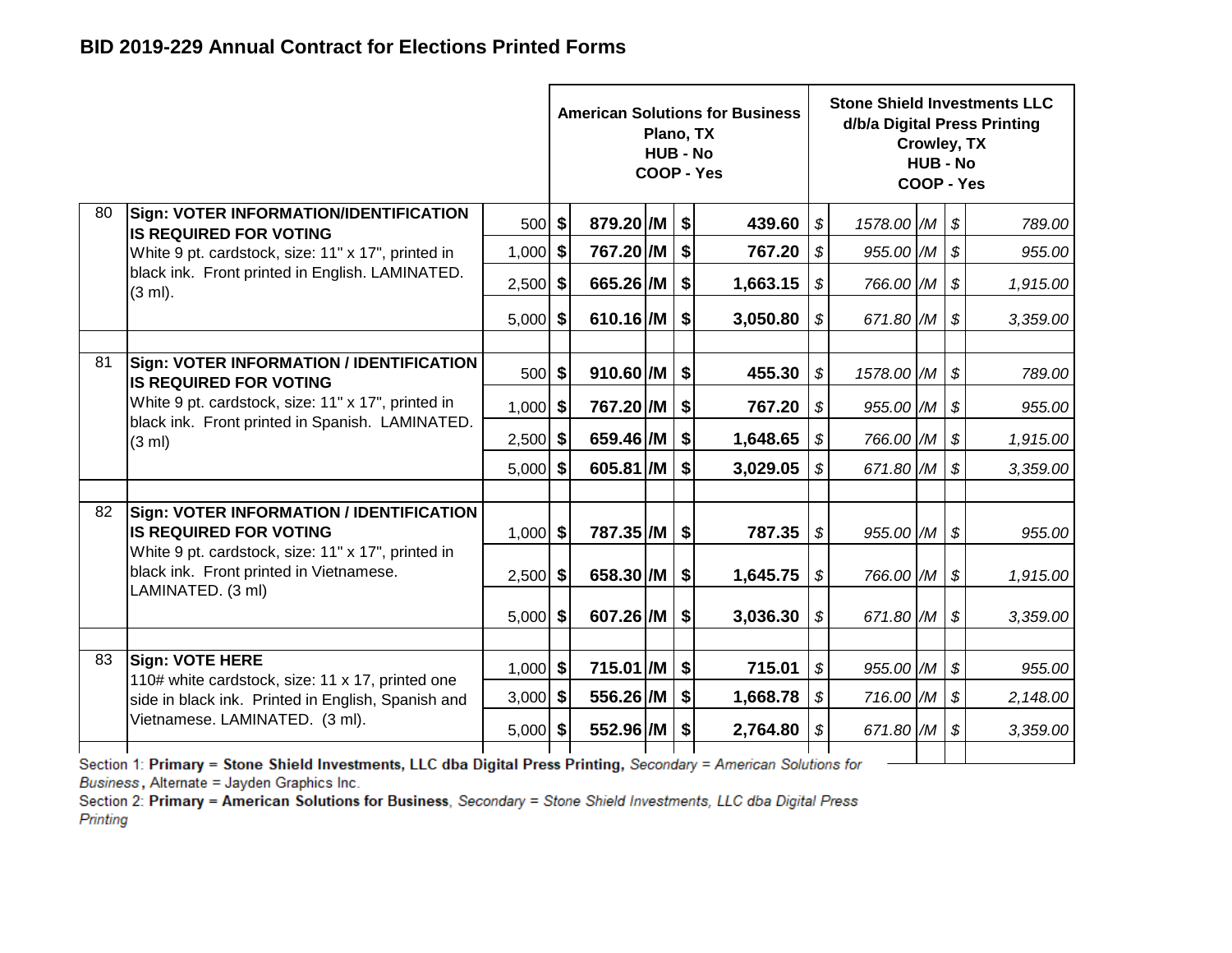|    |                                                                                               |       |                             | Hart Intercivic, Inc. | Austin, TX<br><b>HUB - No</b><br>COOP - Yes |                           |          | Jayden Graphics Inc. | Melissa, TX<br><b>HUB - No</b><br>COOP - Yes |           |
|----|-----------------------------------------------------------------------------------------------|-------|-----------------------------|-----------------------|---------------------------------------------|---------------------------|----------|----------------------|----------------------------------------------|-----------|
| 80 | Sign: VOTER INFORMATION/IDENTIFICATION<br><b>IIS REQUIRED FOR VOTING</b>                      | 500   | $\frac{1}{2}$               | 1,596.15 /M           |                                             | $\frac{1}{2}$             | 798.08   | \$ No Bid            | /M                                           | \$ No Bid |
|    | White 9 pt. cardstock, size: 11" x 17", printed in                                            | 1,000 | $\boldsymbol{\hat{\theta}}$ | 1,360.00 /M           |                                             | $\boldsymbol{\mathsf{S}}$ | 1,360.00 | \$ No Bid            | /M                                           | \$No Bid  |
|    | black ink. Front printed in English. LAMINATED.<br>(3 ml).                                    | 2,500 | $\sqrt{2}$                  | 1,226.92 / M          |                                             | $\mathcal{S}$             | 3,067.30 | \$ No Bid            | /M                                           | \$No Bid  |
|    |                                                                                               | 5,000 | $\sqrt{2}$                  | 1,117.08 /M           |                                             | $\mathcal{S}$             | 5,585.40 | \$ No Bid            | /M                                           | \$No Bid  |
|    |                                                                                               |       |                             |                       |                                             |                           |          |                      |                                              |           |
| 81 | <b>Sign: VOTER INFORMATION / IDENTIFICATION</b><br>IS REQUIRED FOR VOTING                     | 500   | $\frac{1}{2}$               | 1,596.15 / M          |                                             | \$                        | 798.08   | \$ No Bid            | /M                                           | \$ No Bid |
|    | White 9 pt. cardstock, size: 11" x 17", printed in                                            | 1,000 | $\frac{1}{2}$               | 1,360.00 /M           |                                             | $\frac{1}{2}$             | 1,360.00 | \$ No Bid            | /M                                           | \$No Bid  |
|    | black ink. Front printed in Spanish. LAMINATED.<br>(3 ml)                                     | 2,500 | $\mathcal{S}$               | 1,226.92 / M          |                                             | $\mathcal{S}$             | 3,067.30 | \$ No Bid            | /M                                           | \$ No Bid |
|    |                                                                                               | 5,000 | $\mathcal{S}$               | 1,117.08 /M           |                                             | $\mathbb{S}$              | 5,585.40 | \$ No Bid            | /M                                           | \$ No Bid |
|    |                                                                                               |       |                             |                       |                                             |                           |          |                      |                                              |           |
| 82 | <b>Sign: VOTER INFORMATION / IDENTIFICATION</b><br><b>IS REQUIRED FOR VOTING</b>              | 1,000 | $\sqrt{3}$                  | 1,360.00 /M           |                                             | $\frac{1}{2}$             | 1,360.00 | \$ No Bid            | /M                                           | \$No Bid  |
|    | White 9 pt. cardstock, size: 11" x 17", printed in<br>black ink. Front printed in Vietnamese. | 2,500 | $\mathcal{S}$               | 1,226.92 / M          |                                             | $\mathcal{S}$             | 3,067.30 | \$ No Bid            | /M                                           | \$ No Bid |
|    | LAMINATED. (3 ml)                                                                             | 5,000 | $\mathbb{S}$                | 1,117.08 /M           |                                             | $\mathcal{S}$             | 5,585.40 | \$ No Bid            | /M                                           | \$ No Bid |
|    |                                                                                               |       |                             |                       |                                             |                           |          |                      |                                              |           |
| 83 | <b>Sign: VOTE HERE</b><br>110# white cardstock, size: 11 x 17, printed one                    | 1,000 | $\sqrt{3}$                  | 1,360.00 /M           |                                             | $\frac{1}{2}$             | 1,360.00 | \$ No Bid            | /M                                           | \$No Bid  |
|    | side in black ink. Printed in English, Spanish and                                            | 3,000 | $\mathcal{S}$               | 1,224.46 /M           |                                             | $\frac{1}{2}$             | 3,673.38 | \$ No Bid            | /M                                           | \$ No Bid |
|    | Vietnamese. LAMINATED. (3 ml).                                                                | 5,000 | $\frac{1}{2}$               | 1,117.08 /M           |                                             | $\mathcal{S}$             | 5,585.40 | \$ No Bid            | /M                                           | \$No Bid  |
|    |                                                                                               |       |                             |                       |                                             |                           |          |                      |                                              |           |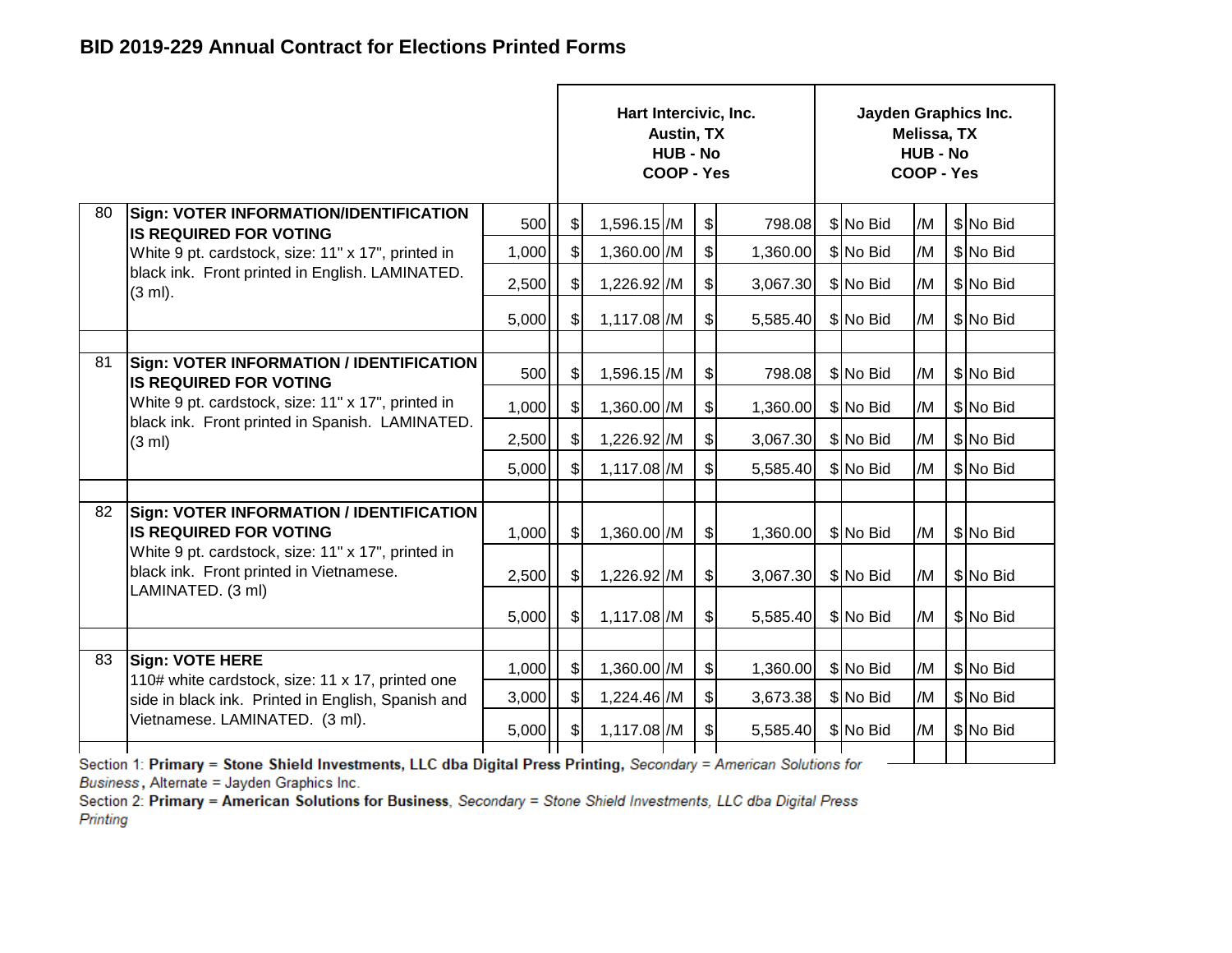|    |                                                                                                         |            |                  | Plano, TX<br><b>HUB - No</b> | <b>American Solutions for Business</b><br><b>COOP - Yes</b> |                            |                           | Crowley, TX<br><b>HUB - No</b><br>COOP - Yes |                            | <b>Stone Shield Investments LLC</b><br>d/b/a Digital Press Printing |
|----|---------------------------------------------------------------------------------------------------------|------------|------------------|------------------------------|-------------------------------------------------------------|----------------------------|---------------------------|----------------------------------------------|----------------------------|---------------------------------------------------------------------|
| 84 | <b>Sign: PROHIBITION OF CERTAIN DEVICES</b><br><b>NOTICE</b>                                            | $1,000$ \$ | 767.08 /M        |                              | \$<br>767.08                                                | \$                         | $955.00$ /M $\frac{1}{9}$ |                                              |                            | 955.00                                                              |
|    | White paper, size: 11" x 17", printed one side in<br>black and red ink. Printed in English, Spanish and | $3,000$ \$ | 564.29 / M       |                              | \$<br>1,692.87                                              | \$                         | 638.00 /M                 |                                              | \$                         | 1,914.00                                                            |
|    | Vietnamese. LAMINATED. (3 ml).                                                                          | $5,000$ \$ | 552.45 /M        |                              | \$<br>2,762.25                                              | $\boldsymbol{\mathcal{S}}$ | 711.80 /M                 |                                              | \$                         | 3,559.00                                                            |
|    |                                                                                                         |            |                  |                              |                                                             |                            |                           |                                              |                            |                                                                     |
| 85 | <b>Sign: VOTER COMPLAINT</b><br>8 pt white card stock 11" x 17" printed in black and                    | $1,000$ \$ | 695.96 /M        |                              | \$<br>695.96                                                | $\mathcal{L}$              | 955.00 /M                 |                                              | \$                         | 955.00                                                              |
|    | gray. Printed in English, Spanish and Vietnamese.                                                       | $3,000$ \$ | 537.62 /M        |                              | \$<br>1,612.86                                              | $\sqrt{3}$                 | 716.00 /M                 |                                              | \$                         | 2,148.00                                                            |
|    | Laminated 3ml                                                                                           | $5,000$ \$ | 534.42 /M        |                              | \$<br>2,672.10                                              | $\boldsymbol{\mathcal{S}}$ | 671.80 /M                 |                                              | $\boldsymbol{\mathcal{S}}$ | 3,359.00                                                            |
|    |                                                                                                         |            |                  |                              |                                                             |                            |                           |                                              |                            |                                                                     |
| 86 | <b>Sign: PHOTO ID REQUIRED</b>                                                                          | $1,000$ \$ | 802.64 /M $ $ \$ |                              | 802.64                                                      | $\sqrt{ }$                 | 955.00 /M                 |                                              | $\boldsymbol{\mathcal{S}}$ | 955.00                                                              |
|    | 8 pt white card stock 11" x 17" printed in black,<br>red and blue. English. Laminated 3ml               | $3,000$ \$ | 614.06 /M        |                              | \$<br>1,842.18                                              | $\mathcal{S}$              | 716.00 /M                 |                                              | \$                         | 2,148.00                                                            |
|    |                                                                                                         | $5,000$ \$ | 594.96 /M        |                              | \$<br>2,974.80                                              | $\boldsymbol{\mathcal{S}}$ | 671.80 /M                 |                                              | $\boldsymbol{\mathcal{S}}$ | 3,359.00                                                            |
| 87 | <b>Sign, PHOTO ID REQUIRED</b><br>8 pt white card stock 11" x 17" printed in black,                     | $1,000$ \$ | 859.95 /M        |                              | \$<br>859.95                                                | $\mathcal{S}$              | 955.00 /M $\$\$           |                                              |                            | 955.00                                                              |
|    | red and blue. Printed in Spanish and Vietnamese.                                                        | $2,500$ \$ | 634.50 /M        |                              | \$<br>1,586.25                                              | S                          | 766.00 /M                 |                                              | $\boldsymbol{\mathcal{S}}$ | 1,915.00                                                            |
|    | Laminated 3ml                                                                                           | $5,000$ \$ | 594.96 /M        |                              | \$<br>2,974.80                                              | $\mathcal{S}$              | 671.80 /M                 |                                              | \$                         | 3,359.00                                                            |
|    |                                                                                                         |            |                  |                              |                                                             |                            |                           |                                              |                            |                                                                     |
| 88 | <b>Firearm Notice</b><br>Size: 11" x 17", White paper, Printed on front,                                | $1,000$ \$ | 767.08 /M        |                              | \$<br>767.08                                                | \$                         | 955.00 /M                 |                                              | \$                         | 955.00                                                              |
|    | black and red ink. Printed in English, Spanish and                                                      | $2,500$ \$ | 572.52 / M       |                              | \$<br>1,431.30                                              | $\boldsymbol{\mathcal{S}}$ | 766.00 /M                 |                                              | \$                         | 1,915.00                                                            |
|    | Vietnamese. LAMINATED. (3 ml)                                                                           | $5,000$ \$ | 553.72 /M        |                              | \$<br>2,768.60                                              | \$                         | 671.80 /M                 |                                              | \$                         | 3,359.00                                                            |
|    |                                                                                                         |            |                  |                              |                                                             |                            |                           |                                              |                            |                                                                     |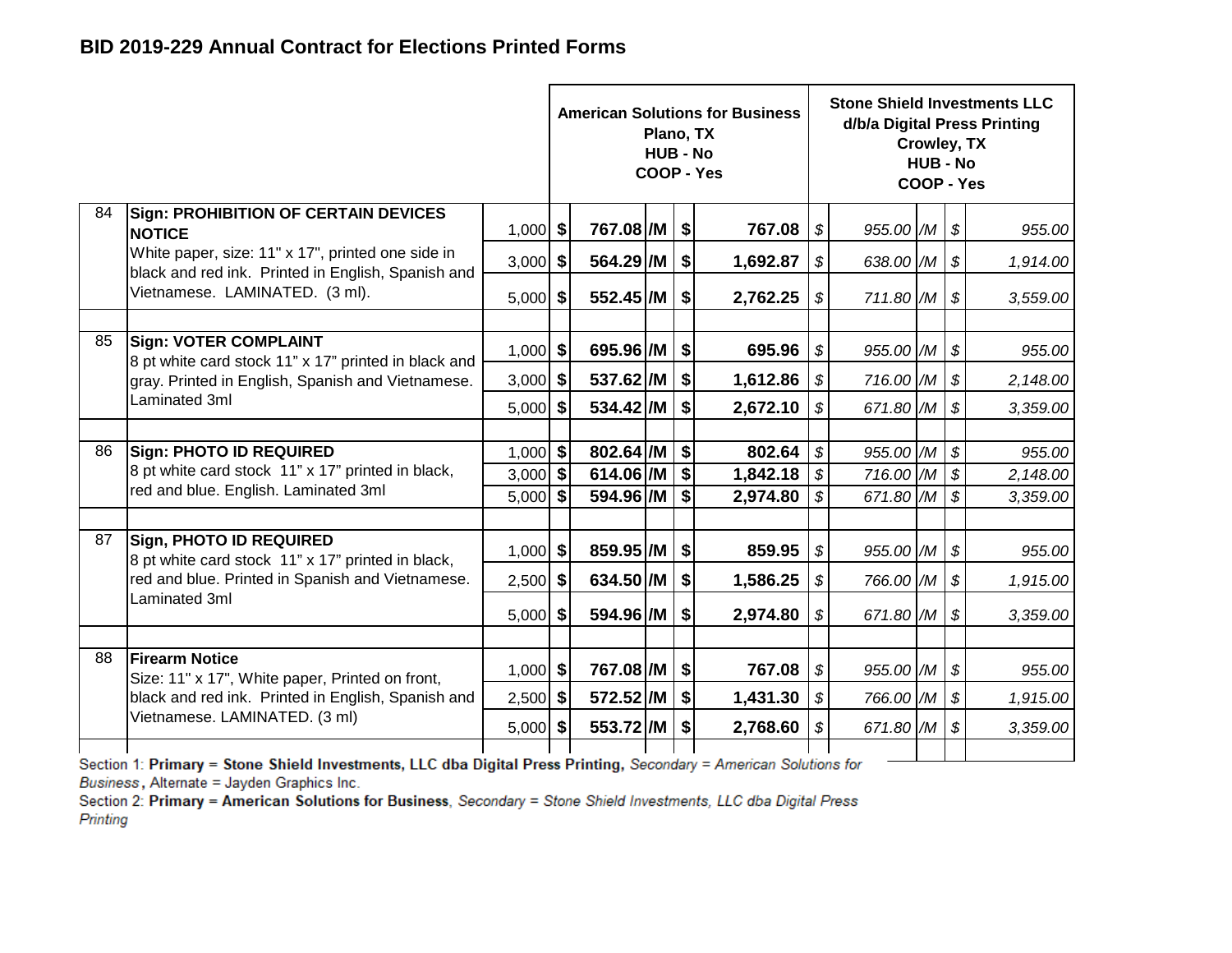|    |                                                                                                         |                                              |                              | Hart Intercivic, Inc. | <b>Austin, TX</b><br><b>HUB - No</b><br>COOP - Yes |                              |          | Jayden Graphics Inc. | Melissa, TX<br><b>HUB - No</b><br>COOP - Yes |           |
|----|---------------------------------------------------------------------------------------------------------|----------------------------------------------|------------------------------|-----------------------|----------------------------------------------------|------------------------------|----------|----------------------|----------------------------------------------|-----------|
| 84 | <b>Sign: PROHIBITION OF CERTAIN DEVICES</b><br><b>NOTICE</b>                                            | 1,000                                        | $\frac{1}{2}$                | 1,532.00 /M           |                                                    | $\frac{1}{2}$                | 1,532.00 | \$No Bid             | /M                                           | \$No Bid  |
|    | White paper, size: 11" x 17", printed one side in<br>black and red ink. Printed in English, Spanish and | 3,000                                        | $\frac{1}{2}$                | 1,396.46 / M          |                                                    | $\mathcal{S}$                | 4,189.38 | \$No Bid             | /M                                           | \$ No Bid |
|    | Vietnamese. LAMINATED. (3 ml).                                                                          | 5,000                                        | $\mathcal{S}$                | 1,289.23 / M          |                                                    | $\mathcal{L}$                | 6,446.15 | \$No Bid             | /M                                           | \$ No Bid |
|    |                                                                                                         |                                              |                              |                       |                                                    |                              |          |                      |                                              |           |
| 85 | <b>Sign: VOTER COMPLAINT</b><br>8 pt white card stock 11" x 17" printed in black and                    | 1,000                                        | $\left  \frac{1}{2} \right $ | 1,360.00 /M           |                                                    | $\frac{1}{2}$                | 1,360.00 | \$No Bid             | /M                                           | \$No Bid  |
|    | gray. Printed in English, Spanish and Vietnamese.                                                       | 3,000                                        | $\left  \mathcal{S} \right $ | 1,224.46 /M           |                                                    | $\frac{1}{2}$                | 3,673.38 | \$No Bid             | /M                                           | \$No Bid  |
|    | Laminated 3ml                                                                                           | 5,000                                        | $\mathcal{S}$                | 1,117.08 /M           |                                                    | $\boldsymbol{\mathsf{S}}$    | 5,585.40 | \$ No Bid            | /M                                           | \$No Bid  |
|    |                                                                                                         |                                              |                              |                       |                                                    |                              |          |                      |                                              |           |
| 86 | <b>Sign: PHOTO ID REQUIRED</b>                                                                          | 1,000                                        | $\left  \mathcal{L} \right $ | 1,532.00 /M           |                                                    | $\left  \mathcal{L} \right $ | 1,532.00 | \$No Bid             | /M                                           | \$No Bid  |
|    | 8 pt white card stock 11" x 17" printed in black,<br>red and blue. English. Laminated 3ml               | 3,000                                        | $\mathcal{S}$                | 1,396.46 /M           |                                                    | $\boldsymbol{\mathsf{S}}$    | 4,189.38 | \$No Bid             | /M                                           | \$ No Bid |
|    |                                                                                                         | 5,000                                        | $\mathcal{S}$                | 1,289.23 /M           |                                                    | $\mathbb{S}$                 | 6,446.15 | \$ No Bid            | /M                                           | \$No Bid  |
| 87 | <b>Sign, PHOTO ID REQUIRED</b><br>8 pt white card stock 11" x 17" printed in black,                     | 1,000                                        | $\mathcal{S}$                | 1,532.00 /M           |                                                    | $\frac{1}{2}$                | 1,532.00 | \$ No Bid            | /M                                           | \$ No Bid |
|    | red and blue. Printed in Spanish and Vietnamese.                                                        | 2,500                                        | $\frac{1}{2}$                | 1,399.08 /M           |                                                    | $\frac{1}{2}$                | 3,497.70 | \$No Bid             | /M                                           | \$No Bid  |
|    | Laminated 3ml                                                                                           | 5,000                                        | $\mathcal{S}$                | 1,289.23 /M           |                                                    | $\mathcal{S}$                | 6,446.15 | \$No Bid             | /M                                           | \$No Bid  |
|    |                                                                                                         |                                              |                              |                       |                                                    |                              |          |                      |                                              |           |
| 88 | <b>Firearm Notice</b><br>Size: 11" x 17", White paper, Printed on front,                                | 1,000                                        | $\sqrt{3}$                   | 1,532.00 /M           |                                                    | $\mathcal{S}$                | 1,532.00 | \$No Bid             | /M                                           | \$ No Bid |
|    | black and red ink. Printed in English, Spanish and                                                      | 2,500                                        | $\frac{1}{2}$                | 1,399.08 /M           |                                                    | $\boldsymbol{\mathsf{S}}$    | 3,497.70 | \$No Bid             | /M                                           | \$No Bid  |
|    | Vietnamese. LAMINATED. (3 ml)                                                                           | 5,000                                        | $\left  \mathcal{S} \right $ | 1,289.23 /M           |                                                    | $\frac{1}{2}$                | 6,446.15 | \$No Bid             | /M                                           | \$ No Bid |
|    |                                                                                                         | $\mathbf{u}$ of $\mathbf{u}$ is $\mathbf{u}$ |                              |                       |                                                    |                              |          |                      |                                              |           |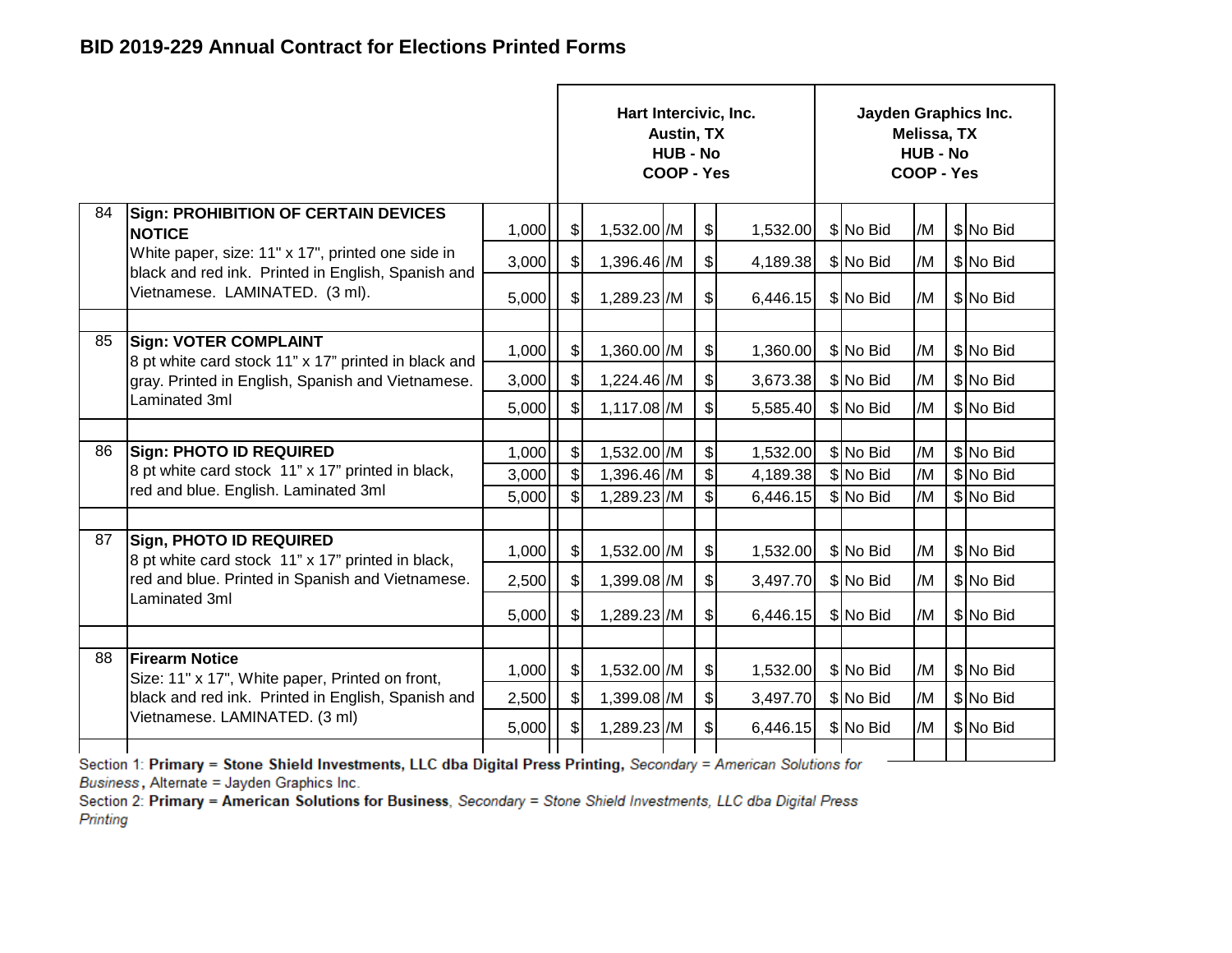|    |                                                                                                                                                      |            |                 | Plano, TX<br><b>HUB - No</b> |                     | <b>American Solutions for Business</b><br>COOP - Yes |                            | <b>Stone Shield Investments LLC</b><br>d/b/a Digital Press Printing<br>Crowley, TX<br><b>HUB - No</b><br>COOP - Yes |  |                            |            |
|----|------------------------------------------------------------------------------------------------------------------------------------------------------|------------|-----------------|------------------------------|---------------------|------------------------------------------------------|----------------------------|---------------------------------------------------------------------------------------------------------------------|--|----------------------------|------------|
| 89 | <b>Notice of Voting Order Priority</b><br>Size: 11" x 17", White paper, Printed on front,                                                            | $1,000$ \$ | 767.08 /M   \$  |                              |                     | 767.08                                               | \$                         | $955.00$ /M $\frac{1}{9}$                                                                                           |  |                            | 955.00     |
|    | black and red ink. Printed in English, Spanish and<br>Vietnamese. LAMINATED. (3 ml)                                                                  | $2,500$ \$ | 575.06 /M       |                              | \$                  | 1,437.65                                             | - S                        | 766.00 /M                                                                                                           |  | $\boldsymbol{\mathcal{S}}$ | 1,915.00   |
|    |                                                                                                                                                      | $5,000$ \$ | 553.72 /M       |                              | \$                  | 2,768.60                                             | \$                         | 671.80 /M                                                                                                           |  | $\boldsymbol{\mathcal{S}}$ | 3,359.00   |
|    |                                                                                                                                                      |            |                 |                              |                     |                                                      |                            |                                                                                                                     |  |                            |            |
| 90 | <b>Up Arrow</b><br>Size: 11" x 17", White paper, Printed on front,<br>black ink. Printed in English, Spanish and<br>Vietnamese. LAMINATED. (3 ml)    | $1,000$ \$ | 695.96 /M   \$  |                              |                     | 695.96                                               | \$                         | 955.00 /M                                                                                                           |  | \$                         | 955.00     |
|    |                                                                                                                                                      | $2,500$ \$ | 585.22 /M   \$  |                              |                     | 1,463.05                                             | $\boldsymbol{\mathcal{F}}$ | 766.00 /M                                                                                                           |  | $\boldsymbol{\mathcal{S}}$ | 1,915.00   |
|    |                                                                                                                                                      | $5,000$ \$ | 534.42 /M       |                              | \$                  | 2,672.10                                             | \$                         | 671.80 /M                                                                                                           |  | $\boldsymbol{\mathcal{S}}$ | 3,359.00   |
|    |                                                                                                                                                      |            |                 |                              |                     |                                                      |                            |                                                                                                                     |  |                            |            |
| 91 | <b>Left Arrow</b><br>Size: 11" x 17", White paper, Printed on front,<br>black ink. Printed in English, Spanish and<br>Vietnamese. LAMINATED. (3 ml)  | $1,000$ \$ | 696.04 /M   \$  |                              |                     | 696.04                                               | \$                         | 955.00 /M                                                                                                           |  | $\boldsymbol{\mathcal{F}}$ | 955.00     |
|    |                                                                                                                                                      | $2,500$ \$ | 585.22 / M   \$ |                              |                     | 1,463.05                                             | \$                         | 766.00 /M                                                                                                           |  | $\boldsymbol{\mathcal{S}}$ | 1,915.00   |
|    |                                                                                                                                                      | $5,000$ \$ | 535.69 /M       |                              | \$                  | 2,678.45                                             | \$                         | 671.80 /M                                                                                                           |  | $\boldsymbol{\mathcal{S}}$ | 3,359.00   |
|    |                                                                                                                                                      |            |                 |                              |                     |                                                      |                            |                                                                                                                     |  |                            |            |
| 92 | <b>Right Arrow</b><br>Size: 11" x 17", White paper, Printed on front,<br>black ink. Printed in English, Spanish and<br>Vietnamese. LAMINATED. (3 ml) | $1,000$ \$ | 695.96 /M       |                              | $\vert \mathbf{\$}$ | 695.96                                               | $\boldsymbol{\mathcal{F}}$ | 955.00 /M                                                                                                           |  | $\boldsymbol{\mathcal{S}}$ | 955.00     |
|    |                                                                                                                                                      | $2,500$ \$ | 582.68 /M       |                              | \$                  | 1,456.70                                             | \$                         | 766.00 /M                                                                                                           |  | $\boldsymbol{\mathcal{S}}$ | 1,915.00   |
|    |                                                                                                                                                      | $5,000$ \$ | 534.42 /M       |                              | \$                  | 2,672.10                                             | \$                         | 671.80 /M                                                                                                           |  | $\boldsymbol{\mathcal{S}}$ | 3,359.00   |
|    | <b>TOTAL EXTENSION OF SECTION 2 - FORMS</b><br><b>AND MISCELLANEOUS PRINTING</b>                                                                     |            |                 |                              | \$                  | 192,095.25                                           |                            |                                                                                                                     |  | $\boldsymbol{\mathcal{F}}$ | 299,329.60 |